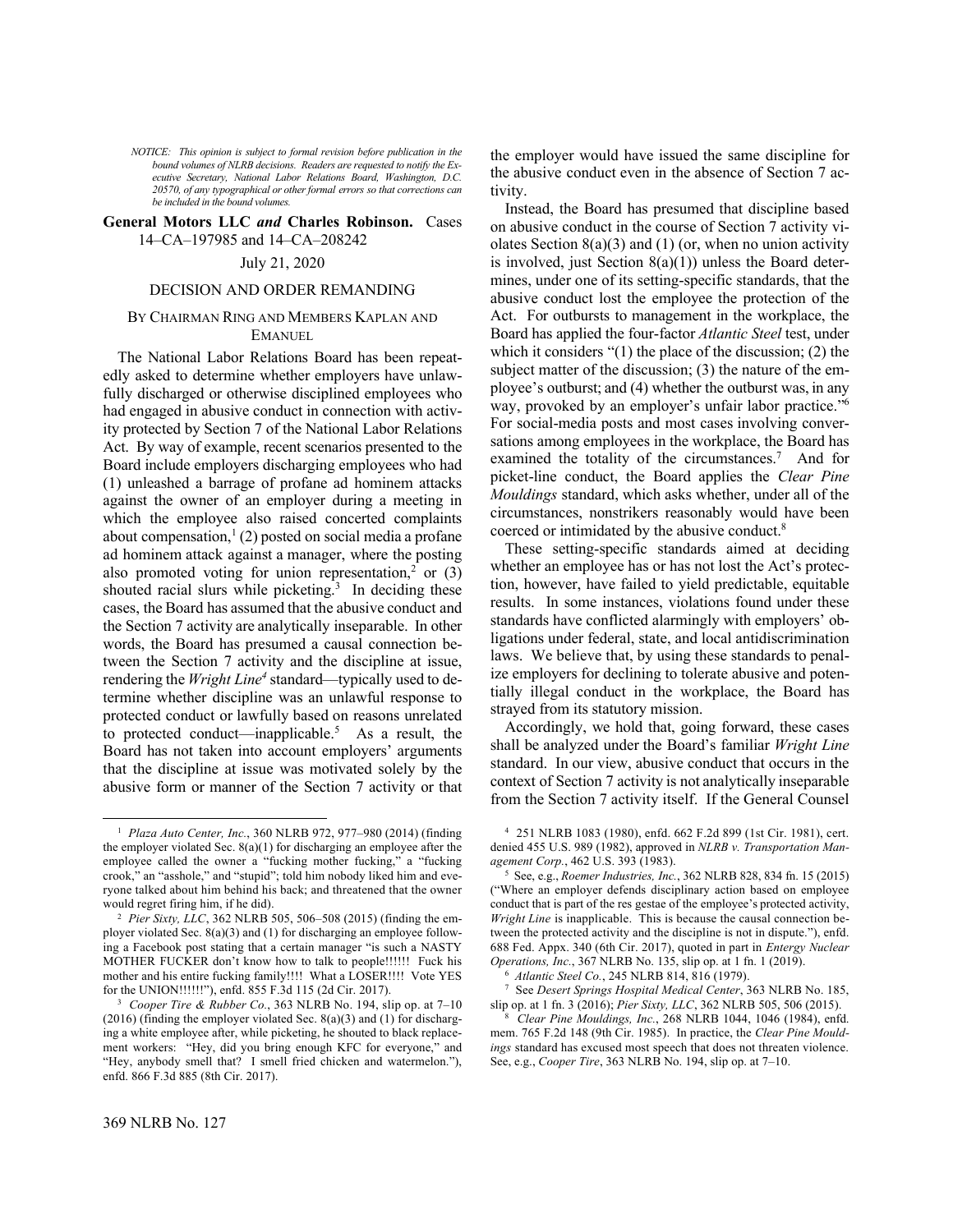alleges discipline was motivated by Section 7 activity and the employer contends it was motivated by abusive conduct, causation is at issue. As in any *Wright Line* case, the General Counsel must make an initial showing that (1) the employee engaged in Section 7 activity, (2) the employer knew of that activity, and (3) the employer had animus against the Section 7 activity, which must be proven with evidence sufficient to establish a causal relationship between the discipline and the Section 7 activity.<sup>9</sup> If the General Counsel has made his initial case, the burden of persuasion shifts to the employer to prove it would have taken the same action even in the absence of the Section 7 activity.<sup>10</sup> We overrule all pertinent cases to the extent they are inconsistent with this holding.

### I. BACKGROUND

Charging Party Charles Robinson works as a union committeeperson at the Respondent's automotive assembly facility in Kansas City, Kansas. Robinson is employed by the Respondent, but he has represented bargaining unit members as his full-time job since 2012. In 2017, the Respondent suspended Robinson three times following three separate incidents in which he engaged in profane or racially offensive conduct towards management or at bargaining meetings in the course of union activity.

On April 11, 2017, Robinson had a heated exchange with manager Nicholas Nikolaenko near management offices about overtime coverage for employees away on cross-training. Robinson yelled at Nikolaenko that he did not "give a fuck about your cross-training," that "we're not going to do any fuckin' cross-training if you're going to be acting that way," and that Nikolaenko could "shove it up [his] fuckin' ass." The Respondent suspended him for 3 days.

On April 25, 2017, Robinson attended a meeting on subcontracting paint-shop work with two other union committeepersons and a dozen managers. Robinson became very loud and pointed his finger while speaking. When Manager Anthony Stevens told Robinson he was speaking too loudly, Robinson lowered his voice and mockingly acted a caricature of a slave. Referring to Stevens, Robinson said, "Yes, Master, Your Master Anthony," "Yes, sir, Master Anthony," "Is that what you want me to do, Master Anthony?," and also stated that Stevens wanted him "to be a good Black man." The Respondent suspended him for 2 weeks.

On October 6, 2017, Robinson attended a manpower meeting with another union committeeperson and four

managers, including Stevens. At the meeting, Robinson kept repeating the same questions. When Stevens said they were going to move on, Robinson said he would "mess [Stevens] up." Stevens asked if that was a threat, and Robinson replied Stevens could take it how he wanted. Later in the meeting, Robinson began playing loud music from his phone that contained profane, racially charged, and sexually offensive lyrics. The music went on for 10 to 30 minutes. When Stevens left the room once or twice, Robinson turned off the music, only to turn it back on when Stevens returned. The Respondent suspended him for 30 days.

On September 18, 2018, Administrative Law Judge Donna N. Dawson issued the attached decision. The judge applied the four-factor *Atlantic Steel* standard to analyze whether Robinson's abusive conduct while engaged in union activity lost him the Act's protection. The judge concluded that Robinson's conduct retained the protection of the Act on April 11, 2017, notwithstanding his profanitylaced outburst to manager Nikolaenko regarding crosstraining, but that his conduct lost him the protection of the Act during the course of the April 25 and October 6, 2017 meetings. Accordingly, the judge concluded that the Respondent violated Section  $8(a)(3)$  and  $(1)$  of the Act only by suspending Robinson for his April 11 conduct.

The Respondent filed exceptions and a supporting brief, the General Counsel filed an answering brief, and the Respondent filed a reply brief. In addition, the General Counsel filed exceptions and a supporting brief, and the Respondent filed an answering brief.<sup>11</sup>

On September 5, 2019, the National Labor Relations Board issued a Notice and Invitation to File Briefs in this matter that asked the parties and interested amici to address the following questions:

1. Under what circumstances should profane language or sexually or racially offensive speech lose the protection of the Act? In *Plaza Auto*, although the nature of Aguirre's outburst weighed against protection, the Board found that the other three *Atlantic Steel* factors favored protection, and it concluded that Aguirre retained the Act's protection. And although the *Plaza Auto* majority did not say that the nature of the outburst could never result in loss of protection where the other three factors tilt the other way, it also did not say that it ever could. Are there circumstances under which the "nature of the employee's outburst" factor should be dispositive

<sup>9</sup> See *Tschiggfrie Properties, Ltd.*, 368 NLRB No. 120, slip op. at 6, 8 (2019).

<sup>&</sup>lt;sup>10</sup> See *Hobson Bearing International, Inc.*, 365 NLRB No. 73, slip op. at 1 fn. 1 (2017).

<sup>&</sup>lt;sup>11</sup> The General Counsel's exceptions relate only to the suspension for the April 25 conduct and the judge's recommended remedy. There are no exceptions to the judge's finding that the suspension for the October 6 conduct was lawful.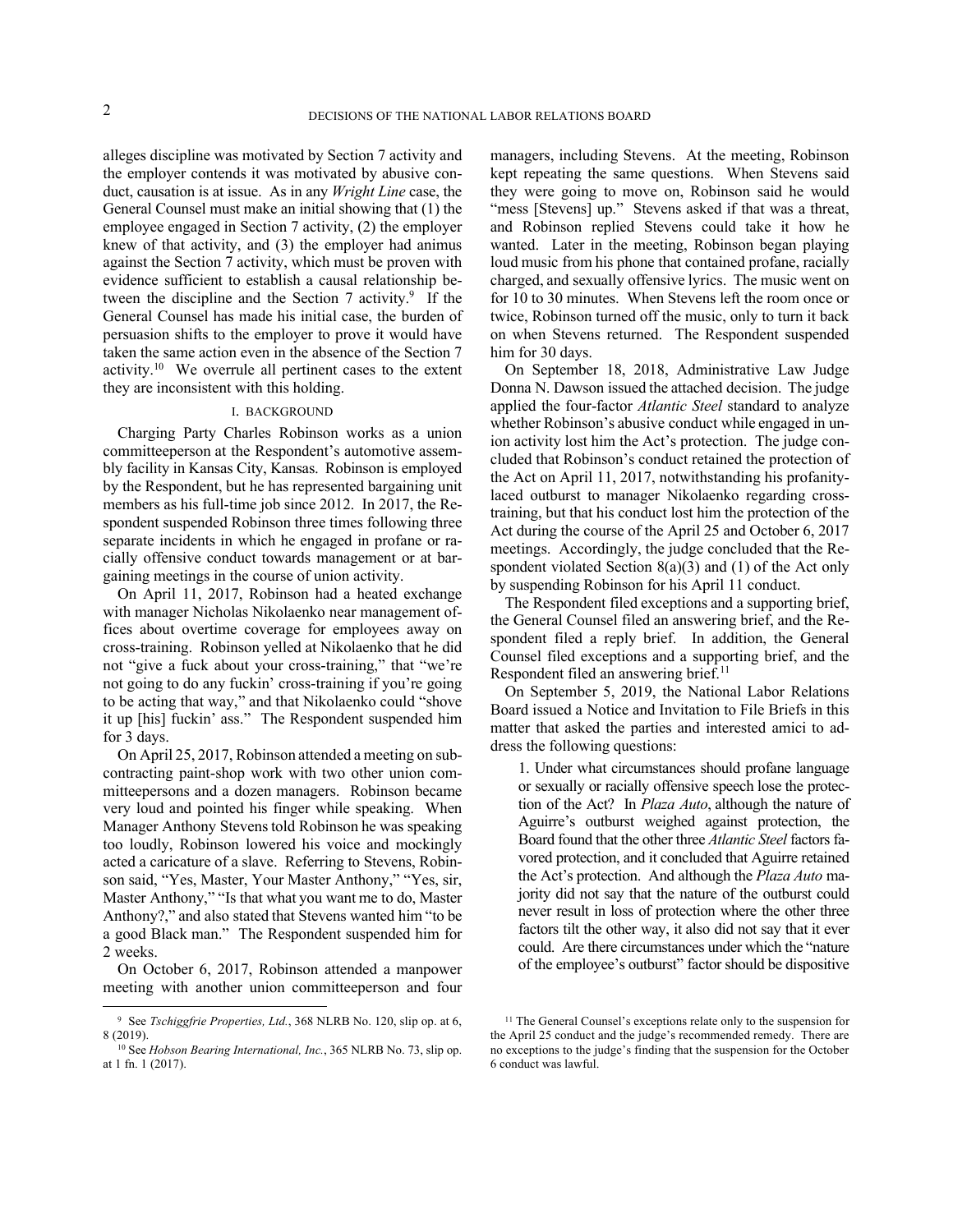as to loss of protection, regardless of the remaining *Atlantic Steel* factors? Why or why not?

2. The Board has held that employees must be granted some leeway when engaged in Section 7 activity because "[t]he protections Section 7 affords would be meaningless were we not to take into account the realities of industrial life and the fact that disputes over wages, hours, and working conditions are among the disputes most likely to engender ill feelings and strong responses." *Consumers Power Co.,* 282 NLRB 130, 132 (1986). To what extent should this principle remain applicable with respect to profanity or language that is offensive to others on the basis of race or sex?

3. In determining whether an employee's outburst is unprotected, the Board has considered the norms of the workplace, particularly whether profanity is commonplace and tolerated. See, e.g., *Traverse City Osteopathic Hospital*, 260 NLRB 1061 (1982). Should the Board continue to do so? If the norms of the workplace are relevant, should the Board consider employer work rules, such as those that prohibit profanity, bullying, or uncivil behavior?

4. Should the Board adhere to, modify, or abandon the standard the Board applied in, e.g., *Cooper Tire*, supra, *Airo Die Casting*, 347 NLRB 810 (2006), *Nickell Moulding*, 317 NLRB 826 (1995), enf. denied sub nom. *NMC Finishing v. NLRB*, 101 F.3d 528 (8th Cir. 1996), and *Calliope Designs*, 297 NLRB 510 (1989), to the extent it permitted a finding in those cases that racially or sexually offensive language on a picket line did not lose the protection of the Act? To what extent, if any, should the Board continue to consider context—e.g., picket-line setting—when determining whether racially or sexually offensive language loses the Act's protection? What other factors, if any, should the Board deem relevant to that determination? Should the use of such language compel a finding of loss of protection? Why or why not?

5. What relevance should the Board accord to antidiscrimination laws such as Title VII in determining whether an employee's statements lose the protection of the Act? How should the Board accommodate both employers' duty to comply with such laws and its own duty to protect employees in exercising their Section 7 rights?

The General Counsel and the Respondent filed briefs. Amicus or amici curiae briefs were filed by Association of Corporate Counsel (ACC); American Federation of Labor and Congress of Industrial Organizations (AFL–CIO); American Federation of Teachers, Asian Pacific American Labor Alliance, PFLAG National Office, and Pride at Work, jointly (AFT); American Hospital Association and Federation of American Hospitals, jointly (AHA); Coalition for a Democratic Workplace, American Hotel and Lodging Association, Associated Builders and Contractors, HR Policy Association, Independent Electrical Contractors, International Foodservice Distributors Association, International Franchise Association, National Association of Manufacturers, National Association of Wholesaler-Distributors, National Restaurant Association, National Retail Federation, Restaurant Law Center, Retail Industry Leaders Association, and Western Electric Contractors Association, jointly (CDW); Communications Workers of America (CWA); Council on Labor Law Equality (COLLE); Center for Workplace Compliance (CWC); Equal Employment Opportunity Commission (EEOC); FordHarrison LLP; HR Policy Association (HRPA); Law Office of Nicholas E. Karatinos; LIUNA Mid-Atlantic Regional Organizing Coalition; National Federation of Independent Business (NFIB); National Nurses United (NNU); National Treasury Employees Union (NTEU); SEIU Local 32BJ; Society for Human Resource Management (SHRM); United States Postal Service (USPS); and Weinberg, Roger & Rosenfeld.

The Board has considered the decision and the record in light of the exceptions and briefs and has decided to affirm the judge's rulings, findings, and conclusions only to the extent consistent with this Decision and Order Remanding. We remand the case to the judge to reopen the record and afford the parties an opportunity to present evidence relevant to the standard we adopt today, and to prepare a supplemental decision containing findings of fact, conclusions of law, and a recommended Order, consistent with this Decision and Order Remanding.

# II. DISCUSSION

# *A. Positions of the Parties and Amici*

Several amici urge the Board to adhere to its current precedent without change.<sup>12</sup> Most of these amici contend it would be impermissible to address factual scenarios outside of the face-to-face workplace interactions with management presented by this case and currently analyzed under *Atlantic Steel*. And, they continue, there is no reason to disrupt the well-established body of law under *Atlantic Steel*. They view *Atlantic Steel* as properly recognizing that speech protected by Section 7 of the Act can be coarse because of the passions such topics inflame and that it should not be censored or hindered. Insofar as *Atlantic* 

<sup>12</sup> These amici are AFL–CIO, AFT, CWA, Law Office of Nicholas E. Karatinos, LIUNA Mid-Atlantic, NNU, NTEU, SEIU Local 32BJ, and Weinberg, Roger & Rosenfeld.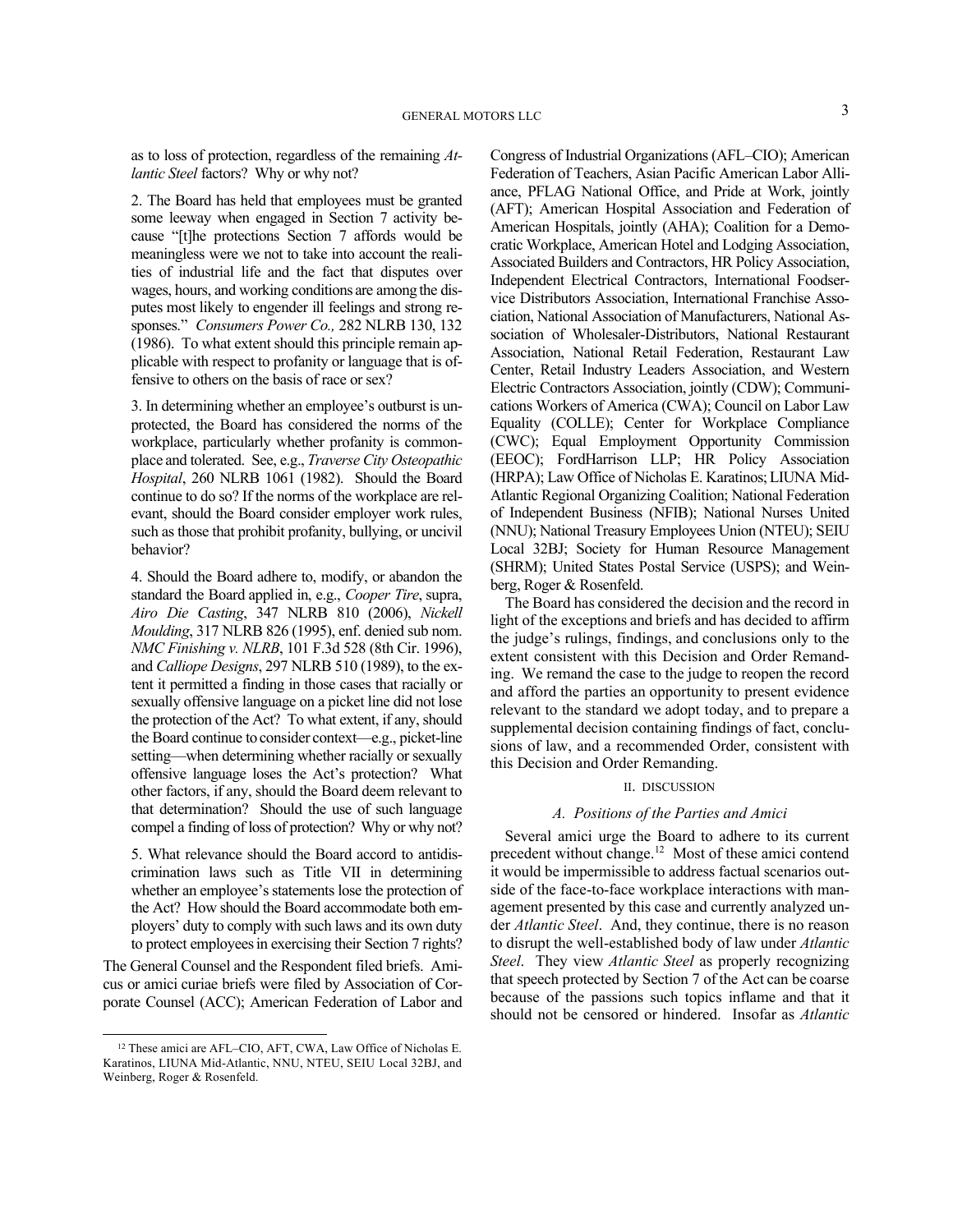*Steel* may result in an employee's sexually or racially offensive speech retaining the Act's protection, these amici see no conflict with antidiscrimination laws such as Title VII because single instances of such speech would rarely create a legally actionable hostile work environment under those laws.

The General Counsel, the Respondent, and several other amici believe the Board should revise its treatment of abusive conduct connected to Section 7 activity in all settings, including the workplace, online, and on the picket line. Their suggested approaches fall into two general categories.

The first group, including the General Counsel, proposes that the Board categorize certain types of abusive conduct per se unprotected in all settings.<sup>13</sup> Amici vary in what they would categorize as per se unprotected. Some would only include conduct that is offensive on the basis of race or sex. Others would include conduct that is offensive on the basis of any protected status, including religion, color, national origin, age, and disability in addition to race and sex. Still others would go beyond conduct that implicates antidiscrimination law and also deem per se unprotected conduct that would reasonably lead to violence, or profanity used as an ad hominem attack. Some amici in this group also recommend various changes to *Atlantic Steel* for conduct that does not rise to the level of the per se rule. Amici argue that the per se approach renders unprotected conduct that is unrelated to the purposes of the Act, respects employers' legal responsibility to prevent a hostile work environment on the basis of protected characteristics, and recognizes employers' right to maintain order and respect.

The second group, including the Respondent, asserts the Board should drop its setting-specific standards altogether and uphold employers' enforcement of facially neutral work rules prohibiting profane, racist, or sexist conduct unless the evidence shows that the employer used such conduct as a pretext to interfere with Section 7 activity.<sup>14</sup> This approach would recognize that the abusive form or manner of conduct during Section 7 activity is analytically separable from the fact that it happened in the context of Section 7 activity, and that an employer is not discriminating against Section 7 activity if it would have issued the same discipline even in the absence of Section 7 activity. Amici base this approach on employers' right to suspend and discharge employees for cause under Section 10(c), as well as considerations of reconciling the protection of Section 7 rights with employers' duties to adhere to

antidiscrimination laws and to operate a safe, respectful workplace.

# *B. The Existing Setting-Specific Standards for Determining When Abusive Conduct Loses the Protection of the Act*

Under the precedent before today's decision, the Board has found that an employer violates the Act by disciplining an employee based on abusive conduct "that is part of the res gestae" of Section 7 activity, unless evidence shows that the abusive conduct was severe enough to lose the employee the Act's protection. *Stanford Hotel*, 344 NLRB 558, 558 (2005). This precedent was based on the view that "employees are permitted some leeway for impulsive behavior when engaged in concerted activity," and the accommodation of such behavior is "balanced against an employer's right to maintain order and respect." *DaimlerChrysler Corp.*, 344 NLRB 1324, 1329 (2005) (quoting *Piper Realty Co.*, 313 NLRB 1289, 1290 (1994)). Whether specific abusive conduct is severe enough to lose protection has been determined by applying different standards specific to the context of the Section 7 activity at issue. In ascending order of leeway, the Board purports to grant employees, it has applied different standards to workplace discussions with management, social media posts and other conversations among employees, and picketing.

# 1. *Atlantic Steel*—Workplace discussions with management

To determine whether abusive conduct in the course of otherwise-protected workplace conversations with management was severe enough to lose the Act's protection, the Board has applied the four-factor standard set forth in *Atlantic Steel Co.*, 245 NLRB 814 (1979): "(1) the place of the discussion; (2) the subject matter of the discussion; (3) the nature of the employee's outburst; and (4) whether the outburst was, in any way, provoked by an employer's unfair labor practice." Id. at 816. The Board has not assigned specific weight to any of the factors generally, and it has chosen in specific cases to give certain factors more or less weight without adequately explaining why. As a result, as demonstrated in just a few examples below, the Board's application of the *Atlantic Steel* factors has produced inconsistent outcomes.

For example, in *Tampa Tribune*, 351 NLRB 1324 (2007),<sup>15</sup> where applying the four *Atlantic Steel* factors yielded a two-two tie, the Board found that an employee's reference to a vice president as a "stupid fucking moron"

<sup>13</sup> Amici in this group are CDW, CWC, HRPA, SHRM, and USPS. ACC similarly proposes a rebuttable presumption.

<sup>14</sup> Amici in this group are COLLE, Ford Harrison, NFIB, AHA (for healthcare settings), and SHRM (for profane language unrelated to a protected status).

<sup>15</sup> Enf. denied 560 F.3d 181 (4th Cir. 2009).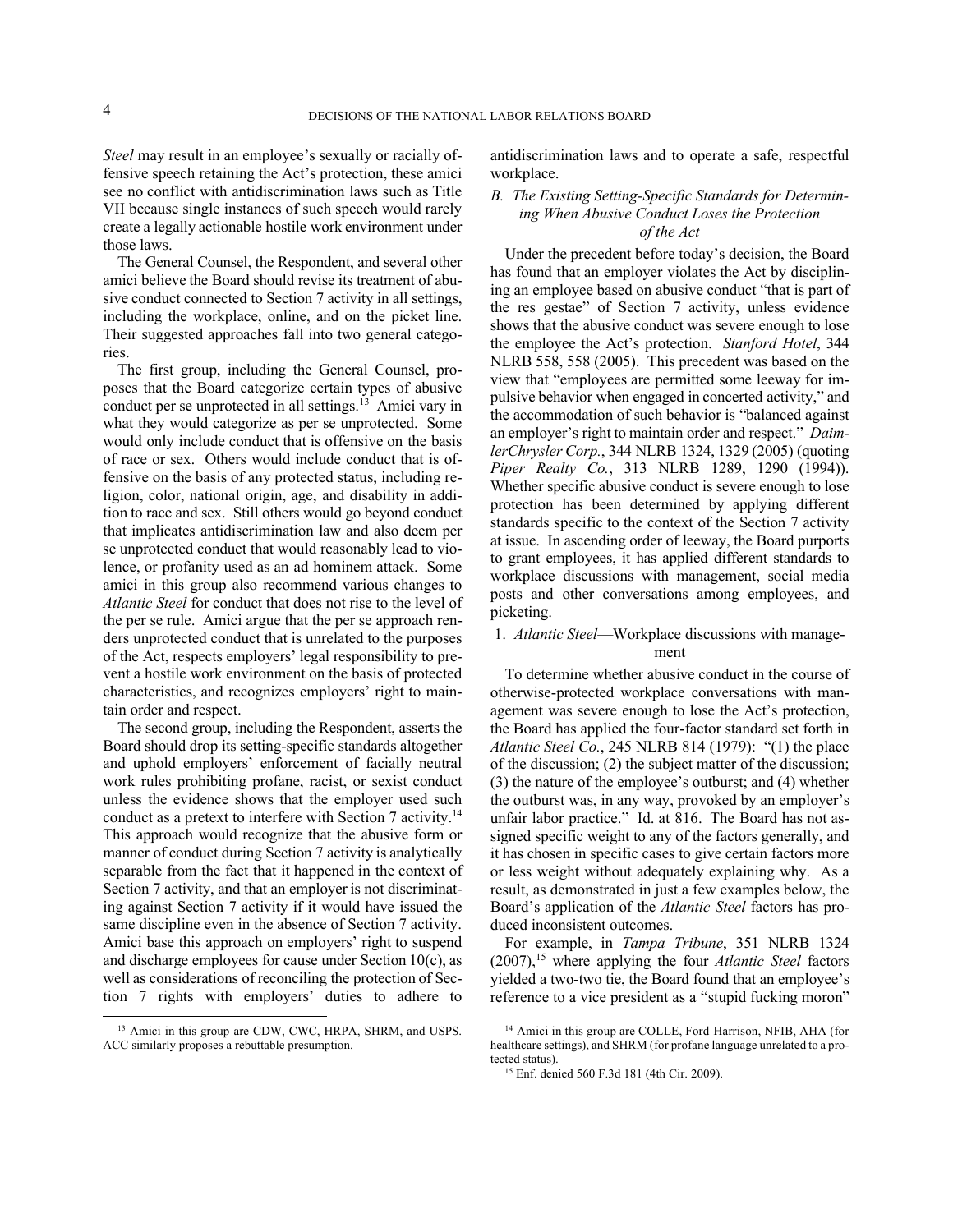retained protection by subtly grading the weight of factors on either side: "We find that the location and subject matter of [the employee's] statements, which weigh moderately to strongly in favor of his retaining the Act's protection, more than offset the nature of his outburst and the lack of provocation by unfair labor practices of the Respondent, which weigh slightly to moderately against protection." Id. at 1326–1327. By contrast, in *Trus Joist Macmillan*, 341 NLRB 369 (2004), the Board found that the fact that the "nature of the outburst" factor weighed against protection was alone enough for the conduct to lose the protection of the Act where an employee had called a manager a "liar," "lying bastard," and "prostitute" and had grabbed his own crotch. Id. at 369–372. The final example we will cite is *Plaza Auto Center, Inc.*, 360 NLRB 972 (2014). There, the United States Court of Appeals for the Ninth Circuit had remanded the case back to the Board to reweigh the factors in light of the court's finding that the Board had improperly concluded that the nature of the outburst (profane personal attacks on the owner) did not disfavor protection. On remand, the Board concluded again that the employee retained the Act's protection by adding an additional counterweight to other factors that favored protection—newly describing them as "heavily" weighing in favor of protection. Id. at 978. In other words, as Member Johnson noted in his dissent, "[the majority] rebalance[s] the original Board majority's weighting of those factors by stating that the place-of-discussion and provocation factors now weigh 'heavily' in favor of protection. . . . [T] he majority's approach in now reweighing 'heavily' both factors one and four is essentially anachronistic, implicitly assuming that the same events frozen in the past and by the law of the case can now illogically grow more significant and persuasive through reimagination." Id. at 985.

Beyond the pliability of *Atlantic Steel*'s four-factor test, another problem with that test is that the second factor the subject matter of the discussion—*always* tilts the scale in favor of employees retaining protection for abusive conduct because *Atlantic Steel* only applies when the subject matter of the discussion is related to Section 7 activity. A standard predisposed to favoring protection in each case hardly is a meaningful or fair analytical tool.

Further, it is clear that *Atlantic Steel* has failed to produce reliably consistent results that provide clear guidance for when an employer will violate federal labor law by disciplining an employee who has engaged in abusive conduct in the course of otherwise-protected activity. On one hand, for example, the Board found the employees lost protection for their abusive conduct, and the employers' discipline was thus lawful, in *Verizon Wireless*, 349 NLRB 640 (2007), and *DaimlerChrysler Corp.*, 344 NLRB 1324 (2005). In *Verizon Wireless*, involving an employee who engaged in abusive conduct while soliciting coworkers in an open work area, the employer gave the employee written warnings for referring to a supervisor as "that bitch" and telling one coworker to show an email about the union to her "fucking supervisors." 349 NLRB at 641–643. In *DaimlerChrysler*, the employer gave a union steward a written warning for a verbal exchange with a supervisor in an open work area regarding when to schedule a grievance meeting where the union steward said "bullshit, I want the meeting now," "fuck this shit," and he didn't "have to put up with this bullshit," and he called the supervisor an "asshole." 344 NLRB at 1328– 1330.

On the other hand, when seemingly presented with more seriously abusive conduct, the Board found that employees retained the Act's protection, and the employers' discipline was thus unlawful, in *Postal Service*, 364 NLRB No. 62 (2016), and *Plaza Auto*, above. In *Postal Service*, the employer gave a warning letter to a union steward who, in a one-on-one grievance meeting with a supervisor in a breakroom, called the supervisor "an ass," unleashed a stream of profanity, forcefully stood up, stepped toward the supervisor, shook her finger within striking distance, and continuously screamed, "I can say anything I want," "I can swear if I want," and "I can do anything I want." 364 NLRB No. 62, slip op. at 2–4. In *Plaza Auto*, during a meeting with the owner and two managers in one of their offices, an employee became enraged while discussing concerted complaints about compensation. 360 NLRB at 973. The employee called the owner a "fucking mother fucking," a "fucking crook," an "asshole," and "stupid"; told the owner nobody liked him and everyone talked about him behind his back; stood up, pushing the chair aside; and threatened that the owner would regret firing him, if he did. Id. The owner discharged him on the spot. Id.

Finally, cases such as *Postal Service* and *Plaza Auto*  also raise serious concerns that the Board is giving little, if any, consideration to employers' right to maintain order and respect. Cf. *NLRB v. Starbucks Coffee Co.*, 679 F.3d 70, 73–74, 79–80 (2d Cir. 2012) (concluding the Board's application of *Atlantic Steel* to find protected an employee's outburst—"You can go fuck yourself, if you want to fuck me up, go ahead, I'm here"—to an off-duty manager in front of customers "improperly disregarded the entirely legitimate concern of an employer not to tolerate employee outbursts containing obscenities in the presence of customers"), denying enf. 355 NLRB 636 (2010); *Tampa Tribune v. NLRB*, 560 F.3d 181, 184–189 (4th Cir. 2009) (concluding the Board misapplied *Atlantic Steel* in finding an employee retained the Act's protection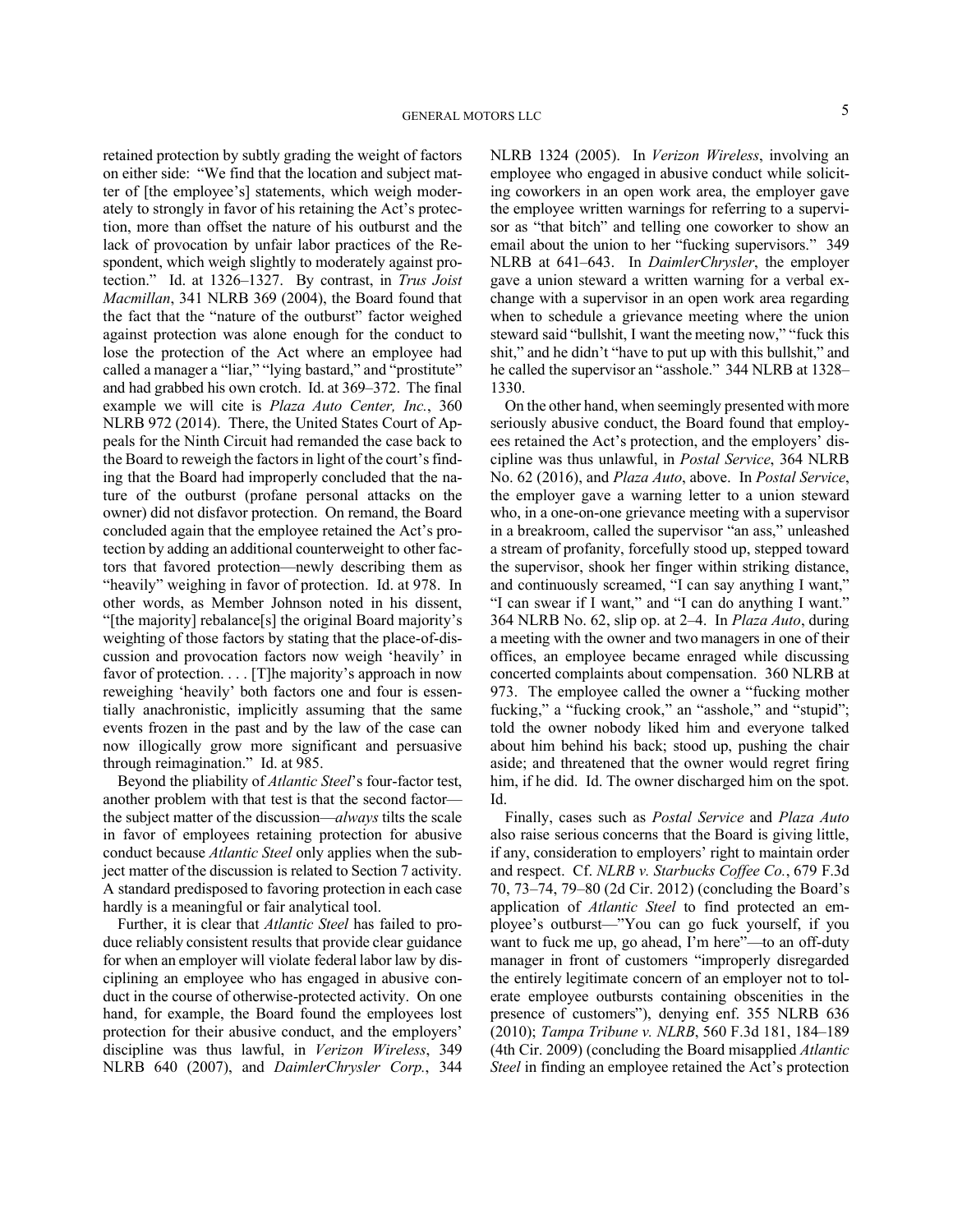despite referring to a vice president as a "fucking idiot," reasoning that "[t]he Act's protections are not limitless, . . . and where they do not reach, employers cannot be compelled to tolerate language or behavior that undermines workplace discipline"), denying enf. 351 NLRB 1324 (2007).

*Atlantic Steel* has failed to be an effective legal standard. Multifactor tests "lead to predictability and intelligibility only to the extent the Board explains, in applying the test to varied fact situations, which factors are significant and which less so, and why." *LeMoyne-Owen College v. NLRB*, 357 F.3d 55, 61 (D.C. Cir. 2004). The Board has been unable to provide the necessary clarity. Such "totality of the circumstances" analyses can become "simply a cloak for agency whim." Id. As shown above, we believe that *Atlantic Steel* has been used as just such a cloak.

# 2. Totality of the circumstances—Social-media posts and coworker discussions

The Board has held that *Atlantic Steel* does not apply to abusive conduct on social media or in workplace discussions among coworkers. See *Desert Springs Hospital Medical Center*, 363 NLRB No. 185, slip op. at 1 fn. 3 (2016); *Pier Sixty, LLC*, 362 NLRB 505, 506 (2015), enfd. 855 F.3d 115 (2d Cir. 2017). Instead, the Board has applied a totality of the circumstances approach unmoored from any specific factors.<sup>16</sup> Based on the few cases decided under this approach, it appears that the Board's flexibility in considering a wider of range of facts in each specific circumstance promises to create the same, if not more, inconsistency and unpredictability as has been found in cases applying *Atlantic Steel*. Cf. *NLRB v. Pier Sixty, LLC*, 855 F.3d 115, 123–124 (2d Cir. 2017) ("While we are not convinced the amorphous 'totality of the circumstances' test adequately balances an employer's interests, Pier Sixty did not object to the ALJ's use of the test in evaluating Perez's statements before the Board. For that reason, we need not, and do not, address the validity of that test in this opinion."). Indeed, in *Pier Sixty*, the Board applied this amorphous standard to find that the respondent violated Section  $8(a)(3)$  and (1) by discharging an employee for posting on Facebook the following attack on a manager and his family: "Bob is such a NASTY MOTHER FUCKER don't know how to talk to people!!!!!! Fuck his mother and his entire fucking family!!!!

What a LOSER!!!! Vote YES for the UNION!!!!!!" 362 NLRB at 506–508.

### 3. *Clear Pine Mouldings*—The picket line

With regard to abusive conduct taking place on the picket line, the Board has applied *Clear Pine Mouldings, Inc.*, 268 NLRB 1044, 1046 (1984), which provides that abusive conduct loses the Act's protection, and the employer accordingly may lawfully refuse to reinstate or otherwise discharge an employee, where "'the misconduct is such that, under the circumstances existing, it may reasonably tend to coerce or intimidate employees in the exercise of rights protected under the Act.'" *Clear Pine Mouldings, Inc.*, 268 NLRB at 1046 (quoting *NLRB v. W. C. McQuaide, Inc.*, 552 F.2d 519, 527 (3d Cir. 1977)), enfd. mem. 765 F.2d 148 (9th Cir. 1985). Cases applying *Clear Pine Mouldings* have found picket-line misconduct to lose the protection of the Act only where it involves an overt or implied threat or where there is a reasonable likelihood of an imminent physical confrontation. See, e.g., *Catalytic, Inc.*, 275 NLRB 97, 98 (1985). As a result, the Board has found appallingly abusive picket-line misconduct to retain protection, including racially and sexually offensive language. See, e.g., *Cooper Tire & Rubber Co.*, 363 NLRB No. 194, slip op. at 7–10 (2016) (finding protected a white picketer saying to black replacement workers, "Hey, did you bring enough KFC for everyone?" and "Hey, anybody smell that? I smell fried chicken and watermelon."), enfd. 866 F.3d 885 (8th Cir. 2017); *Airo Die Casting, Inc.*, 347 NLRB 810, 812 (2006) (finding protected a striker shouting "fuck you nigger" to a black security guard); *Nickell Moulding*, 317 NLRB 826, 828–829 (1995) (finding protected a striker carrying a sign targeted at one particular nonstriker that read: "Who is Rhonda F [with an X through the F] Sucking Today?"), enf. denied sub nom. *NMC Finishing v. NLRB*, 101 F.3d 528 (8th Cir. 1996); *Calliope Designs, Inc.*, 297 NLRB 510, 521 (1989) (finding protected repeatedly calling nonstrikers "whores" and telling one she could make more money by selling her nonstriker daughter at the flea market).

4. The setting-specific standards are in tension with antidiscrimination laws

Federal, state, and local antidiscrimination laws impose on employers a legal duty to protect employees from discrimination in the workplace on the basis of protected

<sup>&</sup>lt;sup>16</sup> The Board has analyzed whether social-media posts are unprotected by the Act on the basis of disparagement of or disloyalty to the employer by applying *NLRB v. Electrical Workers IBEW Local 1229 (Jefferson Standard)*, 346 U.S. 464 (1953), and *Linn v. Plant Guards Local 114*, 383 U.S. 53 (1966). See *Desert Cab, Inc. d/b/a ODS Chauffeured Transportation*, 367 NLRB No. 87, slip op. at 1 fn. 1, 15–16 (2019); *Triple Play Sports Bar & Grille*, 361 NLRB 308, 310–313 (2014), affd. sub

nom. *Three D, LLC v. NLRB*, 629 Fed. Appx. 33 (2d Cir. 2015). This precedent is inapplicable when the employer cites abusive conduct, rather than disparagement or disloyalty, for its discipline. See *Novelis Corp.*, 364 NLRB No. 101, slip op. at 2–3 fn. 12 (2016), enf. denied in part on other grounds 885 F.3d 100 (2d Cir. 2018). Because today's decision only addresses abusive conduct, precedent on disparagement or disloyalty is beyond its scope.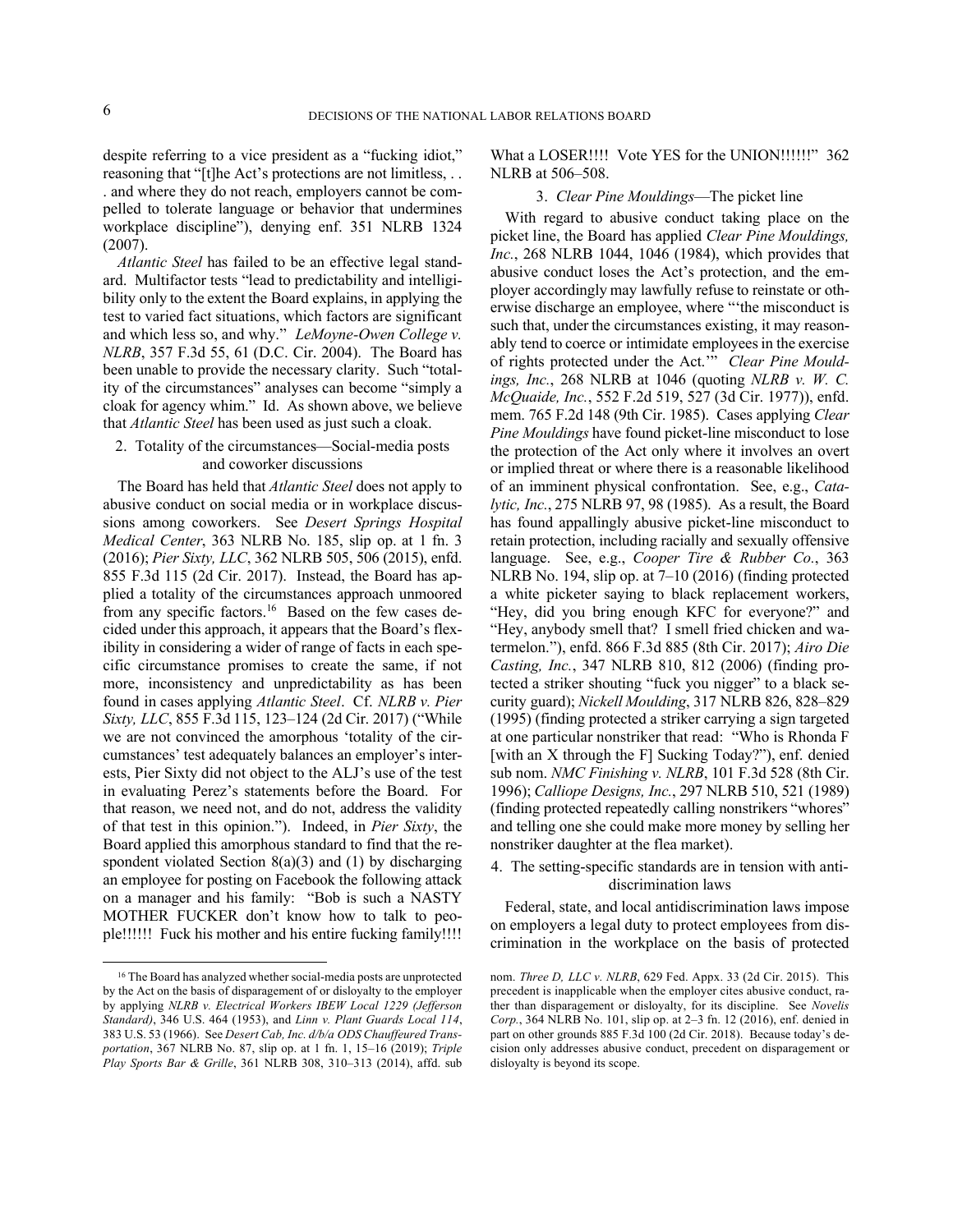characteristics such as race, color, religion, sex, national origin, age, and disability. The amicus brief filed by the EEOC, the principal federal agency tasked with administering and enforcing federal laws prohibiting employment discrimination, helpfully outlines employers' duties under laws within its purview.<sup>17</sup> Under EEO law, when an employee creates a hostile work environment—by engaging in objectively and subjectively severe or pervasive harassment based on a protected characteristic—the employer is liable so long as it knew or should have known about the offending conduct and failed to take prompt and appropriate corrective action. The EEOC stresses that it is

critical that employers are able to take corrective action as soon as they have notice of harassing conduct—even if the harassing conduct has not yet risen to the level of a hostile work environment. . . . This is because if the employer *fails* to take corrective action, and the harassment continues and rises to the level of an actionable hostile work environment, then the employer may face liability. The "primary objective" of Title VII is "not to provide redress but to avoid harm."

EEOC Amicus Brief at 18 (quoting *Faragher v. City of Boca Raton*, 524 U.S. 775, 806 (1998)).

EEO laws, unlike the Board's current setting-specific standards, do not forgive abusive conduct because, for instance, it arises from heated feelings about working conditions or because crude language is common in the workplace. Further, the EEOC notes that "[e]mployers may also be liable under Title VII for conduct occurring outside of work when that conduct impacts the employee's working environment . . . . Employees subjected on the picket line—or through social media—to racist or sexist comments or conduct outside the workplace may thus be impacted by that conduct, including when they return to work after picketing and must work alongside their harasser." EEOC Amicus Brief at 14.

The Board's current standards for analyzing abusive conduct, however, have been wholly indifferent to employers' legal obligations to prevent hostile work environments on the basis of protected traits. See *Southern Steamship Co. v. NLRB*, 316 U.S. 31, 47 (1942) ("[T]he Board has not been commissioned to effectuate the policies of the Labor Relations Act so single-mindedly that it may wholly ignore other and equally important Congressional objectives. Frequently the entire scope of Congressional purpose calls for careful accommodation of one statutory scheme to another, and it is not too much to demand of an administrative body that it undertake this accommodation without excessive emphasis upon its immediate task.") This indifference has not escaped the notice of reviewing courts. Notably, the United States Court of Appeals for the District of Columbia Circuit recently denied enforcement of a Board decision finding an employee who had written "whore board" on the top of overtime signup sheets on a bulletin board retained the Act's protection under *Atlantic Steel*. *Constellium Rolled Products Ravenswood, LLC v. NLRB*, 945 F.3d 546 (D.C. Cir. 2019), denying enf. 366 NLRB No. 131 (2018). The court found that the Board had failed to grapple with the employer's argument that its duty to comply with antidiscrimination laws, which might require taking prompt action against the offending employee, seemed to be in conflict with its duties under the Act.<sup>18</sup> Id. at  $551-552$ .

## *C. Wright Line Is the Proper Standard*

For all the reasons discussed above, we believe that the Board must consider a different standard for deciding cases where employees engage in abusive conduct in connection with Section 7 activity, and the employer asserts it issued discipline because of the abusive conduct. In cases such as *Postal Service*, above, we believe it entirely plausible that the employer's decision to give the longtime union steward a warning letter was based entirely on her abusive conduct—calling the supervisor "an ass," unleashing a stream of profanity, forcefully standing up, stepping toward the supervisor, shaking her finger within striking distance, and continuously screaming, "I can say anything I want," "I can swear if I want," and "I can do anything I want"—rather than her union activity. See 364 NLRB No. 62, slip op. at 2–4. Likewise, it seems plausible in *Pier Sixty*, above, that the employer discharged an employee for the profane and vituperative attack on the manager in the Facebook post, which would make it difficult for the two to work together again, and not because the post also happened to conclude with a pro-union message. 362 NLRB at 506–508. Just as it seems plausible in *Cooper Tire*, above, that when it discharged a striker, the employer took the prompt and appropriate corrective action anticipated by antidiscrimination laws for his racist bullying—"[h]ey, did you bring enough KFC for everyone" and "[h]ey, anybody smell that? I smell fried chicken and watermelon"—and was not motivated by his protected picketing activity. 363 NLRB No. 194, slip op. at

<sup>&</sup>lt;sup>17</sup> These laws include Title VII of the Civil Rights Act of 1964, 42 U.S.C. § 2000e et seq., the Age Discrimination in Employment Act of 1967, 29 U.S.C. § 621 et seq., and the Americans with Disabilities Act of 1990, 42 U.S.C. § 12101 et seq.

<sup>&</sup>lt;sup>18</sup> Further, the picket-line cases referenced earlier in this decision, where the Board found that racially and sexually offensive language

retained the Act's protection, similarly demonstrate the inherent conflict between employers' duties under the Act under current law, pursuant to which corrective action could be found unlawful, and their duties under antidiscrimination laws, which require prompt and appropriate corrective action.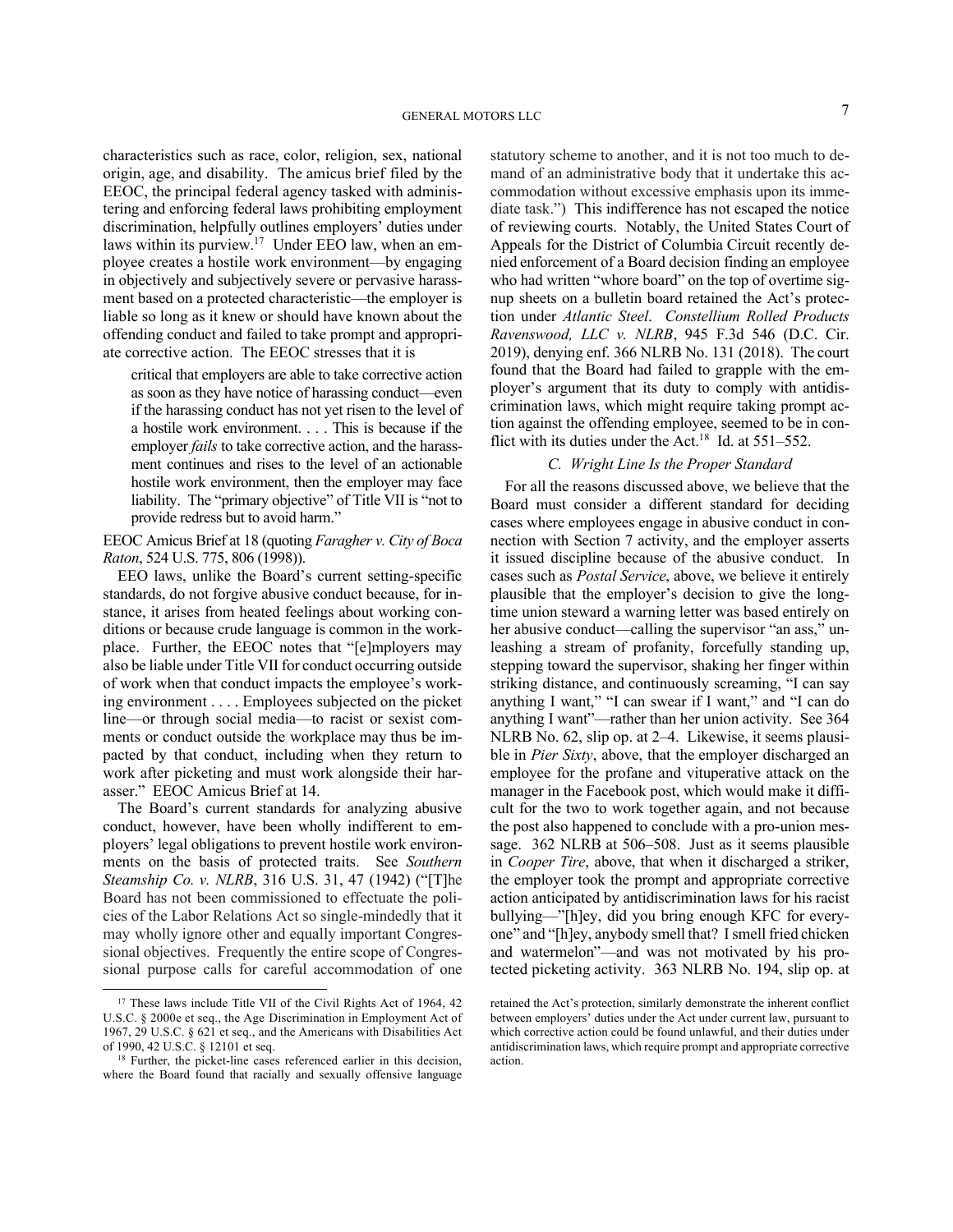7–10. Absent evidence of discrimination against Section 7 activity, we fail to see the merit of finding violations of federal labor law against employers that act in good faith to maintain civil, inclusive, and healthy workplaces for their employees. These results simply do not advance the Board's mission of promoting labor peace or any of the other principles animating the Act.

1. Abusive conduct is not protected by the Act and should be differentiated from conduct that is protected by

# the Act.

The Board's fundamental rationale in applying its setting-specific standards has been that employees need a certain amount of leeway in exercising Section 7 rights for those rights to be meaningful. As the Board wrote in *Consumer Power Co.*, 282 NLRB 130 (1986), "The Board has long held . . . that there are certain parameters within which employees may act when engaged in concerted activities. The protections Section 7 affords would be meaningless were we not to take into account the realities of industrial life and the fact that disputes over wages, hours, and working conditions are among the disputes most likely to engender ill feelings and strong responses." Id. at 132. We believe, however, that this rationale is overstated and has largely swallowed employers' concomitant right to maintain order, respect, and a workplace free from invidious discrimination. We read nothing in the Act as intending any protection for abusive conduct from nondiscriminatory discipline, and, accordingly, we will not continue the misconception that abusive conduct must necessarily be tolerated for Section 7 rights to be meaningful.

Section 7 of the Act relevantly provides that "employees shall have the right to self-organization, to form, join, or assist labor organizations, to bargain collectively through representatives of their own choosing, and to engage in other concerted activities for the purpose of collective bargaining or other mutual aid or protection, and shall also have the right to refrain from any or all of such activities." American workers engage in these activities every day without resorting to abuse, and nothing in the text of Section 7 suggests that abusive conduct is an inherent part of the activities that Section 7 protects or that employees who choose to engage in abusive conduct in the course of such activities must be shielded from nondiscriminatory discipline.<sup>19</sup> Accord *Adtranz ABB Daimler-Benz Transp. v. NLRB*, 253 F.3d 19, 26 (D.C. Cir. 2001) (noting that it was "preposterous" and condescending to assume that employees were not capable of exercising their statutory rights "without resort to abusive or threatening language").

Moreover, there are any number of matters, such as individual gripes and interpersonal conflicts wholly unrelated to Section 7 activity, that would be just as likely to engender ill feelings and strong responses as concerted disputes over terms and conditions of employment. Employers draw boundaries in every workplace, based on specific conditions and circumstances, as to what amount of leeway is appropriate in navigating such emotionally charged matters. Much more often than not, employees comport themselves civilly when engaged in Section 7 activity, and no leeway is needed. That said, Section 7 rights can thrive in the same space afforded other challenging topics, and it is reasonable for employers to expect employees to engage all such topics with a modicum of civility. As eloquently written by former Member Johnson in his *Pier Sixty* dissent:

We live and work in a civilized society, or at least that is our claimed aspiration. The challenge in the modern workplace is to bring people of diverse beliefs, backgrounds, and cultures together to work alongside each other to accomplish shared, productive goals. Civility becomes the one common bond that can hold us together in these circumstances. Reflecting this underlying truth, moreover, legal and ethical obligations make employers responsible for maintaining safe work environments that are free of unlawful harassment. Given all this, employers are entitled to expect that employees will coexist treating each other with some minimum level of common decency.

### 362 NLRB at 510.

We do not read the Act to empower the Board to referee what abusive conduct is severe enough for an employer to lawfully discipline. Our duty is to protect employees from interference in the exercise of their Section 7 rights. Abusive speech and conduct (e.g., profane ad hominem attack or racial slur) is not protected by the Act and is differentiable from speech or conduct that is protected by Section 7 (e.g., articulating a concerted grievance or patrolling a picket line). Accordingly, if the General Counsel fails to show that protected speech or conduct was a motivating factor in an employer's decision to impose discipline, or if

<sup>&</sup>lt;sup>19</sup> Again, Sec. 7 protects self-organization; forming, joining, or assisting labor organizations; bargaining collectively; and other concerted activities for the purpose of collective bargaining or other mutual aid or protection. Discipline motivated by a purpose to interfere with, restrain, or coerce employees in exercising their right to engage in any of these is unlawful. Nothing in our decision today disturbs this principle. We simply reject the assumption underlying the setting-specific standards—

namely, that where an employer disciplines an employee who engaged in abusive conduct in the course of Sec. 7 activity, the Board either cannot or ought not separate the two analytically and determine whether the employee's Sec. 7 activity was a motivating factor in the employer's decision to discipline the employee and, if so, whether the employer has shown that it would have taken the same action even absent the employee's Sec. 7 activity.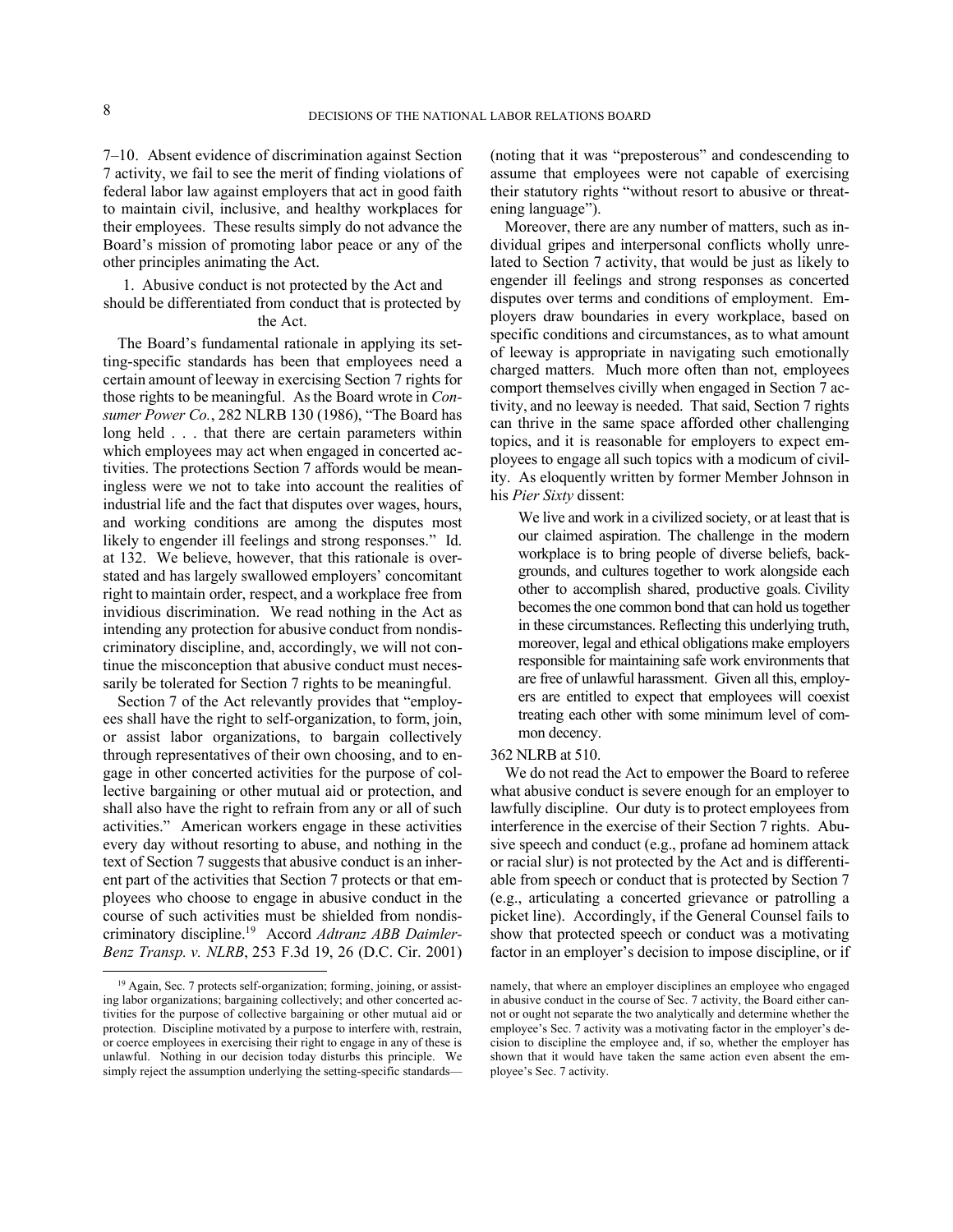the General Counsel makes that showing but the employer shows that it would have issued the same discipline for the unprotected, abusive speech or conduct even in the absence of the Section 7 activity, the employer appears to us to be well within its rights reserved by Congress.

As the Supreme Court wrote in *NLRB v. Jones & Laughlin Steel Corp.*, 301 U.S. 1 (1937):

The act does not interfere with the normal exercise of the right of the employer to select its employees or to discharge them. The employer may not, under cover of that right, intimidate or coerce its employees with respect to their self-organization and representation, and, on the other hand, the Board is not entitled to make its authority a pretext for interference with the right of discharge when that right is exercised for other reasons than such intimidation and coercion. The true purpose is the subject of investigation with full opportunity to show the facts.

Id. at 45–46. Indeed, Section 10(c) of the Act expressly prohibits the Board from ordering reinstatement or backpay for any employee "suspended or discharged for cause." The Board's analyses under the setting-specific standards, however, pay no attention to the real possibility that employers may have discharged employees for abusive conduct—a reason entirely apart from a purpose to intimidate or coerce employees in the exercise of their rights under the Act—and such conduct is "cause" by any conventional notion. By analogy, employers' acknowledged right to maintain discipline, short of discharge, should likewise not be infringed. Cf. *Republic Aviation Corp. v. NLRB*, 324 U.S. 793, 797–798 (1945).

That the Board's setting-specific standards have failed is further shown by the following. When an employer imposes discipline for abusive conduct in the course of union activity, and the Board (applying a setting-specific standard) finds no loss of protection, the Board has typically found that the employer violated Section  $8(a)(3)$ . Section 8(a)(3) declares it is unlawful "by discrimination in regard to hire or tenure of employment or any term or condition of employment to encourage or discourage membership in any labor organization"; accordingly, an 8(a)(3) violation requires evidence of discrimination and an antiunion motivation. See *NLRB v. Great Dane Trailers, Inc.*, 388 U.S. 26, 32–33 (1967). None of the setting-specific standards, however, actually require any showing of discrimination or antiunion motivation. Instead, the Board has mistakenly assumed discrimination and antiunion motivation by treating union activity as inseparable from related abusive conduct. Accordingly, if an employer admits the discipline was for the abusive conduct, then the employer also admits it was discriminating against the inseparable union activity. For example, in *Aztec Bus Lines, Inc.*, 289 NLRB 1021 (1988), the Board established that an employer can violate Section  $8(a)(3)$  by refusing to reinstate strikers either when (1) it treated strikers and nonstrikers disparately even if the misconduct was severe enough to lose protection under *Clear Pine Mouldings*, or (2) it treated strikers and nonstrikers the same but the misconduct was not severe enough to lose protection under *Clear Pine Mouldings*. Id. at 1026–1029.<sup>20</sup>

The flawed principle that Section 7 activity is analytically inseparable from abusive conduct committed in the course of Section 7 activity is also the reason the Board has relied upon for not applying *Wright Line*, 251 NLRB 1083 (1980), $21$  to these cases. The Board has explained, "Where an employer defends disciplinary action based on employee conduct that is part of the res gestae of the employee's protected activity, *Wright Line* is inapplicable. This is because the causal connection between the protected activity and the discipline is not in dispute." *Roemer Industries, Inc.*, 362 NLRB at 834 fn. 15. Again, we fundamentally disagree that the Section 7 activity is inseparable from the abusive conduct, and by recognizing that they are severable, the causal connection between protected activity and discipline *is* properly in dispute.

2. The Board's longstanding *Wright Line* framework appropriately allows the Board to protect Section 7 activity without erroneously extending the Act's protection to

abusive conduct.

For the reasons set forth above, we conclude that the *Wright Line* burden-shifting framework is the appropriate standard for cases where the General Counsel alleges that discipline was motivated by Section 7 activity, and the employer asserts that it was motivated by abusive conduct. We find that *Wright Line* applies in these cases regardless of the setting involved, whether it be a workplace, social media, or picket line.<sup>22</sup>

<sup>&</sup>lt;sup>20</sup> Nondiscriminatory discipline may violate Sec.  $8(a)(1)$  if it interferes with Sec. 7 activity, but the Board has always categorized these cases as  $8(a)(3)$  violations when involving union activity or  $8(a)(1)$  violations when involving other protected concerted activity. And we reject here that Sec. 7 activity necessarily encompasses some undefined amount or degree of abusive conduct with which the discipline could interfere.

<sup>21</sup> Enfd. 662 F.2d 899 (1st Cir. 1981), cert. denied 455 U.S. 989 (1982).

<sup>22</sup> Although the instant case only presents workplace conversations with management, which had been analyzed under *Atlantic Steel*, we announce that *Wright Line* will be applied more broadly to other settings because we find nothing specific to the other settings that make it any more or less applicable than here. We overrule all relevant cases to the extent they are inconsistent with today's holding.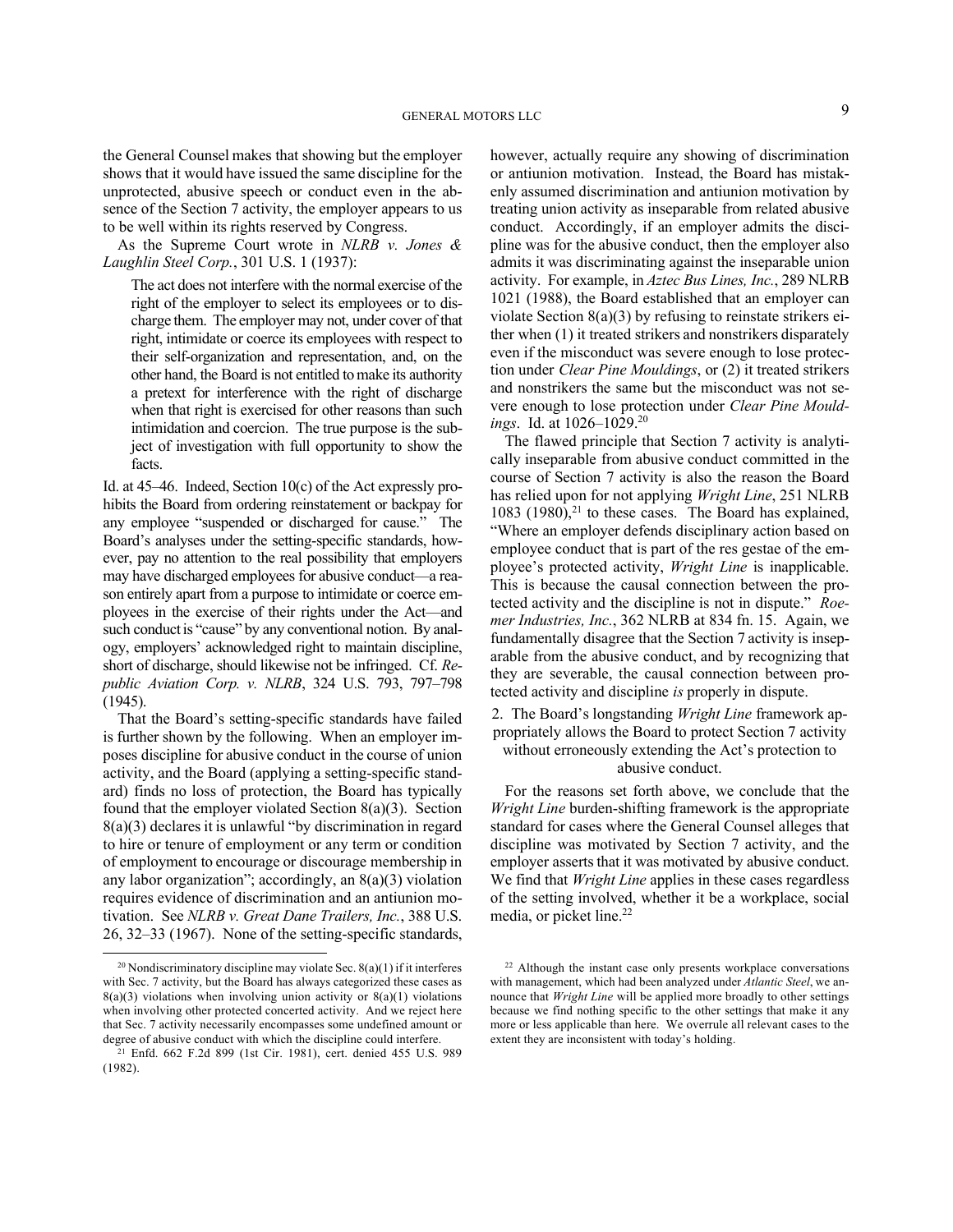Under *Wright Line*, the General Counsel must initially show that (1) the employee engaged in Section 7 activity, (2) the employer knew of that activity, and (3) the employer had animus against the Section 7 activity, which must be proven with evidence sufficient to establish a causal relationship between the discipline and the Section 7 activity. *Tschiggfrie Properties, Ltd.*, 368 NLRB No. 120, slip op. at 6, 8 (2019); see also *Mondelez Global, LLC*, 369 NLRB No. 46, slip op. at 1–2 (2020). Our decision today does not alter this standard. We specifically note that the General Counsel is not required, as part of his initial burden, to disprove the existence of other, lawful motivating factors for the discipline. Consistent with the principles stated in this decision, however, evidence is probative of unlawful motivation only if it adds support to a reasonable inference that the employee's Section 7 activity was a motivating factor in the employer's decision to impose discipline.<sup>23</sup>

Once the General Counsel makes his initial case, the employer will be found to have violated the Act unless it meets its defense burden to prove that it would have taken the same action even in the absence of the Section 7 activity. See *Hobson Bearing International, Inc.*, 365 NLRB No. 73, slip op. at 1 fn. 1 (2017). Consistent with established precedent, however, if the evidence as a whole "establishes that the reasons given for the [employer's] action are pretextual—that is, either false or not in fact relied upon—the [employer] fails by definition to show that it would have taken the same action for those reasons, absent the protected conduct, and thus there is no need to perform the second part of the *Wright Line* analysis." *Golden State Foods Corp.*, 340 NLRB 382, 385 (2003).

The application of *Wright Line* to these cases promises more reliable, less arbitrary, and more equitable treatment of abusive conduct than the Board's experience under *Atlantic Steel*, the "totality of the circumstances" standard, and *Clear Pine Mouldings*. The Supreme Court has approved the *Wright Line* framework,<sup>24</sup> and the Board has vast experience applying it. Under this approach, the Board will properly find an unfair labor practice for an employer's discipline following abusive conduct committed in the course of Section 7 activity when the General Counsel shows that the Section 7 activity was a motivating factor in the discipline, and the employer fails to show that it would have issued the same discipline even in the absence of the related Section 7 activity.<sup>25</sup> This realignment honors the employer's right to maintain order and respect. It will also avoid potential conflicts with antidiscrimination laws. The Board will no longer stand in the way of employers' legal obligation to take prompt and appropriate corrective action to avoid a hostile work environment on the basis of protected characteristics.<sup>26</sup>

Further, the application of *Wright Line* in this context will ensure that employees' Section 7 rights continue to be protected. Under *Wright Line*, it is unlawful for employers to target employees who engage in Section 7 activity and subject them to discipline that would not have occurred but for that protected activity. At the same time, employees who engage in abusive conduct in the course of Section 7 activity will not receive greater protection from discipline than other employees who engage in abusive conduct. This is consistent with the recognition in *Wright Line* that Section 7 rights are "'sufficiently vindicated if such an employee is placed in no worse a position than if he had not engaged in the'" Section 7 activity. *Wright Line*, 251 NLRB at 1086 (quoting *Mt. Healthy City School District Board of Education v. Doyle*, 429 U.S. 274, 285–286 (1977)).<sup>27</sup>

# *D. Retroactive Application of Wright Line*

We find it appropriate to apply *Wright Line* retroactively to all pending cases in which the Board would have determined, under one of its setting-specific standards, whether abusive conduct in connection with Section 7

<sup>&</sup>lt;sup>23</sup> For example, although suspicious timing is commonly relied on as evidence that contributes to sustaining the General Counsel's initial burden of proof under the *Wright Line* standard, see, e.g., *Parkview Lounge, LLC d/b/a Ascent Lounge*, 366 NLRB No. 71, slip op. at 2 (2018), enfd. 790 Fed. Appx. 256 (2d Cir. 2019), such evidence would not necessarily be probative of unlawful motivation in cases where the Sec. 7 activity and the abusive conduct occur during the same event, unless surrounding circumstances like disparate treatment make it probative.

<sup>24</sup> *NLRB v. Transportation Management Corp.*, 462 U.S. 393 (1983). <sup>25</sup> With this approach, we finally engage in the proper analysis. See *NLRB v. Electrical Workers IBEW Local 1229 (Jefferson Standard)*, 346 U.S. 464, 475 (1953) ("The legal principle that insubordination, disobedience or disloyalty is adequate cause for discharge is plain enough. The difficulty arises in determining whether, in fact, the discharges are made because of such a separable cause or because of some other concerted activities engaged in for the purpose of collective bargaining or other mutual aid or protection which may not be adequate cause for discharge.").

<sup>&</sup>lt;sup>26</sup> If an employer is unable to prove it would have taken the same action against, for instance, racist conduct in the absence of Sec. 7 activity, perhaps because of a history of tolerating such conduct, the Board would still find the violation under *Wright Line*. The Board's role is to protect employees from interference, restraint, or coercion—including unlawful discipline—in the exercise of their Sec. 7 rights. The Board's role is not to affirmatively sanction an employer for failing to take steps to prevent a hostile work environment or otherwise fight discrimination on the basis of protected classes. Under the standard we adopt today, however, we are confident that the Board will no longer interfere with an employer's good-faith efforts to fulfill its obligations under antidiscrimination laws and protect its employees.

<sup>27</sup> Nothing in this decision should be read as conflicting with *NLRB v. Burnup & Sims, Inc.*, 379 U.S. 21, 23–24 (1964). The test we announce today, like the setting-specific standards today's decision overrules, presupposes that the employee actually engaged in the misconduct.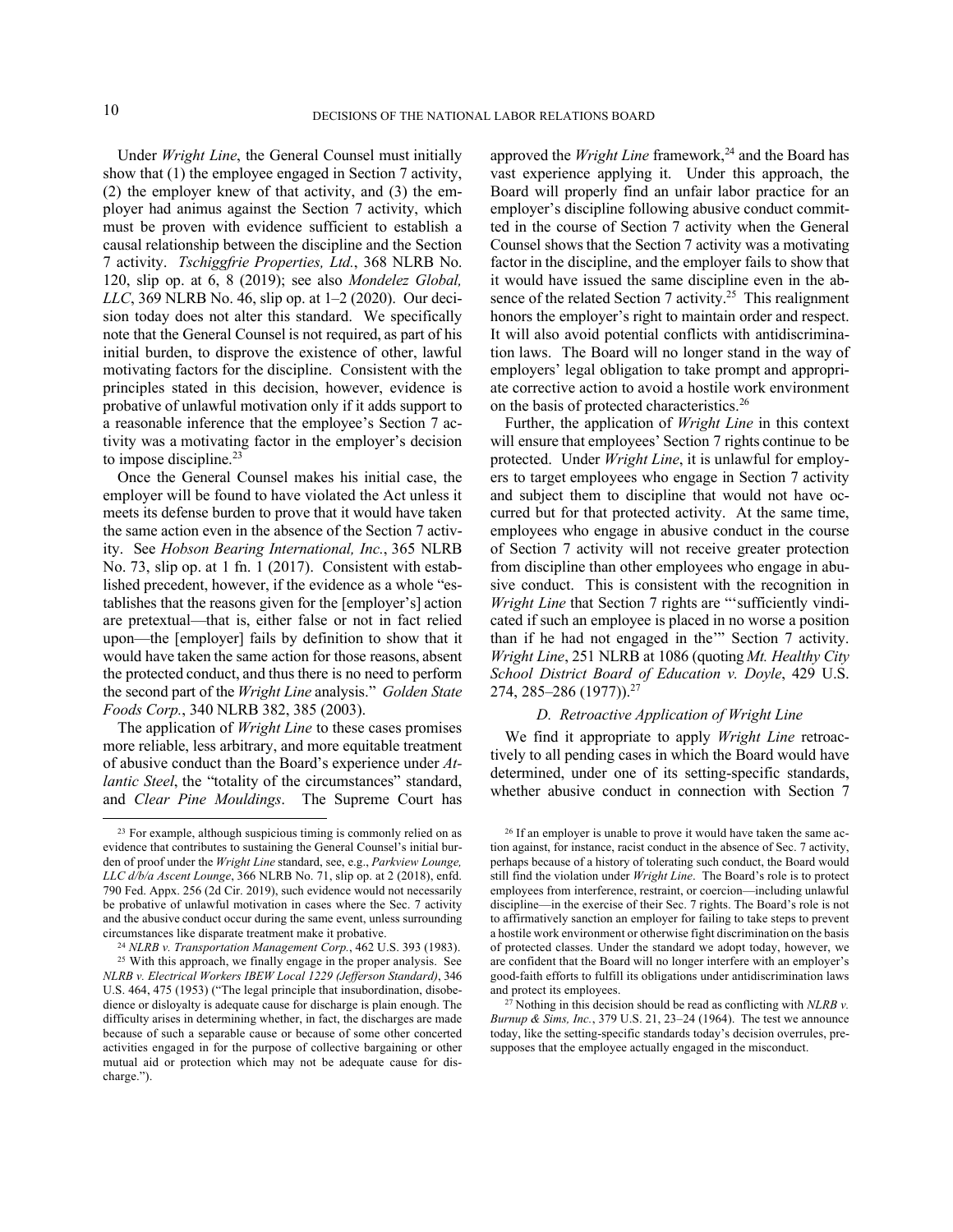activity had lost an employee or employees the Act's protection. "The Board's usual practice is to apply new policies and standards retroactively 'to all pending cases in whatever stage," unless retroactive application would work a "manifest injustice." *SNE Enterprises*, 344 NLRB 673, 673 (2005) (quoting *Deluxe Metal Furniture Co.*, 121 NLRB 995, 1006–1007 (1958)). Under Supreme Court precedent, "the propriety of retroactive application is determined by balancing any ill effects of retroactivity against 'the mischief of producing a result which is contrary to a statutory design or to legal and equitable principles.'" Id. (quoting *SEC v. Chenery Corp.*, 332 U.S. 194, 203 (1947)).

Here, we find that any ill effects are outweighed by the potential harm of producing results contrary to the Act's principles and potentially at odds with antidiscrimination law. We acknowledge it is possible that employees may have engaged in abusive conduct related to Section 7 activity in reliance on their belief that the Board's settingspecific standards would protect them from discipline. Such reliance would certainly not be well-founded for workplace discussions with management analyzed under *Atlantic Steel* or for social-media posts or discussions with coworkers analyzed under the totality of the circumstances. The standards were too flexible and inconsistently applied to reasonably count on protection. But even assuming some reasonable reliance on those standards by employees, the Act offers no specific protection for abusive conduct, whereas it plainly reserves to employers the right to issue discipline unmotivated by a purpose to interfere with, restrain, or coerce employees in the exercise of their Section 7 rights. Continuing to find violations of the Act, under the overruled standards, where employers were simply exercising their right to maintain a civil, safe, nondiscriminatory workplace for their employees would be the greater injustice.

# *E. Remand for Application to this Case*

In the case before us, the judge applied *Atlantic Steel* in deciding that the Respondent had violated Section 8(a)(3) and (1) by suspending Robinson following his abusive conduct in the April 11, 2017 discussion with manager Nikolaenko but had not committed a violation by suspending Robinson following his abusive conduct during the April 25 and October 6, 2017 bargaining meetings. The parties have not had an opportunity to address how *Wright Line*  applies to this case. Moreover, because different facts are relevant under *Wright Line* than were under *Atlantic Steel*, the record is missing facts necessary to decide this matter.

The General Counsel has not offered evidence that the Respondent had animus against Robinson's Section 7 activity, and the Respondent was blocked by the General Counsel's relevance objection from presenting evidence now relevant to whether the Respondent would have suspended Robinson for his abusive conduct even in the absence of Section 7 activity. Accordingly, we will remand the allegations regarding the April 11 and 25 conduct (set forth in paragraphs 5(a) and (b) of the complaint) to the judge for further proceedings consistent with this decision, including reopening the record to allow the parties to introduce evidence relevant to analyzing the  $8(a)(3)$  and (1) allegations under *Wright Line*. 28

## ORDER

IT IS ORDERED that this proceeding is remanded to Administrative Law Judge Donna N. Dawson for the purpose of reopening the record and preparing a supplemental decision addressing the allegations in paragraphs 5(a) and (b) of the complaint under the new standard adopted above, setting forth credibility resolutions, findings of fact, conclusions of law, and a recommended Order. Copies of the supplemental decision shall be served on all parties, after which the provisions of Section 102.46 of the Board's Rules and Regulations shall be applicable.

IT IS FURTHER ORDERED that the allegation in paragraph 5(c) of the complaint that Robinson was unlawfully suspended on October 17, 2017, is dismissed.

Dated, Washington, D.C. July 21, 2020

| John F. Ring,      | Chairman |
|--------------------|----------|
| Marvin E. Kaplan,  | Member   |
| William J. Emanuel | Member   |

### (SEAL) NATIONAL LABOR RELATIONS BOARD

*Lauren Fletcher, Esq.* and *William F. LeMaster, Esq.,* for the General Counsel.

*Keith E. White, Esq. (Barnes & Thornburg, LLP),* for the Respondent.

<sup>28</sup> In the absence of exceptions, we affirm the judge's dismissal of the allegation in complaint par. 5(c) regarding Robinson's suspension for the October 6 conduct.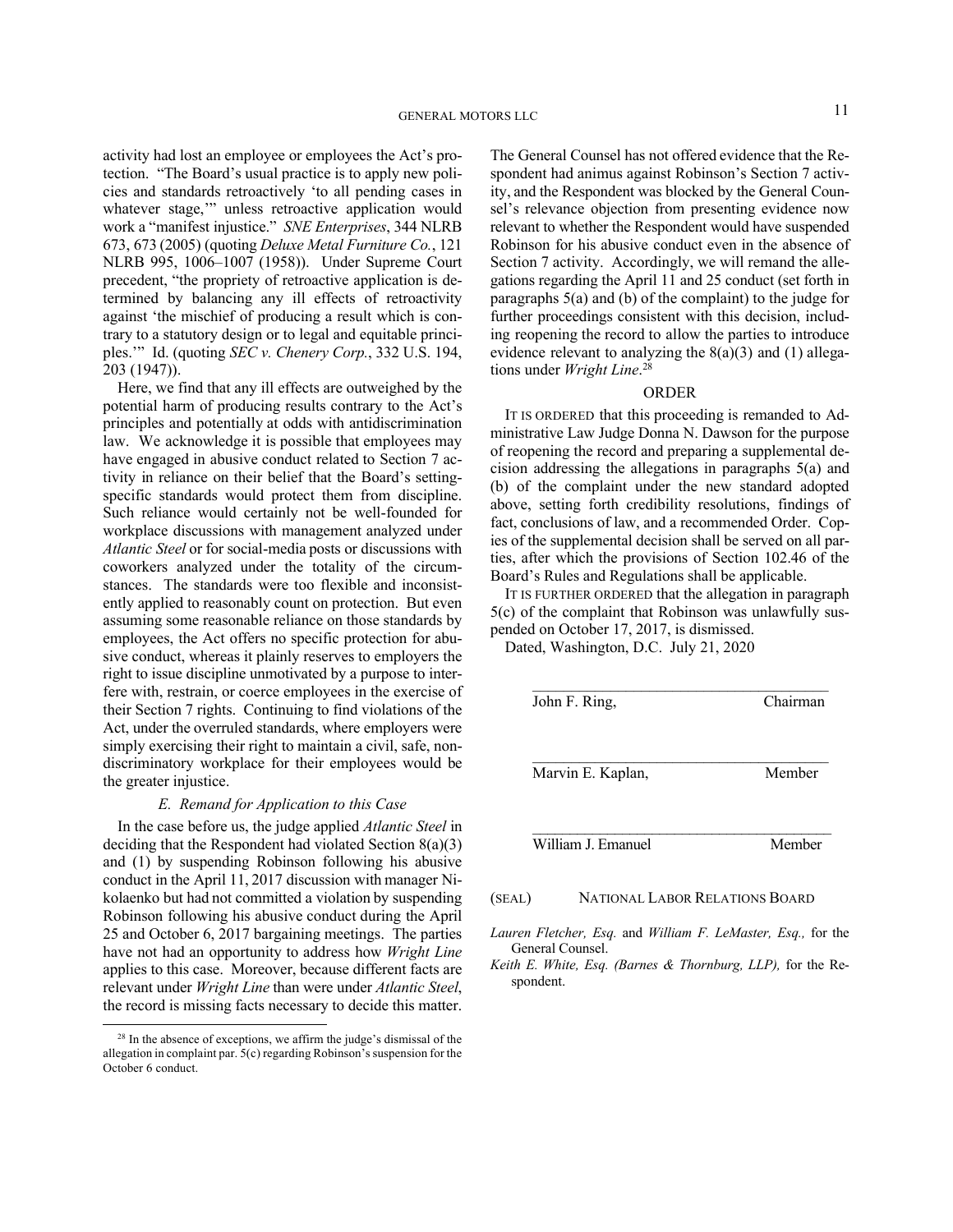### DECISION

#### STATEMENT OF THE CASE

DONNA N. DAWSON, Administrative Law Judge. This case was tried in Overland Park, Kansas, on November 14, 2017. The Charging Party, Charles Robinson, filed the charges in this case on May 3, 2017 (14–CA–197985), and October 19, 2017 (14– CA–208242). The General Counsel issued the complaint On July 26, 2017, and the consolidated complaint on October 31, 2017.<sup>1</sup> The complaint alleges that management violated the Act by taking three disciplinary actions against Robinson between April and October, as he engaged in protected activity on behalf of the Union and its members. Respondent denies violating the Act, and argues that Respondent either lost or never enjoyed the protection of the Act.

On the entire record, including my observation of the demeanor of the witnesses, and after considering the briefs filed by the parties, I make the following

### FINDINGS OF FACT

#### I. JURISDICTION

Respondent General Motors LLC, a limited liability company, engages in the manufacture and nonretail sale of automobiles at its Fairfax assembly facility in Kansas City, Kansas (facility/Fairfax facility). In conducting its operations during the 12 month period ending on March 31, 2017, Respondent sold and shipped from its facility goods valued in excess of \$50,000 directly to points outside the State of Kansas, and also purchased and received at its facility goods valued in excess of \$50,000 directly from points outside the State of Kansas. Respondent admits, and I find, that it is an employer engaged in commerce within the meaning of Section 2(2), (6), and (7) of the Act.

The Union, Automobile, Aerospace and Agricultural Implement Workers of America (UAW), Local 31 (Union/Local 31) has been, for all times relevant to this case, a labor organization within the meaning of Section 2(5) of the Act.

## II. ALLEGED UNFAIR LABOR PRACTICES

#### *A. Background*

The Charging Party, Charles (Chuckee) Robinson (Robinson)<sup>2</sup>, has worked for Respondent at its Fairfax automotive assembly for over 20 years. He began his employment as a production worker, and subsequently completed the apprenticeship program to become an electrician. Since 2010, Robinson has been a Union committeeperson, first as an alternate, and since 2012, as a full-time skilled trades committeeperson. As such, he works and maintains an office in the Fairfax facility. His represents the bargaining unit members on the first and second shifts with contract concerns, discipline, and in bargaining over terms and conditions of their employment with management. He also serves as a delegate for the Union's international constitution.

In his capacity as committeeperson, Robinson and other

committeepersons regularly meet with members of management (including plant department heads) to discuss bargaining unit issues involving potential changes to the terms and conditions of members' work. For example, they convene weekly "paragraph 183 meetings," part of a contracting out notification process, during which they meet to discuss Respondent's subcontracting out of bargaining unit work. They also convene weekly manpower meetings to discuss job openings, moving workers from one shift to another to cover vacancies in the plant and other shift changes. These weekly meetings take place in closed door conference rooms on the facility's mezzanine level, which are separate from the plant work floor and nonmanagement production employees. (Tr. 40, 60, 145, 156.) Robinson also regularly interacts with supervisors and managers individually on and off the work floor to address bargaining unit issues.

Management officials involved in this case include labor relations supervisor, Ca-Sandra Tutt and her labor relations manager, Randy Gallinger. Tutt testified about her involvement in a weekly paragraph 183 subcontracting meeting, as well as her role in investigating and conducting disciplinary investigatory interviews, also known as paragraph 76(a) interviews, in connection with Robinson. Gallinger was not personally involved with any of the incidents, but testified about the one paragraph 76(a) investigatory meeting he conducted with Robinson in October. Other management officials who testified included Nicholas Nikolaenko (maintenance shift lead/body shop) and Anthony Stevens (plant manufacturing engineer director), who engaged in altercations with Robinson and initiated disciplinary charges against him. In addition, several other management officials testified as witnesses to the incidents at issue.

Zone committeeperson, Billy Gay, represented Robinson in connection with his disciplinary proceedings, but did not testify. Two other union committeemen, Benjamin Miller and James Walton, testified on Robinson's behalf as witnesses to two of the altercations between Robinson and management officials.

Central to this case are several verbal altercations between Robinson, in his capacity as a union representative, and management officials over contentious issues affecting unit members. There is no dispute that the relationship between Robinson and management was somewhat strained. Robinson aggressively questioned and challenged management officials' decisions affecting his constituents, and believed that management disciplined him in retaliation for his zealous representation. Management officials perceived Robinson's behavior in dealing with them on the occasions in question as offensive, intimidating, disruptive, outside the parameters of union representational protected activity, and at times, in violation of the Company's standards of conduct.

### *B. April 11, 2017 Incident*

On April 11, Robinson and Nikolaenko, maintenance shift lead, engaged in a verbal altercation on the plant floor. Prior to arriving to work that morning, Robinson received a telephone

<sup>&</sup>lt;sup>1</sup> All dates are 2017 unless otherwise indicated, and include all times relevant to this case. The parties stipulated at trial that "material times" in the consolidated complaint refer to the time period 6 months prior to

the time of the initial charge (in other words, the 6 months prior to May 3, 2017) (Tr. 16).

<sup>&</sup>lt;sup>2</sup> At work, the Charging Party is also referred to as "Chuckee." (Tr. 22.)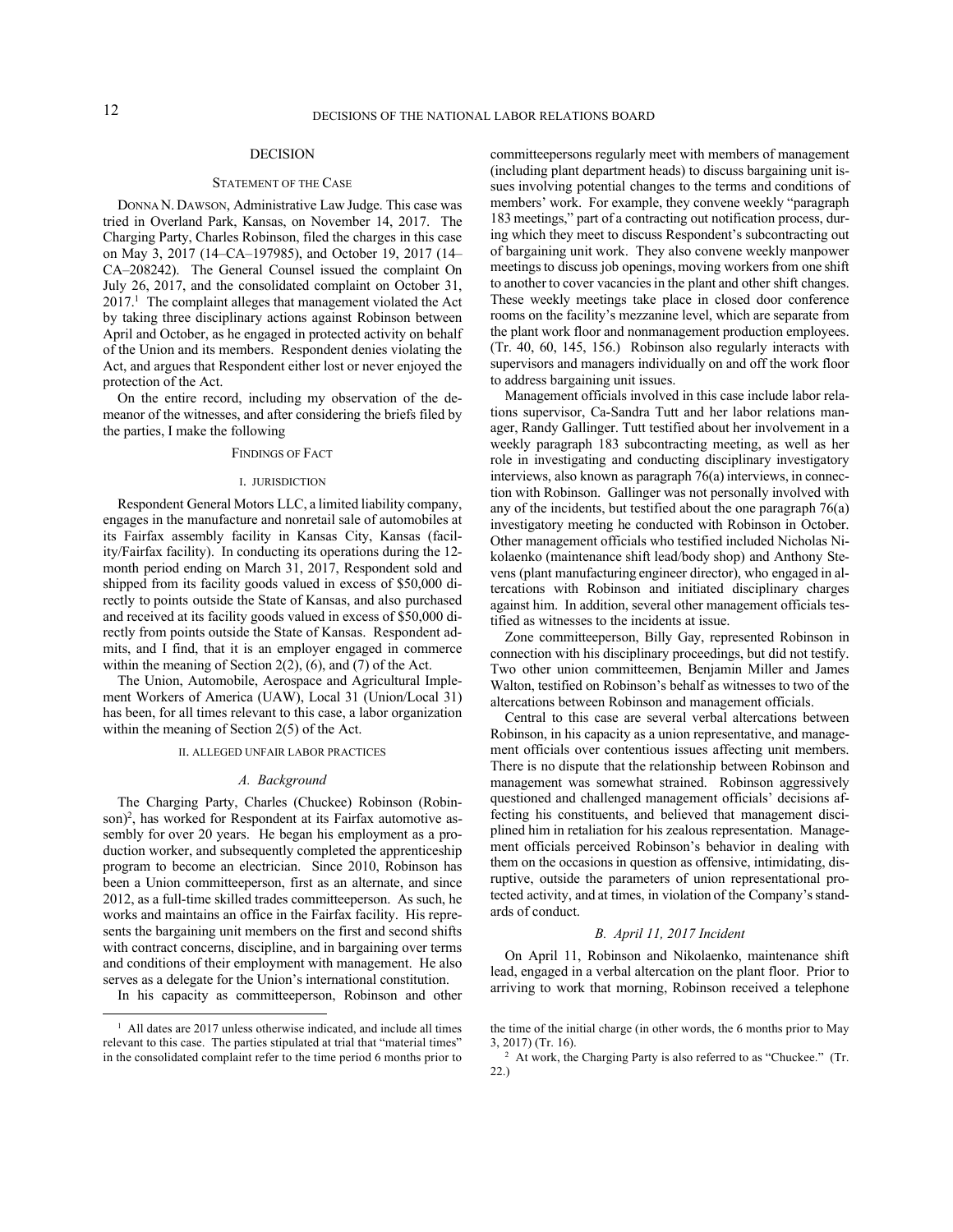call from millwright team leader, Bob Burton. Burton complained that Nikolaenko was not abiding by an agreement between the Union and management to cover team leaders (also bargaining unit employees), when they were sent for cross-training.<sup>3</sup> Cross-training is contractually mandated by and memorialized in the national collective-bargaining agreement between Respondent and the UAW, but overtime unit personnel coverage for team leaders while they cross-train is neither mandated nor mentioned in the national agreement.<sup>4</sup> (Tr. 95, 171–172; Jt. Exh. 1 at 588–590.) The local agreement between Respondent and UAW Local 31 covering bargaining unit employees at the Fairfax facility does not address cross-training or related overtime coverage. (Jt. Exh. 2.) However, Robinson testified and believed that the local union and Respondent's managers had verbally agreed that management would provide overtime coverage (presumably by unit employees) for unit employees while crosstraining in another trade area.

Upon arriving at the facility, Robinson called Nikolaenko via radio to find out why Nikolaenko was not offering overtime to support mechanical cross-training. Nikolaenko testified that he could tell that Robinson was "getting a little bit upset and frustrated," so he asked him to meet him in person to discuss his concerns in the section of the plant called "Zebra Zebra 29," also known as "ZZ-29." (Tr. 174–176, 181–182.) Nikolaenko testified that this office area was located within "10 to 14 feet of the two production lines" on which employees were working. (Tr. 179; R. Exs. 1–2.) This large area encompassed an open space with a desk and bulletin boards, where he was working at the time, and an office behind a closed door where management employees worked. A "team center" was located in the vicinity where employees took breaks and ate lunch, but there was no evidence that it was within earshot of ZZ-29. Robinson testified that when he and Nikolaenko began talking, they stood about 2 feet apart, with production employees about 20-30 feet or more away. (Tr. 26–27.) The photographs of the area show this manager's office area separated from the automobile production line and conveyor belt by railings, a platform and a walkway. (R. Exh. 2.) There was no dispute that the production lines, including conveyor belts, were up and running, and creating loud noise while they met. (Id.)

When Robinson questioned Nikolaenko about why he was not offering overtime to support cross-training for team leaders, Nikolaenko responded that he was not obligated to provide such coverage. Nikolaenko testified that he tried to explain to Robinson that they did not need to use nonscheduled overtime because he had sufficient manpower for cross-training opportunities. (Tr. 181–182.) Robinson accused Nikolaenko of not bargaining in good faith as they (management) had previously agreed to cover the team leaders, and that "we're not going to do any cross-training then" if management would not cover the team leaders as

agreed.<sup>5</sup> Nikolaenko said that he could do the cross-training the way that he wanted to, and that Robinson could not direct his employees' work or give them orders. Robinson testified that as he walked away, he heard Nikolaenko tell him that he was putting him on notice, which he understood to mean that he would be disciplined. At that point, their disagreement escalated as Robinson turned and walked back towards Nikolaenko. Nikolaenko told Robinson that he was putting him on notice or reporting him because Robinson told him to "shove something up his ass." (Tr. 27–28.) Robinson claimed that he noticed body shop planner and maintenance coordinator, Dean Erwin (Erwin), walking by, about 10-15 feet away, as well as "some management people coming out of the office area," "[r]ight when [he]... . asked [Nikolaenko]: Shove what up your ass?" Robinson denied telling him to shove anything up his ass, but admitted that as he "came back up towards Nikolaenko," he told him that "we're not going to do any fuckin' cross-training if you're going to be acting that way." Nikolaenko did not respond, and that he (Robinson) turned and left the area. (Tr. 28–30.)

Nikolaenko testified that during their conversation, Robinson became "temperamental," and asked "you want to play fucking games with me? That's what we'll do, okay?" (Tr. 183–184.) Nikolaenko claimed that Robinson also said that he was "going to tell the guys not to do mechanical cross-training." He testified that after he admonished Robinson about giving employees orders, Robinson started to walk away, commenting that "I run the Body Shop. You know, you don't run the Body Shop." Nikolaenko admitted telling Robinson that he would be "seeing [him] in Labor" if he ordered employees not to cross-train. (Tr. 184– 185.) According to Nikolaenko, Robinson turned around, walked back towards him, and said, "[w]ell, you can shove it up your fucking ass." (Tr. 185.) Nikolaenko explained, "at that point that's when I felt that the situation had escalated way out of control, and that's when I said: You know, you're on notice. I'm going to call Labor. Which I did." He immediately called Tutt and told her that he "had put Chuckee on notice for his abusive action and behavior towards [him]." (Tr. 185–186.) He testified that Robinson's behavior "was too aggressive to not allow . . . some sort of disciplinary action to occur." When asked if he had concern for his safety, he responded, "the answer would be yes because my fight or flight mechanism kicked into high gear. And I think that because of that. . . I reacted as quickly as I could, and I felt that something had to be done immediately to try to suppress the situation so it wouldn't get out of control." (Tr. 186.) However, he admitted that nothing else occurred, and the testimony from the two witnesses, discussed below, supports a conclusion that he did not call Tutt until after Robinson walked away and left the area.

Erwin and Rob Politte (Politte) overheard part of the conversation between Robinson and Nikolaenko. Erwin testified that

<sup>&</sup>lt;sup>3</sup> Burton did not testify, but Respondent did not dispute Robinson's testimony regarding Burton's complaint.

<sup>4</sup> Respondent intended cross-training to erase lines of "demarcation" among the mechanical trades in the facility. Nikolaenko testified that Respondent required all plant assemblies to reach a goal of 100 percent cross-training by the end of June, and that by April, they were behind schedule. (Tr. 173–174).

<sup>&</sup>lt;sup>5</sup> Robinson testified that management had previously agreed to cover the team leaders in a March 2017 meeting with the team leaders. (Tr. 27.) Nikolaenko never denied that this meeting took place. Nor did he specifically deny that there had been some sort of verbal understanding regarding cross-training coverage at the Fairfax facility. Rather, he testified that he was not obligated to provide such coverage when it was not necessary, and that it was not addressed in the local or national agreements. (Tr. 181–182.)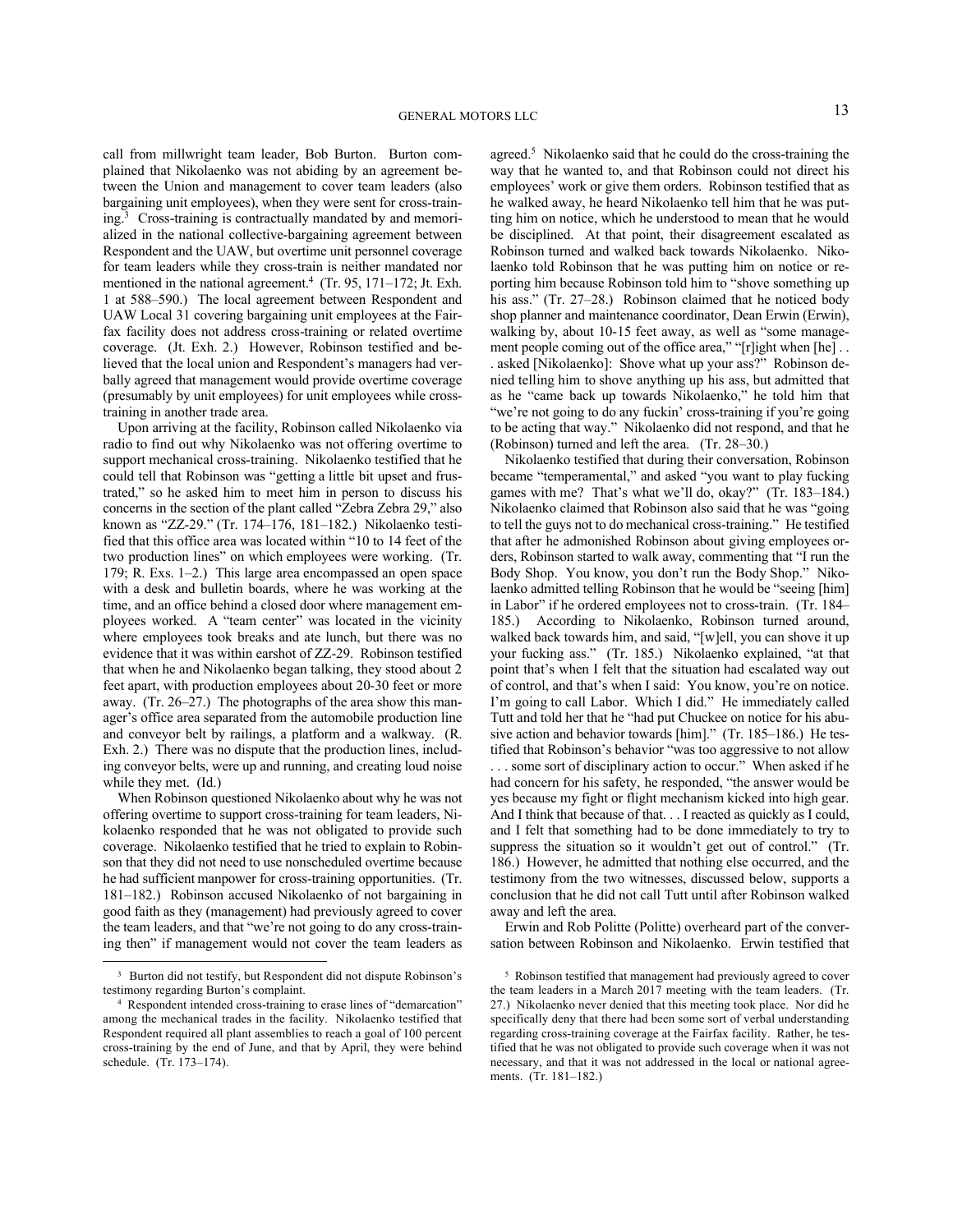he had been positioned outside the body shop office, working about 10 feet away. Politte testified that he had been inside the body shop office, but stepped out of the office after hearing loud voices. Both testified that the loud voices and intensity of the outburst got their attention. Erwin also testified that "I could hear Chuckee say: 'You don't run this, I do. And if you want to play. . . this fucking game, we'll play this fucking game.'" He also heard Nikolaenko respond, but could not hear what he said from where he (Erwin) stood. He next heard Chuckee tell Nikolaenko, "Fuck you, and you can shove the cross-training up your ass. . . [a]gain, it was extremely loud, and that's when I believe Rob had come out of the office at that time." (Tr. 199.) Erwin stated that when Robinson commented about shoving something up Nikolaenko's ass, Robinson was "like less than a one foot—I mean like a one foot—they were pretty much face to face." Erwin further testified that when he noticed them "face to face," he felt like someone might need to intervene, or that he as a "bystander" needed to do something. However, he recalled that "they separated I believe from then on Chuckee left the area, and I don't know what happened after that." (Tr. 199-200.)<sup>6</sup>

Politte testified that when he opened the door to see what was going on, he saw Robinson walking away and saying, "I don't give a fuck about your cross-training. You can shove it up your fuckin' ass." Next, he witnessed Robinson turn around, walk towards Nikolaenko, "put his finger in his face rather close and [say]: 'I don't care, call fuckin' Labor, take me to Labor.'" (Tr. 216–217.) At that point, he saw Nikolaenko walk into the office and Robinson get on his scooter and drive away. Politte testified that "[y]ou could tell [Nikolaenko] was visibly—I mean he was shaking." He explained that he (Politte) was concerned because "[he] honestly felt that Nikolaenko was going to get punched in the face. The altercation was that close."<sup>7</sup> (Id.)

Neither Erwin nor Politte intervened, and no one called or attempted to call or radio for security.

After receiving the call from Nikolaenko, Tutt investigated

9 Robinson testified that then Union shop chairman, Johnny McEntire negotiated a suspension for the balance of his April 21 shift plus 3 days of suspension. He returned to work on April 25. This was not controverted. (Tr. 35.)

<sup>10</sup> Respondent did not state which acceptable standards of conduct in the disciplinary notice. However, plant rule, number 26, set forth in the local agreement between the Union and Respondent list "[a]busive language to any employee or supervision." (Jt. Exh. 2, p. 97.)

<sup>11</sup> Respondent's attempt to discredit Robinson's testimony that his prior discipline had been removed failed. Tutt testified that it was reduced, but never removed. (Tr. 263–269; R. Exhs. 3–4.) However, the

and received written statements from him, Erwin and Politte. Tutt attempted to schedule a "76(a) interview" with Robinson. After his initial refusal to meet, Tutt finally conducted the interview on April 13 with Robinson and his union representative, Gay.<sup>8</sup> (Tr. 252.) Tutt testified that "[h]e basically denied the whole entire incident and claimed that Mr. Nikolaenko was actually the aggressor in the incident." (Tr. 255.) She did not believe his version of what occurred with Nikolaenko, and on April 21, issued Robinson a notice of disciplinary action for the April 11 incident for the balance of shift (BOS) plus 3 days on the record.<sup>9</sup> The notice stated that:

You became loud and abusive yelling 'and you can shove the fucking cross training up your ass…you don't run this I do!' in stating [his] resistance to management's direction and yelled that [he] would take steps to coordinate resistance to for the cross-training. You also yelled 'you want to play that fucking game, we'll play the fucking game?' Your conduct clearly violates acceptable standards of conduct and for this you are assessed BOS+3 days...

 $($  Jt. Exh. 3 $)$ .<sup>10</sup> Robinson refused to sign the initial disciplinary notice as written, maintaining that he never told Nikolaenko to shove something up his ass. In resolution of the matter, Tutt reissued the disciplinary notice on April 24, stating instead that Robinson had "[become] loud with a member of management [and used] abusive language," conduct violating the acceptable standard of conduct. (Tr. 32–35, 255–257; Jt. Exh. 4.) Robinson agreed to and initialed the revised notice because he did not want to miss an upcoming Union election. He also claimed that by then, the NLRB had become involved and cleared his record of some prior discipline.<sup>11</sup> (Tr. 34–38.)

#### Credibility Findings<sup>12</sup>

Regarding this incident, I credit the testimony of Nikolaenko, Erwin, and Politte over that of Robinson. Their testimony was

General Counsel rebutted her testimony with communications from Respondent's own in-house counsel, Holly Georgell. Georgell confirmed that Robinson's prior 2015 discipline had been removed by Respondent as of April 8, 2016 (related charge no. 150486 withdrawn on April 8, 2016) (GC Exh. 8, 12). Similarly, Georgell confirmed on May 1, 2017 that the "LR" team had removed Robinson's 2016 discipline such that it could not be used against him for future progressive discipline (related charge no. 169148 withdrawn on May 3, 2017). (GC Exhs. 11, 13; 5–7,  $9-10.$ )

<sup>6</sup> Also see Tr. 29, 181, 199, 217–218.

<sup>&</sup>lt;sup>7</sup> There is no evidence that Robinson physically touched Nikolaenko, or threatened to do so.

<sup>8</sup> Tutt testified that she arranged an interview date with Robinson's union representative, Gay, for April 13, but that Robinson told her that she would have to call security to find him and the Kansas City police to get him there. (Tr. 252). Robinson denied this, testifying that instead, he told Tutt that he would not meet without his union representative. He said that at the time, he did not know that Gay was already scheduled to be present. (Tr. 103-104). Nevertheless, Robinson presented later in the day for his interview, and there is no evidence that Tutt mentioned, or used, his initial refusal to meet earlier in the day as a basis for any discipline. (Tr. 252–253.)

<sup>&</sup>lt;sup>12</sup> Credibility determinations may rely on a variety of factors, including the context of the witness' testimony, the witness' demeanor, the weight of the evidence, established or admitted facts, reasonable inferences that may be drawn from the record as a whole, and the inherent probabilities of the allegations. *Double D Construction Group*, 339 NLRB 303, 305 (2003); *Daikichi Sushi*, 335 NLRB 622, 623 (2001) (citing *Shen Automotive Dealership Group*, 321 NLRB 586, 589 (1996)), enfd. 56 Fed.Appx. 516 (D.C. Cir. 2003). Credibility findings need not be all or nothing propositions. Indeed, nothing is more common than for a judge to believe some, but not all, of the testimony of a witness. *Daikichi Sushi*, 335 NLRB at 622; *Jerry Ryce Builders*, 352 NLRB 1262 fn. 2 (2008), citing *NLRB v. Universal Camera Corp*., 179 F.2d 749, 754 (2d Cir. 1950), revd. on other grounds 340 U.S. 474 (1951). Such is the case here.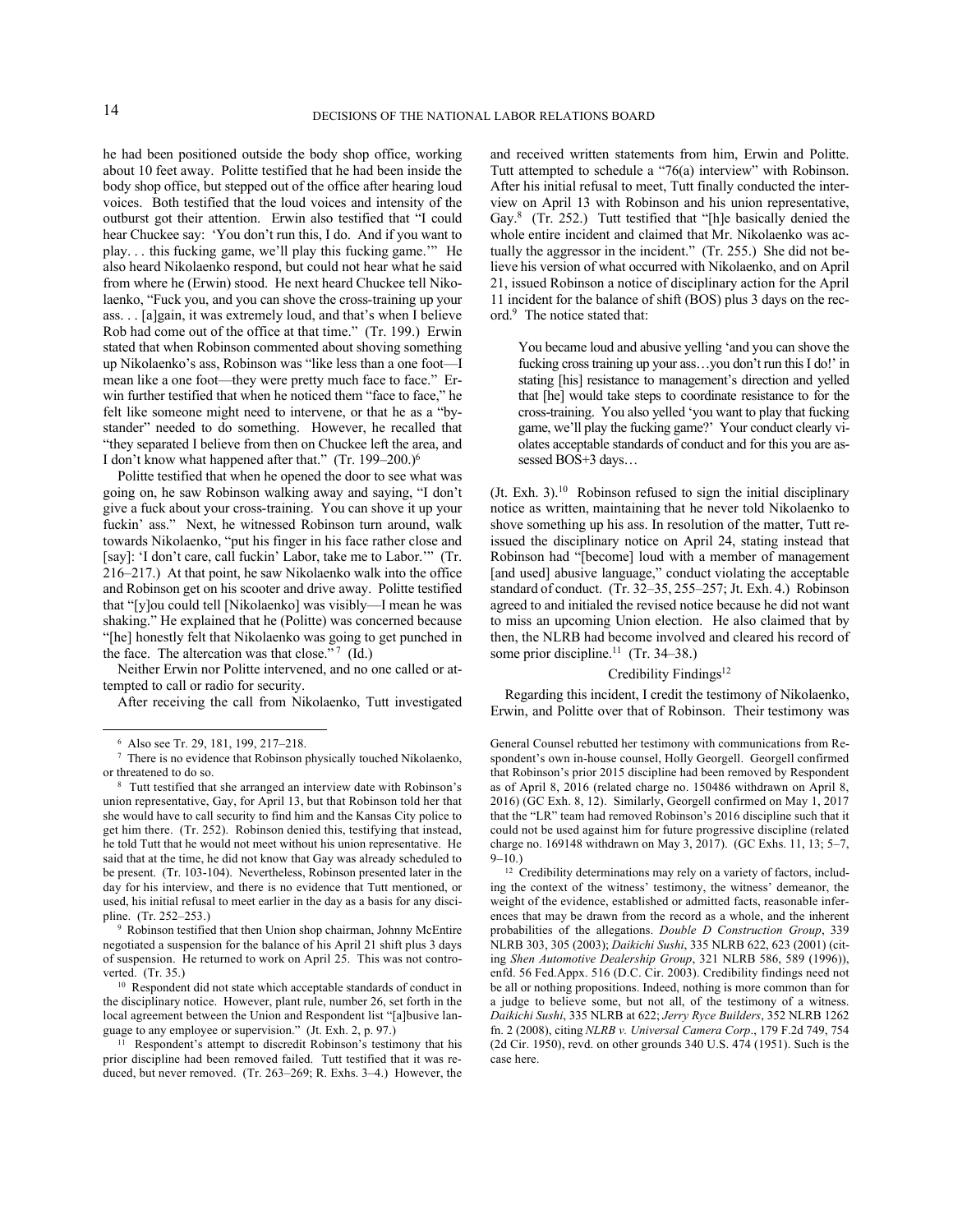consistent, straightforward, and believable. Erwin and Politte testified that they heard Robinson tell Nikolaenko that he did not "give a fuck about your cross-training," and that Nikolaenko could "shove it up your fuckin' ass." Moreover, Robinson admitted to telling Nikolaenko that he did not care about his "fuckin' cross-training," and that he would basically tell his members not to do any cross-training. I find it believable that given the language that he resorted to, and the credible and consistent testimony by Erwin and Politte, that Robinson also told Nikolaenko that he could shove the fuckin' cross-training up his ass or that he could shove " it" up his ass, referring to the crosstraining. Robinson also denied putting his finger in Nikolaenko's face or being closer than about 3 feet from Nikolaenko. Since neither Nikolaenko nor Erwin testified that Robinson pointed his finger in Nikolaenko's face, I only credit and find that Robinson came within about 1 foot from Nikolaenko during their April 11 encounter. I do not doubt that Nikolaenko may have appeared to have been visibly shaken immediately following the altercation, but he did not convey to either Politte, Erwin, or Tutt that he felt physically threatened by or afraid of Robinson. (See Jt. Exhs. 3–4.)

## *C. April 25, 2017 Incident*

Robinson returned from his suspension on April 25, and at about 7:30 a.m., went into the weekly 183 meeting. Robinson, James Walton (Walton) and Ben Miller (Miller), skilled trades committeepersons, represented the Union. Plant manufacturing engineer director Anthony Stevens; engineering manager Paul Sykes; stamping operations manager Paul Fraelich, paint maintenance manager Christopher Degner, manufacturing engineer/maintenance shift leader Robert Pudvan; manager of project equipment installations Arthur Lambert; labor relations supervisor Ca-Sandra Tutt; Erwin; and Nikolaenko represented management. Robinson sat in between Walton and Miller at one end of a long conference table and the management representatives sat on either side of the table. (Tr. 41, 43–45, 115–117, 188; GC Exh. 4.)

The attendees met to discuss the subcontracting out of work in the paint shop. Degner made the case for subcontracting the work. Robinson testified that when he began asking questions about the work, hours and shifts for the bargaining unit employees, Stevens interrupted telling him not to worry about it. Stevens also cautioned that he was getting too loud. Robinson also asked management officials when the Union would receive documents that it had requested via an April 23 email to Stevens (and also other managers).<sup>13</sup> (Tr. 47-48; GC Exh. 3.) Tutt responded that his general request for all costs for contractors was a "fishing expedition." Despite Tutt asking him for clarification about what specific costs he was referencing, Robinson repeatedly demanded "all of the costs," rather than any specific costs associated with the paint shop or other area which was slated for subcontracting out work. (Tr. 46–47, 151, 190, 202, 258.) Tutt warned Robinson that he was too loud and told him to stop pointing at her. (Tr. 150–152.) Stevens also told him he was too loud. Robinson responded to Stevens by asking him, "[w]hat is loud doing to you?" Robinson testified that at some point Stevens accused him of "intimidating" him, and that he asked Stevens, "Sir, you want me to speak like this, sir, so I don't be intimidating you, sir?" (Tr. 49.) According to Robinson, when Stevens told him that he was "acting unprofessional," he told him that he was "trying to speak this way so I don't be intimidating you because you believe I'm intimidating you." Union representative Miller described Robinson's tone as "sarcastic" in nature, and stated that he spoke "like maybe a smart aleck." (Tr. 127–128.) However, Union representative Walton testified that Robinson spoke in "kind of a mock servile type fashion where he said: Is this how you want me to talk, Mister? Something like that." (Tr. 119– 120.) The meeting ended shortly after Robinson's speech. (Tr. 191.)

According to Tutt and management witnesses Nikolaenko, Stevens, Erwin, and Degner, Robinson grew "extremely more agitated and aggressive," as he repeatedly questioned Degner and Sykes about the process, and Tutt about the costs. Stevens testified that when Sykes tried to move forward since they had gone through the subcontracting checklist for the meeting and answered his questions, Robinson raised his voice such that he became very "agitated and irritated through his yelling at that point." Stevens said that he asked him to please lower his voice again, and at this point, Robinson leaned over and said, "Yes, Master, sir. Yes, Master, sir." Stevens testified that, "Chuckee repeatedly hunched over in his chair and repeated the 'Yes, Master, sir. Is this what you look for Master, sir?'" He described Robinson's tone as that of a slave speaking to a master. Stevens testified that after the meeting, when he and Sykes walked out onto the work floor, Robinson, who was standing with another employee, repeated, "'Master, Master, Master'" as they passed by.<sup>14</sup> (Tr. 150–154.)

Degner testified that when Tutt and Stevens asked Robinson to lower his voice, Robinson told them that they could not tell him how to speak, and that Tutt said that he did not have to "speak in that tone," or point his finger. Degner stated that Robinson's tone changed when he asked Stevens, "Is that what you want me to do, Master Anthony? Is that what you're telling me to do?" He also recalled Robinson referencing that, or asking if, Stevens wanted him to be a "good Black man."<sup>15</sup> (Tr. 202–203). Degner testified that Robinson's demeanor and manner of speaking made him uncomfortable. (Tr. 205.)

Politte described Robinson as getting "very loud, pointing at Ca-Sandra," and becoming very upset when Sykes said that management would go forward with the subcontracting plan. He also

<sup>&</sup>lt;sup>13</sup> On April 23, Stevens sent an email to members of the managementlabor 183 meeting team, with an attached April and May contractor and UAW schedule. In an email response to Stevens, Robinson expressed his dismay with Respondent subcontracting out work generally, threatened to file additional grievances over the matter and requested that Respondent remove all contractors and allow bargaining unit members to do all remaining work. He also indicated that he "would like to know how are you paying the contractors?" (GC Exh. 3.)

<sup>&</sup>lt;sup>14</sup> Sykes did not testify.

<sup>&</sup>lt;sup>15</sup> Robinson never testified that he asked Stevens if he wanted him to be "a good Black man," or referenced "good black man." When asked on cross-examination if he had told management that Black men naturally talk loudly, Robinson responded that he has told management that "Black men talk with authority. I'm a Black man, and I speak with authority if that's what you're saying." (Tr. 90–91.)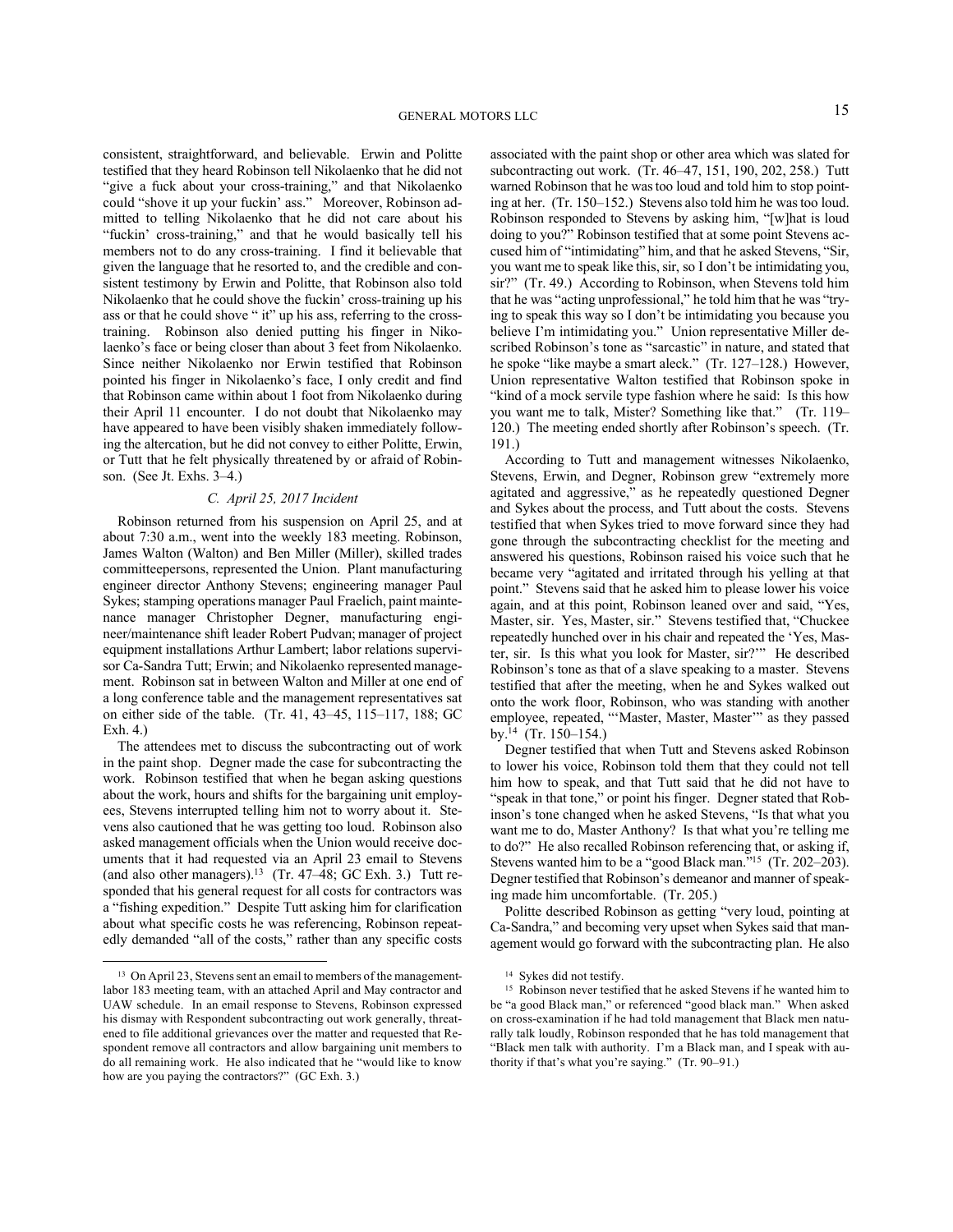recounted how Robinson began talking in "a slower, less intelligent voice than he normally uses," when he addressed Stevens as, "Yes, Master, I'll do whatever you say Master." (Tr. 224.)

Pudvan also recalled Robinson calling Stevens, "Master," because as his voice escalated and several people asked him to quiet down, he responded, "How might I talk, Master?" "You want me to talk like this, Master?" Pudvan believed his speech to be "indicative of slavery talk." (Tr. 235–236.)

Tutt testified that she told Robinson that he did not have to point at her, and asked him to lower his voice. When Sykes tried to move forward, Robinson "got even louder . . .[a]t which point Anthony Stevens said, 'Hey, Chuckee, you need to lower your voice.'" She testified that, "Chuckee bent over," saying, "Yes, Master. Yes, Master Stevens . . . This is how you want me to talk, yes, Master?" Tutt explained that she was offended because she was "not a slave," and Robinson was acting "like a slave." (Tr. 259–260.) Tutt believed that by his comments, tone and behavior, Robinson had violated Respondent's anti-harassment policy. She also believed that this was a "personal attack against Anthony Stevens." (Tr. 260; Jt. Exh. 1, pp. 555–565.)

Following the meeting, Robinson visited plant manager Bill Kulhanek's office to complain about what happened at the meeting.<sup>16</sup> Robinson testified that he felt "railroaded." While he waited to speak to Kulhanek, Tutt contacted him by radio to inform that he was being put on disciplinary notice. (Tr. 50–53.) During his conversation with Kulhanek, Kulhanek advised him to apologize to Tutt and Stevens.  $(Id.)^{17}$  Robinson admitted that "[he] didn't apologize for [his] behavior," but at the same time, testified that he apologized for offending her by saying "Yes, Mr. Sir," and her taking it as his acting like a "slave boy." He also claimed to have apologized to her "before when [he] said, 'I'm just an old country boy from the Midwest." (Tr. 107.) Tutt testified that later that day, when Robinson wanted to apologize, she did not want to discuss the incident with him at that time. (Tr. 261.)

On April 26, Robinson attended an investigatory interview with Tutt and Gay. Tutt asked Robinson why he spoke in a "slave voice" or "southern slave voice" like on television. Robinson claimed not to know what a southern voice was and not to know what she meant. Tutt then asked why he had said, "Yes, Master" to Stevens, and Robinson maintained that he did not say "Master," but had instead said "Yes Mister." Tutt asked what the difference was, and Robinson insisted that he was only trying to show Stevens respect. When Tutt asked if he thought Stevens was a racist, Robinson responded that he did not know him well enough to make that "judgment." The meeting recessed until April 27, during which time Tutt issued Robinson a notice of disciplinary action for the balance of his shift plus 2 weeks on paper, with balance of shift plus 1 week served. He refused to sign it because it involved a 2-week suspension rather than the 1-week suspension he believed he should have received under

the progressive discipline policy in the collective-bargaining agreement. In part, it read that during the April 26 meeting, he became "verbally belligerent, directed racially inappropriate comments to members of management, responding to their requests that you stop yelling by saying 'yes master' 'yes master,' and asked 'Do you want me to speak like this?' in a southern, country accent." It further stated that his actions and comments were "offensive, threatening and intimidating, and . . . the type of conduct that creates a hostile work environment for those in attendance." Robinson subsequently filed grievances on this discipline. (Tr. 58; Jt. Exhs. 2, 5,  $7-10.$ )<sup>18</sup>

#### Credibility Findings

I credit testimony of Respondent's witnesses regarding Robinson's comments and behavior during this meeting. It was more consistent and straight forward. In summary, Nikolaenko, Stevens, Erwin, Degner, and Tutt testified that Robinson became loud, and then lowered his voice. He then repeatedly referred to Stevens as, "Yes, Master, Your Master Anthony," "Yes, sir, Master Anthony," in a manner reminiscent of a slave talking to his master. Erwin testified that Robinson asked "Is that what you want me to do, Master Anthony? Is that what you're telling me to do," and referenced "be a good Black man." (Tr. 203.) (Tr. 153, 191, 204, 233, 259.) Moreover, the General Counsel's witness, Walton, for the most part corroborated testimony that Robinson lowered his voice and spoke in a "mock servile" manner. As the General Counsel argues, some of the Respondent's witnesses testified as to their impression of Robinson's comments; however, they also consistently testified at to what he said and the manner in which he spoke. There was no evidence that these witnesses conspired to discredit Robinson or otherwise align their testimony against him.<sup>19</sup>

In contrast, Miller's testimony was vague, equivocal and inconsistent. Miller, who sat next to Robinson, conveniently did not recall what the disagreement between Robinson and Stevens was about. On the one hand, he denied that Robinson got loud during the meeting, and testified that he spoke in a "soft" voice and a "normal talking tone." However, on the other hand, he was able to recall that, "Chuckee went to like where he was sarcastic. I mean he wanted to be making a point, I'm not upset. I'm not going to show you that I'm upset, so he was sarcastic." In fact, this testimony supports a finding that Robinson's testimony that he called Stevens "Mister" in an effort to show respect is completely unbelievable. (Tr. 127–128.)

Therefore, I find that Robinson spoke in a subservient or slave-like vernacular while repeatedly addressing Stevens as "master."

### *D. October 6, 2017 Incident*

On October 6, Robinson attended a weekly manpower meeting convened to discuss manpower changes and four new UL

<sup>16</sup> Robinson did so because Kulhanek had previously told him that he could visit him to vent about problems on the floor rather than getting upset and escalating the situations. (Tr. 50–53.)

<sup>&</sup>lt;sup>17</sup> There is no evidence that he apologized to Stevens.

<sup>&</sup>lt;sup>18</sup> Robinson did not dispute the substance of Tutt's version of his disciplinary interview.

<sup>&</sup>lt;sup>19</sup> The General Counsel further argues that Tutt's testimony should be discredited because she did not tell the truth about Robinson's prior discipline being removed. While I believe that Tutt knew or should have known that Robinson's prior discipline had been removed based on Respondent's in-house counsel's emails, this does not diminish my credibility determinations about Robinson's behavior and comments during the April 25th meeting.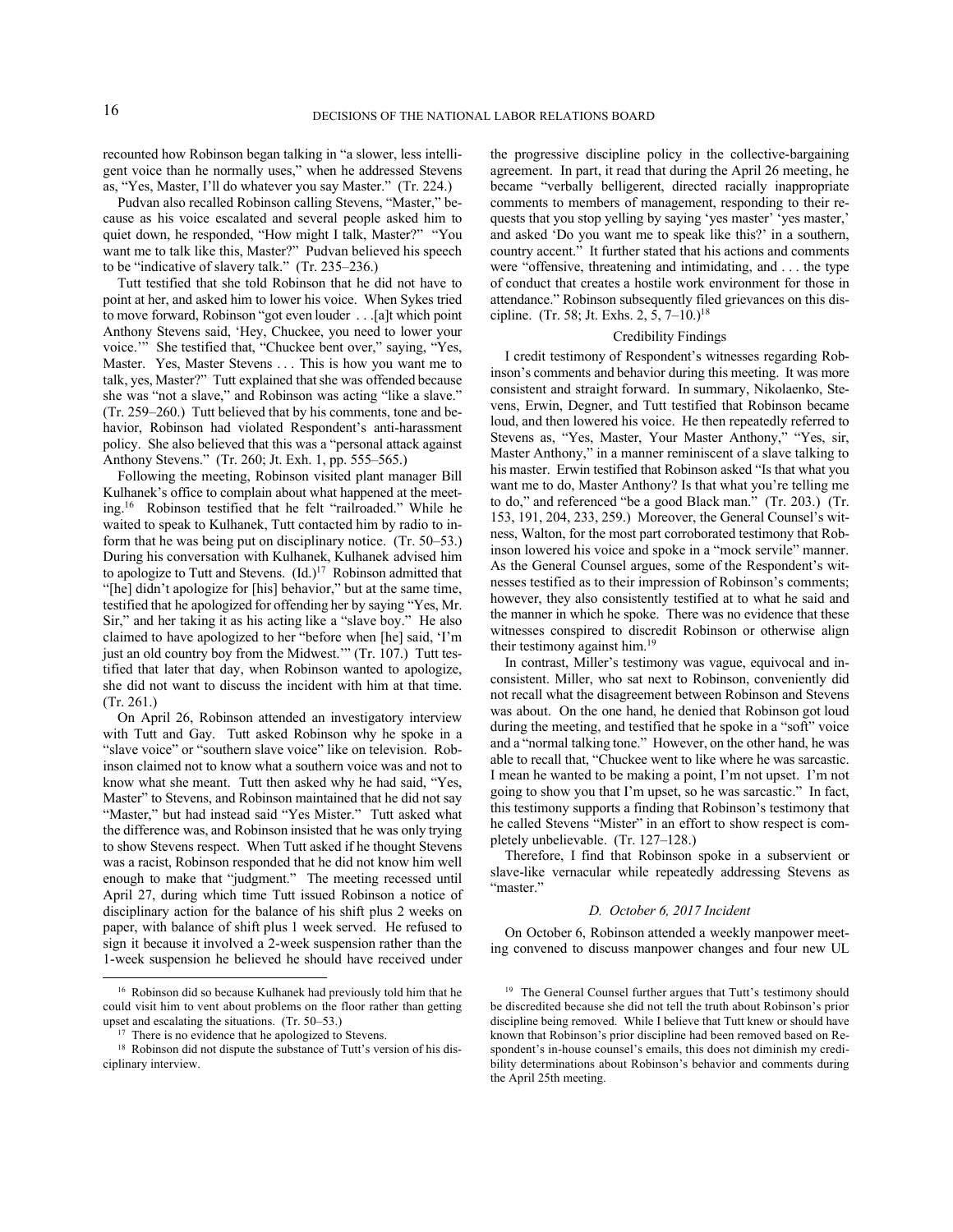jobs that management wanted to implement at the facility. (Tr. 62–63.) Robinson and Ben Miller attended on behalf of the Union. Technical shift lead over the body shop, Tom Mcphee; Degner, Pudvan; and Stevens represented management. Stevens did not normally attend these manpower meetings, but other managers had asked him to be present due to the importance and urgency of the matter—an imminent shift change and their inability to finish the necessary manpower moves in the weeks leading to the meeting.<sup>20</sup> There was little dispute that this was the last day for the team to get the skilled trades manpower realigned to a two-shift, rather than three-shift production, and to get the bids out for the skilled trades members to get the jobs their seniority rights allowed.<sup>21</sup> Robinson and Miller sat on one side of the table next to each other, while Pudvan and Degner sat on the side opposite them. Mcphee sat at one end of the table. Stevens sat away from the table next to a wall behind Pudvan and Degner (and across the table and beyond from Robinson and Miller). (Tr. 60–62; GC Exh. 4.)

#### The Threat

After Mcphee began the meeting with a discussion of new "UL" electrician jobs in connection with a new automobile, Robinson asked about the duties of these new positions, and expressed the Union's need to have the job descriptions. He also wanted to discuss an open "pool" position that would cover workers out sick or on vacation. Robinson admitted that despite Mcphee telling him that he would get him the job duties for the new jobs, he continued to ask him about them. Initially, Robinson testified that he told Mcphee that, they "messed up on the Manpower moves," and that "[Stevens] was saying that we need to move forward. And I told him that we not gonna move forward because we need to send this up to the Shop Chairman . . . Dwayne Hawkins on these moves because we didn't have no clarification on what they supposed to be doing." Then, he testified that it was after he mentioned escalating the matter to Hawkins, that "[Stevens] said we're moving forward. And then I said we're gonna end up messing up the Manpower moves. The Manpower moves are going to be messed up, and all it's going to do is create chaos on the floor." Robinson denied that he raised his voice, and claimed that he spoke to everyone, and not just to Stevens.  $22$  (Tr. 62–65.)

Next, Robinson testified that Stevens asked if he had threatened him, and he responded that he had not, but that "[t]hese moves are going to be messed up whether you want to—you can take it however, you want, but I'm not threatening you. I said the Manpower moves are going to be messed up. It's going to create chaos on the floor." (Tr. 65). Robinson testified that Stevens said that he (Robinson) was intimidating him, and that he (Robinson) replied that, "This is the game that y'all keep playing. Every time that I get some move like y'all want to bring up that I'm threatening and intimidating you . . . That's the reason why the NLRB is going to be having you guys in a few weeks on trial about me threatening—always saying that I'm threatening and intimidating you."<sup>23</sup> (Id.) Robinson admitted that throughout the meeting, he repeatedly asked Stevens why he was there and told Stevens that he should not be there." He also testified that he told Stevens that he was intimidating him (Robinson) with his presence, and admitted that he did not like Stevens.

Miller insisted that he did not hear most of what Robinson said up to this point because of multiple conversations going on, including his with Degner. Nevertheless, he recalled that Stevens said, "something like is that a threat," and that "Chuckee kinda laughed and said I wouldn't take that as a threat." (Tr. 130.) Stevens further testified that he began to listen at that point, and heard "Chuckee say: No, that's not a threat. Your process is messed up. It's going to be chaos on the floor . . . Then we went back to the meeting." (Tr. 130–131.)

On the other hand, Stevens testified that after he insisted that they move on after Mcphee had answered Robinson's questions multiple times, Robinson looked at him and said, "I will mess you up." He responded by asking Robinson "[i]s that a threat?" Stevens stated that Robinson replied, "[y]ou can take that as a threat if you want to. It was feedback," as he (Robinson) pointed towards him. Stevens testified that he "immediately" sent an email off to labor "to let them know what had transpired." (Tr. 158–160.) The managers and Union representatives continued to discuss the manpower moves necessary for transitioning from one to two shifts. Stevens confirmed that Robinson asked why he (Stevens) was in the meeting, and the managers explained to him several times that he was there "to support us if there's any issues at that point and help keep us going here." (Tr. 160.)

Degner testified that at some point in the meeting, Stevens told Robinson that they were going to move forward in a "more professional manner," and Robinson said something to the effect of, "[t]he way you're going I'm gonna mess you up." He said that Stevens took offense and asked if he was threatening him. Degner added that Robinson responded that he could take it that way if he wanted to, or "something along those lines." (Tr. 229.) 24

#### The Music Playing on Robinson's Phone

At some point, the alarm on Robinson's cell phone began to play music. There is dispute about the type of music or songs played, but no dispute that it was loud enough to be heard by everyone, and that it played for a while. Robinson and Miller testified that no one asked Robinson to turn the music off or down. However, Degner testified that he asked Robinson why he was playing the music, and to turn it off. Stevens also testified that Robinson was asked to turn it down. During this time, Robinson continued to tell Stevens he should not be in the meeting, and that he (Robinson) felt threatened and intimidated by his (Stevens') presence. Stevens insisted that he did not have to

<sup>&</sup>lt;sup>20</sup> There is no evidence that Stevens attended the meeting to intentionally rile Robinson.

<sup>&</sup>lt;sup>21</sup> In fact, Robinson was the only one who initially downplayed the importance of the meeting. Miller admitted that the moves "had to get done that day . . . In order for everybody to be where they needed to be, it needed to be done that day." (Tr. 133–134.)

<sup>&</sup>lt;sup>22</sup> Robinson's testimony about the types of questions he repeatedly asked McPhee were not disputed.

<sup>&</sup>lt;sup>23</sup> Robinson testified that he was referring to these proceedings. (Id.) <sup>24</sup> Pudvan did not testify about the alleged threat, but confirmed that Robinson did not want Stevens in the meeting, and "was very aggressively trying to get [him] to leave" by asking him why he was there and telling him to leave, and otherwise disrupting the meeting. (Tr. 237.)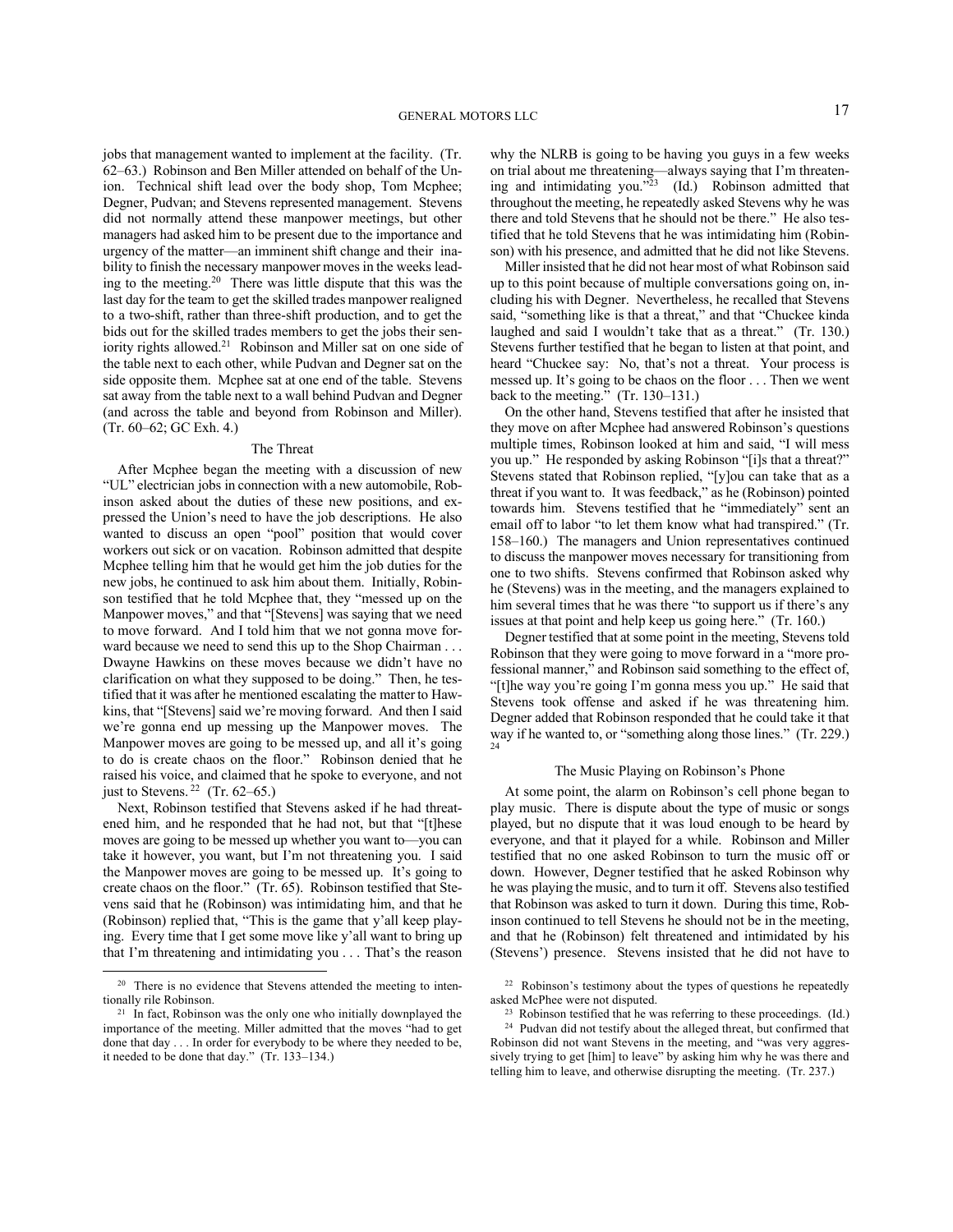leave. (Tr. 66–68.) Once or twice when Stevens stepped out of the room to take a phone call or take care of other business, Robinson turned the music off. However, he turned the music back on as soon as Stevens returned to the meeting.

Robinson testified that his phone only played one song- country tune, "Friends in Low Places" by Garth Brooks. When asked how long it played, he testified that "[i]t kept playing. I don't know the approximate time, but it kept playing." He then said, with a sort of smirk, that he did not know how long, "but it was playing for a while," and that he "just let it sit there for a little bit, then I shut it off…meanwhile…Bob Pudvan was putting the Manpower moves in, and I was still trying to ask Anthony to leave, leave out of the conference area." (Tr. 66–67.) Robinson also testified that "[i]t wasn't loud. It's as loud as our phones would be. It wasn't loud." Robinson claimed that at some point, Stevens left the room, and the meeting continued with a discussion and disagreement about another issue. He said the music continued to play for about three more minutes. He and Miller left the meeting when they could not reach an agreement with management. (Tr. 68–69.)

However, Stevens, Pudvan, and Degner testified that the songs played by Robinson on his cell phone included those by the rap group Public Enemy, "Straight out of Compton," "Fuck the Police" and "Dope Man," and contained offensive lyrics and words such as the "N" word, "F—K the police" and other profanity. (Tr. 162–164; 227–229; 239–241.)

Stevens claimed the music was very loud, and consisted of "gangster rap type of music…[s]o it was very disruptive to the group." He testified that he stepped out of the conference room for a while, and when he returned "[t]he music is continuing to play with this gangster rap and shooting and Niggers and all sorts of inappropriate words . . ." He went in and out of the conference room a few times, for about "15, maybe 20 minutes," and the phone continued to play different songs. He ultimately had to leave this meeting for another. Regarding the lyrics, he testified that he heard them and the words, but did not recognize the names of the songs until Pudvan told him. (Tr. 161–163.)

Degner testified that the music emanating from Robinson's phone "was loud, and . . . Tom Mcphee and Ben Miller were actually trying to have a conversation to try and move the meeting forward. And it was just too loud. It just got very disruptive." He explained that he did not recognize the lyrics at first, but when he started listening to them, "it got very offensive at that point . . . I mean I heard things like "Fuck the police" and some references to killing and shooting and things of that nature. It kind of caught me a little bit off guard. And it's music that I wasn't familiar with at the time." When asked if any lyrics contained the "N" word, he responded, "I believe there were. I believe there were." (Tr. 227.) He also recalled Robinson turning the music off when Stevens left the room, but turning it back on when Stevens returned. He testified that this went on for about 20–30 minutes "off and on." (Tr. 227–-228.) He maintained that he told Robinson that he needed to turn his music down because it was "disruptive and it's offensive." (Tr. 229.) Degner recalled that when Stevens left, the music stopped, and it was "calm for a little bit." He said at "some point Mr. Robinson just stood up and said: 'I'm not gonna do this anymore,'" and "I think he said something like: 'You can all kiss my mother fucking ass and left the room.'" Miller left, and the managers finished the manpower moves. (Tr. 230.)

Pudvan testified that Robinson told Stevens that he would not participate or allow the meeting to continue as long as he (Stevens) was there. He described how Robinson "[fidgeted] with his phone and started to play some music at a high volume level in the room," and how others in the room had to listen and "kind of yell over the music." Pudvan further testified that, "there were more than a handful of songs, but there were several that I personally recognized from N.W.A.," such as "Straight out of Compton," "F—the police" and "Dope Man." (Tr. 239.) Pudvan confirmed that Robinson turned his phone off on the few occasions that Stevens left the room, only to resume playing it as soon as he returned. He testified that Robinson played about 10–20 minutes worth of music in total, and that Robinson and Miller left the meeting about midway through, with Robinson telling them that he was "gonna write a whole bunch of grievances and y'all can kiss my MF'g ass." (Tr. 241.)

Miller testified that Robinson's phone went off, and "was loud, but [they] continued the meeting." He did not recall if a ring tone or music played, but recalled that it did not last as long as 15 to 20 minutes. (Tr. 131, 134.) Subsequently, when asked if "[t]he music used the 'N' word regularly," he responded that "I can't tell you whether it did or not." And, when asked if it used "MF" regularly," he responded that, "I cannot tell you what it said at all." Finally, when asked if it "[used] the 'F' word regularly," he said, "[n]ot that I'm aware of. I could not—I honestly [did] not pay attention to what music it was. I went on with the meeting. I was focused on the meeting and the work that had to get done." He denied that anyone asked Robinson to turn the music down or off. (Tr. 134–135.) Despite his own efforts to continue with the meeting, he recalled that after Robinson saw that management "was still moving forward he said: I'm not going to be involved in this. I'll present you with grievances,' and he got up and left. When he got up and left I packed my stuff up because I'm not going to be there by myself. I got up, and as I walked out I believe I told Tom Mcphee . . . '[d]on't fuck this up.'" (Tr. 132.)

#### Disciplinary Interview with Gallinger

Labor relations manager, Randy Gallinger, met with Robinson and Gay on October 13 for an investigative interview. Gallinger recounted how he doubted Robinson's version of events based on his investigation and Robinson's inconsistent explanations during the interview. Gallinger testified that Robinson wavered back and forth in his statements, including those referencing the songs played—"his answers changed back and forth to there were probably some other songs that played. No, no other songs played. I don't really know what other songs played. And then he became more and more upset as I tried to point out the inconsistencies in his answer." Although Robinson denied having played music with "objectionable lyrics," he asked Gallinger, "'[w]ell, what's wrong with those songs? Is it because it's Black music?' And then he got a little bit angrier." Robinson ultimately told Gallinger that he was going to "plead the Fifth" on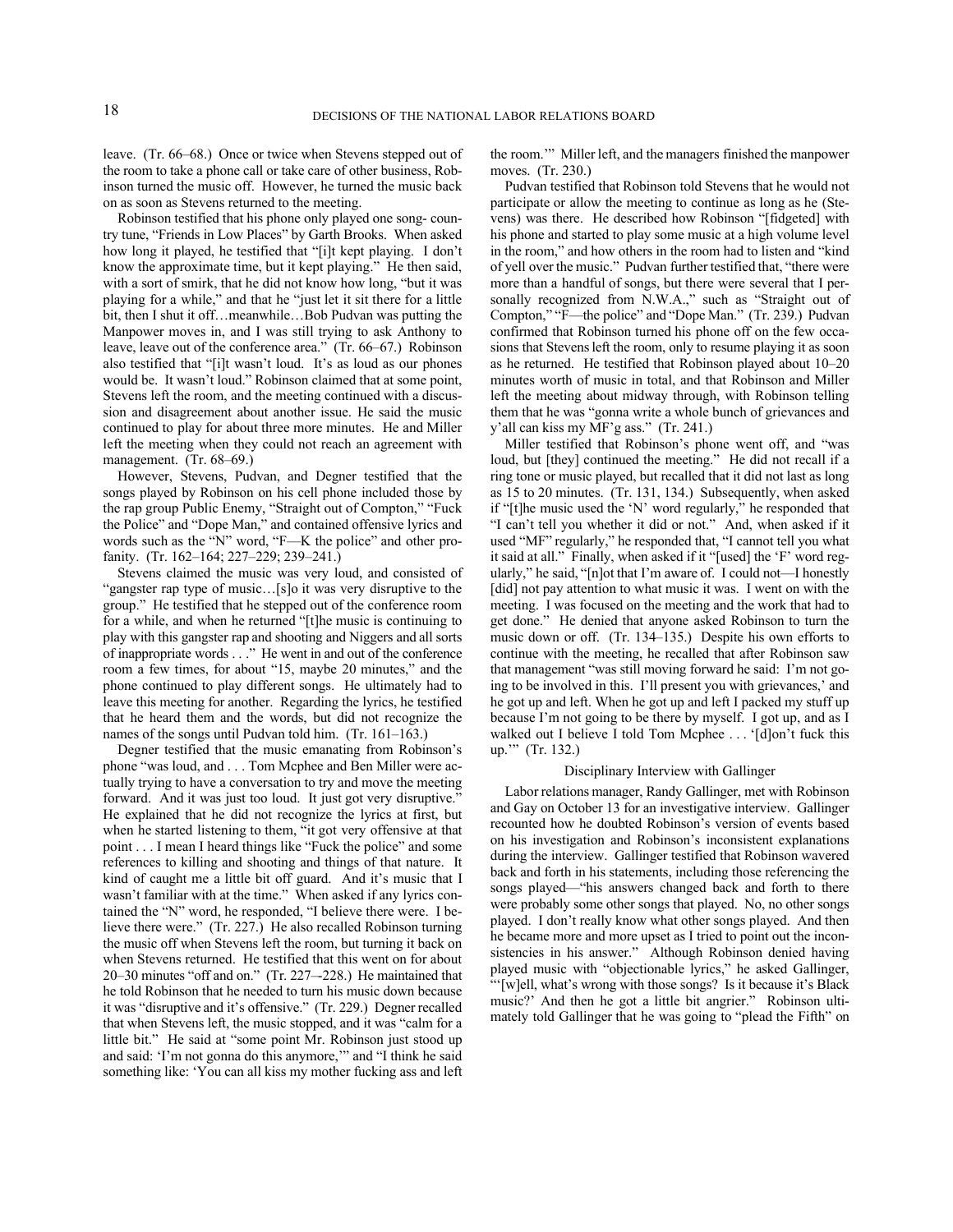whether or not he played the N.W.A. songs.<sup>25</sup> (Tr. 285–287.)

Robinson admitted that he told Gallinger that curse words in the lyrics of N.W.A songs, like "Fuck the Police" were "acceptable because that's what we do at the auto plant. That's what's on the floor. People play that, and that's how we speak down there." However, he claimed that the "N" word was not acceptable and that he did not use it. (Tr. 73–74.) Robinson also testified that he asked Gallinger questions, such as whether or not Stevens called security because he felt threatened, and whether "there was a policy that you can't play music in a meeting?" (Tr. 74.)

On October 17, Tutt issued Robinson's suspension for the BOS plus 30 days for his conduct during the skilled trades manpower meeting when he threatened Stevens by telling him he was "going to mess [him] up." The notice further stated that he disrupted the meeting and prevented it from moving forward by refusing to participate with Stevens and by "loudly playing music on [his] phone that contained objectionable language and racially charged lyrics, despite being repeatedly asked to turn it down, violating [his] PARA. 19 obligations." <sup>26</sup> (Jt. Exhs. 6, 1(p. 19)). Robinson refused to sign the notice, and a copy was received by his representative, Gay. (Id.)

### Credibility Findings

It is clear that management officials were frustrated by Robinson's tactics to disrupt the manpower meeting and stall the moves. It is also apparent that Robinson disrupted the meeting in part due to his disagreement with management's proposed changes, but mostly because of his disdain for Stevens and frustration with his presence at the meeting. First, while the management team wanted Stevens at this particular meeting to assist in moving the process forward to completion, there is no evidence to support Robinson's belief that the collective-bargaining agreement precluded him from being present. Next, I find Robinson's denial about telling Stevens he would "mess" him up, and his testimony about the songs he played unconvincing, inconsistent, and self-serving. Moreover, Robinson's demeanor during his testimony—smirking at times—belied his explanation of what he told Stevens and the music he played. Therefore, in the instances where Robinson's testimony differs from that of Respondent's witnesses, I credit the latter.

Robinson insisted that he never threatened Stevens, but merely told everyone in the meeting that the proposed manpower moves would be "messed up" and create "chaos" on the floor. I do not believe his version. Management witnesses consistently confirmed that he addressed Stevens directly, when he said that he would "mess" him up. Even Miller heard "Chuckee kinda [laugh]" and tell Stevens that he "wouldn't take that as a threat," before talking about how the changes would mess up and cause chaos on the floor. (Tr. 130–131.) However, Miller did not hear what Robinson said to prompt Stevens asking, "is that a threat?" Overall, Robinson presented disjointed, meandering testimony about what, when, how and why he commented about "messing

up." Therefore, I credit the testimony of the management officials that Robinson told Stevens that he would "mess" him up, could take his comment however he wanted to take it. It is unbelievable that everyone misinterpreted what he said, except the person sitting next to him who did not hear what all was said. I also believe, however, Robinson's attempt to explain that he was talking about the manpower changes only occurred after he told Stevens that he would "mess" him up.

Robinson admitted that he intentionally disrupted the meeting by trying to get Stevens to leave and by playing loud music on his cell phone, but denied playing N.W.A. songs with offensive, profane lyrics or even having them on his phone. (Tr. 73.) He testified, however, that on the work floor, they used curse words, and that some people played music on the floor containing explicit lyrics.<sup>27</sup> (Tr. 74.) Robinson's response as to how long he played the music ("awhile") was vague, and he maintained that it was at a normal cell phone volume, while all other witnesses, including Miller, testified that it was loud. Robinson insisted that he played a country song, while the other witnesses, except Miller, heard rap songs with offensive lyrics. Miller, on the other hand, conveniently claimed not to have heard what type of music it was. I find it unbelievable that Miller, who admitted the music was loud, could not decipher whether it was a country or gangster rap song emanating from a cell phone in such close proximity to him. I find that his own vague, equivocal testimony was contrived to support that of Robinson. This is further evidence that the songs played were not of the country genre but more likely than not N.W.A. offerings containing objectionable lyrics. Thus, I credit the more consistent testimony of management officials about the types of lyrics that played on Robinson's phone during their manpower meeting. I also credit the mostly undisputed testimony that the music continued on and off whenever Stevens left and reentered the meeting room. Finally, I believe that Degner asked Robinson to turn the music off or down; it is unbelievable that they all sat through such loud music without doing so.

#### III. DISCUSSION AND ANALYSIS

I have for the most part credited management witnesses over Robinson regarding his comments during the three encounters at issue in this case. The General Counsel argues that since Robinson engaged in protected activity during those incidents, his conduct was protected by the Act. Respondent on the other hand argues that Robinson was never engaged in protected activity on the occasions for which he was suspended, or in the alternative, his comments and behavior cost him the protection of the Act.

### *A. Legal Standards*

Under the Board's longstanding *Interboro* doctrine, "an individual employee's reasonable and honest invocation of a collective-bargaining right" is considered concerted activity. *Interboro Contractors*, 157 NLRB 1295, 1298 (1966); *Meyers Industries*, 281 NLRB 882, 884 (1986). This remains the case even if the

<sup>&</sup>lt;sup>25</sup> I credit Gallinger's testimony regarding the interview; it is not inconsistent with Robinson's for the most part, and Gay did not testify.

<sup>&</sup>lt;sup>26</sup> The interview reconvened on October 17 because Gay had to leave before it ended on October 13, and that is when Tutt presented him with the discipline. (Tr. 71, 76.)

<sup>&</sup>lt;sup>27</sup> No one contradicted testimony that production employees regularly use profanity on the work floor.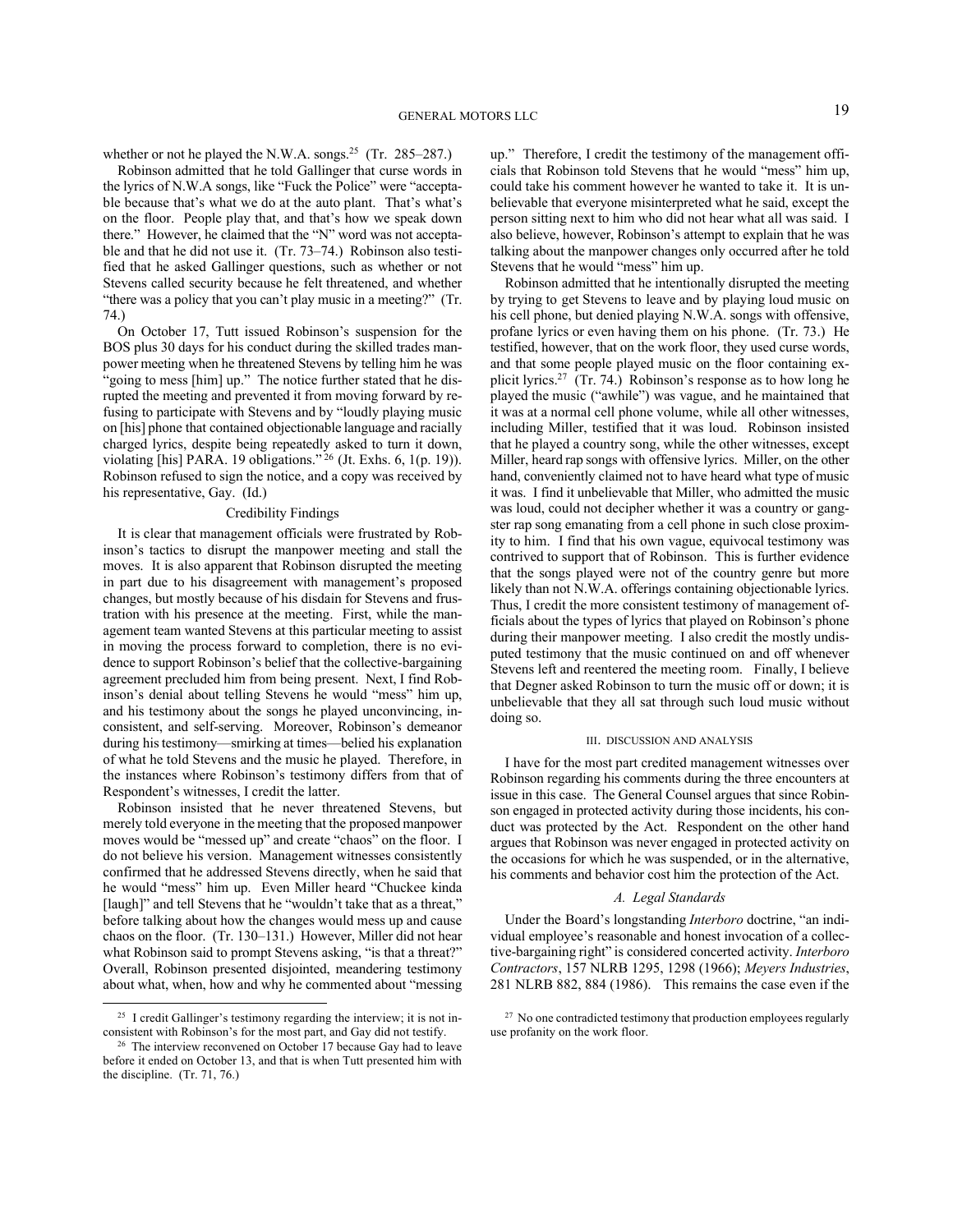employee turns out to be wrong. See *Omni Commercial Lighting, Inc.*, 364 NLRB No. 54, slip op. at 3 (2016) (citing *Interboro*, above, and *NLRB v. City Disposal Systems*, 465 U.S. 822 (1984)). The key distinction between concerted action and individual action is that it "must be engaged in with or on the authority of other employees, and not solely by and on behalf of the employee himself." *Meyers Industries*, 268 NLRB 493, 497 (1984). There is no disagreement that when a union representative is negotiating with management or otherwise conducting union business on behalf of his constituents, he or she is engaged in protected, concerted activity.

Since it is undisputed that Respondent disciplined Robinson on three occasions solely for his conduct during his three meetings with management officials, the appropriate analysis is whether his conduct in those meetings was initially protected under the Act and, if so, whether he ultimately forfeited that protection. See *Hahner, Foreman & Harness, Inc.*, 343 NLRB 1413, 1425 fn. 8 (2004). "When an employee is discharged for conduct that is part of the *res gestae* of protected concerted activities, the pertinent question is whether the conduct is sufficiently egregious to remove it from the protection of the Act." *Stanford New York, LLC*, 344 NLRB 558, 558 (2005). To determine whether or not an employee loses such protection, the Board established a test balancing the following four factors: (1) the location of the discussion; (2) the subject matter of the discussion; (3) the nature of the employees' outburst; and (4) whether the outburst was provoked by the employer's unfair labor practices. *Atlantic Steel Co.*, 245 NLRB 814 (1979). This framework allows the Board to balance employees' rights with the employer's interest in maintaining workplace order and discipline. See *Triple Play Sports Bar & Grille*, 361 NLRB 308, 311 (2014); *Plaza Auto Center, Inc.*, 355 NLRB 493, 494 (2010), enfd. in part 664 F.3d 286 (9th Cir. 2011), decision on remand 360 NLRB 972 (2014).

### *B. Respondent's Suspension of Robinson for His Protected Union Activity on April 11, 2017 Violated Section 8(a)(3) and (1) of the Act.*

Respondent argues that "Robinson did not honestly and reasonably assert any issue with cross-training because he is not deemed to be engaged in concerted activity when arguing a position that is directly contrary to what his International Union has agreed to in their National Agreement." (R. Br.) I disagree, and find that Robinson's production floor meeting in the managers' office area on April 11 was protected concerted activity. He was clearly acting in his capacity as a union committeeperson when he requested to meet and met with Nikolaenko. It is undisputed that his meeting with Nikolaenko was prompted by one of the bargaining unit employees, Bob Burton, and Burton's complaint that Nikolaenko had refused to abide by what the Union believed to be an earlier verbal agreement for management to utilize overtime to cover bargaining unit team leaders during cross-training. (Tr. 24–25.) Respondent presented evidence that there was no mention of cross-training in the bargaining agreements with the Union. Further, Nikolaenko testified that overtime coverage on that day was unnecessary. However, Nikolaenko never denied that he and the Union had discussed and/or come to some kind of verbal agreement about overtime coverage for team leaders who cross-trained. In fact, it appears that they did one and/or the other, but disagreed on how and exactly when such coverage might apply. Nikolaenko believed it was his call to determine if overtime was necessary, and Robinson seemed to understand that it was a go whenever management assigned cross-training. Therefore, there is no evidence that Robinson did not honestly believe or understand that management had agreed in some way to provide overtime coverage for team leaders during cross-training. I find this to be the case, based on the evidence of record, even if Robinson misunderstood or turned out to be wrong. See *Omni Commercial Lighting, Inc.*, above.

#### 1. The place of confrontation weighs in favor of protection

The first *Atlantic Steel* factor, the place of the discussion, favors protection. Although the confrontation on April 11 occurred on the shop floor, there is no evidence that it caused disruption to the Respondent's operation. In *Datwyler Rubber & Plastics, Inc.*, 350 NLRB 669, 670 (2007). Although there were production areas operating in the vicinity and a break area, the machinery running was very loud, and there is no evidence that any of the production employees working on the machinery were in close enough proximity to the manager's office area to hear or observe the discussion between Robinson and Nikolaenko. (Tr. 27). The only witnesses to what occurred were management officials Erwin and Politte. Erwin and Politte testified that the loud voices and the intensity of the outburst drew their attention to Robinson and Nikolaenko, but what they heard only caused them to stop for a few moments. (Tr. 199, 217.) Further, as the General Counsel pointed out, Nikolaenko invited Robinson to meet in person to continue the radio discussion about the cross-training overtime in the area outside the manager's office. He did so knowing that Robinson was upset about what Burton had reported to him. Moreover, there is no evidence that Robinson's one-time, spontaneous outburst affected in any way Nikolaenko's ability to maintain discipline among the production employees in the workplace. See *Stanford Hotel*, 344 NLRB 558, 558 (2005) (location factor minimized the potential that outburst would affect supervisor's ability to maintain discipline and weighed in favor of protection "even though the outburst inadvertently was overheard by one employee").

# 2. The subject matter of the confrontation weighs in favor of protection

The subject matter of the disagreement between Nikolaenko and Robinson was about Nikolaenko's failure to assign overtime coverage for team leaders required to cross-train, and what I have determined to have been Robinson's sincere and honest belief that Nikolaenko had breached a verbal agreement with the Union. This issue was directly related to Robinson's protected concerted activity, and therefore weighs in favor of Robinson's receiving the Act's protection. See In Re *Felix Industries*, 339 NLRB 195, 196 (2003) (the Board held that the subject matter of the charging party's discussion is a collective-bargaining right, which weighs in favor of the charging party's protection). Thus, Respondent's argument that the subject matter raised by Robinson was not protected activity because it was not encompassed in any agreement is without merit.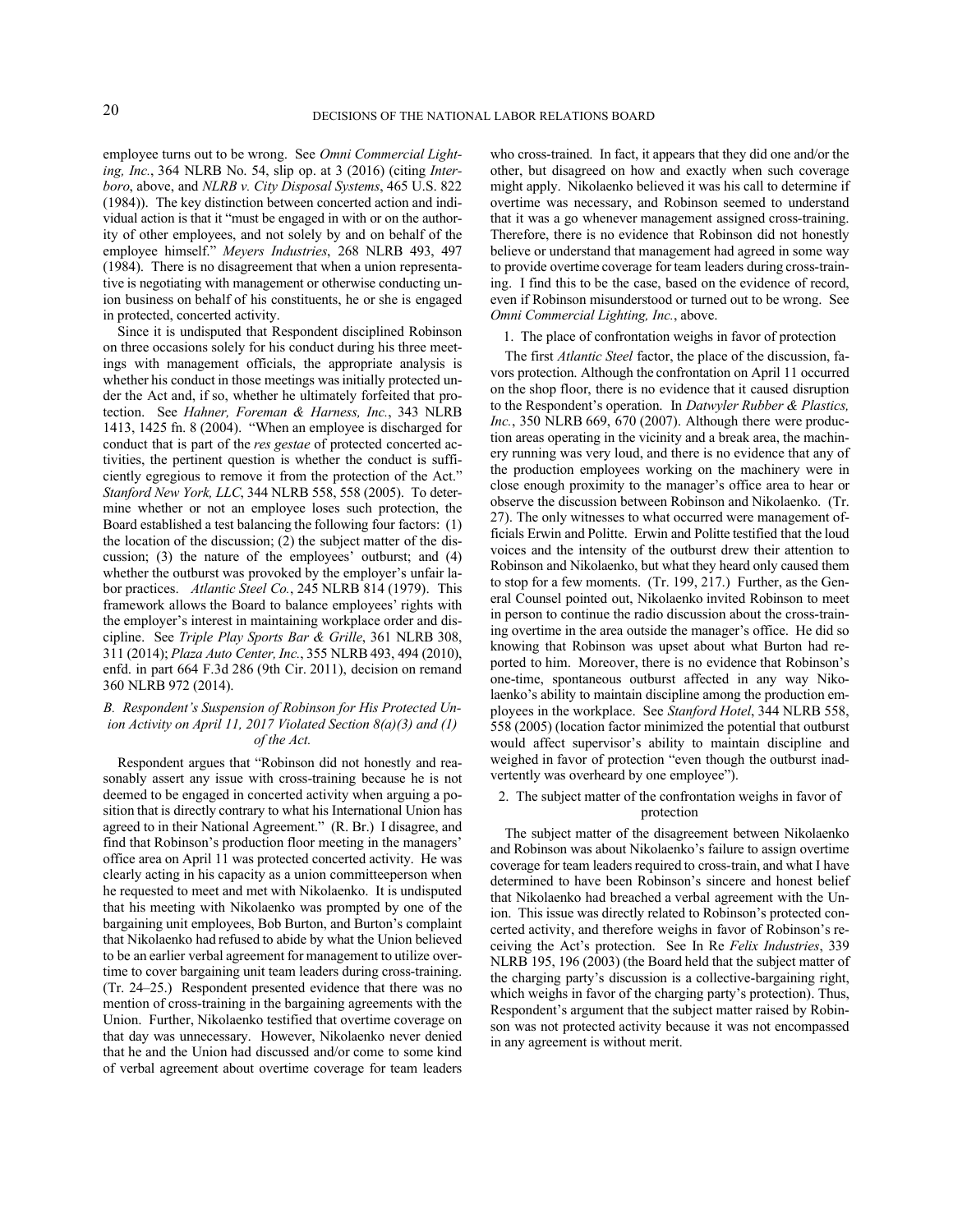# 3. The nature of Robinson's outburst weighs in favor of protection

I have credited testimony that Robinson told Nikolaenko that, "we're not going to do any fuckin' cross-training if you're going to be acting that way," and to shove it (referring to the crosstraining initiative) up his "fuckin' ass." Respondent argues that the nature of Robinson's outburst is loud, profane and personal ad hominem, which makes him lose the protection of the Act. The General Counsel argues that in the course and context of the conversation, Robinson did not lose the Act's protection.

The Board has applied an objective standard to determine whether the conduct in question is threatening or so opprobrious as to lose the protection of the Act. See *Plaza Auto Center, Inc.*, above at 975. The Board has also acknowledged that employees are allowed some leeway for impulsive behavior when engaged in protected activity, since "protections Section 7 afford would be meaningless were we not to take into account the realities of industrial life and the fact that disputes over wages, bonuses, and working conditions are among the disputes most likely to engender ill feelings and strong responses." *Consumer Power Co.*, 282 NLRB 130, 131–132 (1986). In this same vein, an employee's behavior must be more than "disrespectful, rude, or defiant." *Severance Tool Industries*, 301 NLRB 1166, 1170 (1991), enfd. 953 F.2d 1384 (6th Cir. 1992). However, this allowance is "subject to the employer's right to maintain order and respect." *Tampa Tribune*, 351 NLRB 1324, 1324–1325 (2007), enf. denied *Media General Operations, Inc. v. NLRB*, 560 F.3d 181 (4th Cir. 2009).

The Board has also permitted Union representatives some latitude when in the midst of "zealously representing the interests of unit employees, and has found what might be considered offensive remarks in other settings to be permissible in the context of a grievance meeting or other similar setting**."** *Covanta Bristol, Inc.,* 356 NLRB 246, 254 (2010) (citing *Dreis & Krumpf Mfg.,* 221 NLRB 309, 315 (1975), enfd. 544 F.2d 320 (7th Cir. 1976)). See also *Clara Barton Terrace Convalescent Center*, 225 NLRB 1028, 1034 (1976) (employee's profane statements made during the course of processing a grievance do not remove the employee from the Act's protection unless the overall conduct is so violent or obnoxious as to "render him wholly unfit for further service"). Thus, "[i]n assessing whether the employee's conduct removed the protections of the Act, the asserted impropriety 'cannot be considered in a vacuum' nor 'separated from what led up to it.'" *Meyer Tool, Inc.*, 366 NLRB No. 12, slip op. at 11 (2018), quoting *NLRB v. Thor Power Tool, Co.*, 351 F.2d 584, 586 (7th Cir. 1965). In other words, an employee's questionable behavior should be assessed in the context of the circumstance in which it occurred. In some cases, for example, the Board has found that curse words, including "the use of the word 'fuck' and its variants," "insufficient to remove otherwise protected activity from the purview of Section 7." *Pier Sixty, LLC*, 362 NLRB 505, 507 fn. 9 (2015).

In *Plaza Auto Center, Inc.*, above, on remand from the Court of Appeals for the Ninth Circuit, the Board followed the Court's instruction to "reapply the four-factor *Atlantic Steel* test for determining when an employee's outburst during protected activity costs the employee the protection of the Act." After doing so, the Board concluded that the employee's profane rant (in a raised voice calling manager a "fucking mother fucker," a "fucking crook," an "asshole," and "stupid,") did not ultimately cause him to lose the protection of the Act. The Board reached this conclusion even after determining that the employee's "obscene and denigrating remarks must be given considerable weight because the employee targeted the supervisor personally, uttered his obscene and insulting remarks during a face-to-face meeting with him and used profanity repeatedly." However, the Board majority concluded that their finding that the nature of the outburst weighed against protection did not preclude a finding that the employee lost the protection of the Act. *Plaza Auto Center, Inc.*, above at 977. See also, *Kiewit Power Constructors Co. v. NLRB*, 652 F.3d 22, 27 fn. 1 (D.C. Cir. 2011) ("…[i]t is possible for an employee to have an outburst weight against him yet still retain [the Act's] protection because the other three [*Atlantic Steel*] factors weight heavily in his favor.")

In *Kiewit Power Constructors Co. v. NLRB*, above at 29, the Court of Appeals for the District of Columbia observed Board precedent of "using an objective standard" to determine whether conduct is threatening. The Court of Appeals found that testimony by the supervisor that he felt threatened or feared for his safety as a result of an employee's conduct "is not determinative." Id. at 28–29 & fn. 2. In *Kiewit*, 355 NLRB 708 (2010), enf. 652 F.3d 22, (D.C. Cir. 2011), employees, in protesting against enforcement of what they believed to be a bad policy that negatively impacted their safety, angrily told their supervisor that if they were laid off, "'it's going to get ugly and you better bring your boxing gloves.'" Id. The Board decided that these words were not "unambiguous or 'outright'. . . threats of physical violence." In doing so, the Board reasoned that "the employees' prediction that things could 'get ugly' reasonably could mean that the Respondent's continuation of the disciplinary enforcement of its [policy] would engender grievances or a labor dispute," and that the "additional remark that Watts had 'better bring [his] boxing gloves' is more likely to have been a figure of speech emphasizing employees' opposition to the [policy], rather than a literal invitation to engage in physical combat." Id. at 710.

Here, I find that the nature of Robinson's outburst, spontaneously made in the midst of his protected activity, weighs in favor of protection. It included face-to-face use of profanity. However, he did not put his finger in Nikolaenko's face or threaten him in any way. Nor is there evidence of Robinson posing a physical or violent threat to anyone. Nikolaenko testified that he felt threatened; Politte believed it looked like Robinson might punch Nikolaenko; and Erwin felt like someone, but apparently not him, should intervene. However, there is no evidence that either of them related their great fear of physical harm or threat from Robinson to Tutt. Nor did either Erwin or Politte attempt to intervene or call security. In fact, the only accusation set forth in the initial and amended notices of discipline was that Robinson used abusive language. Finally, it is clear that Robinson's remark that Nikolaenko could stick the cross-training "up his ass," was not a threat to actually do so, or a threat of violence, but a metaphor. See *Kiewit*, above; see also, *Leasco, Inc.,* 289 NLRB 549 fn. 1 (1988) ("I'm kicking your ass right now" determined to be a colloquialism, and not an actual threat); *Kay Fries, Inc.*, 265 NLRB 1077, 1089 (1982) (phrase "F—the \$80; shove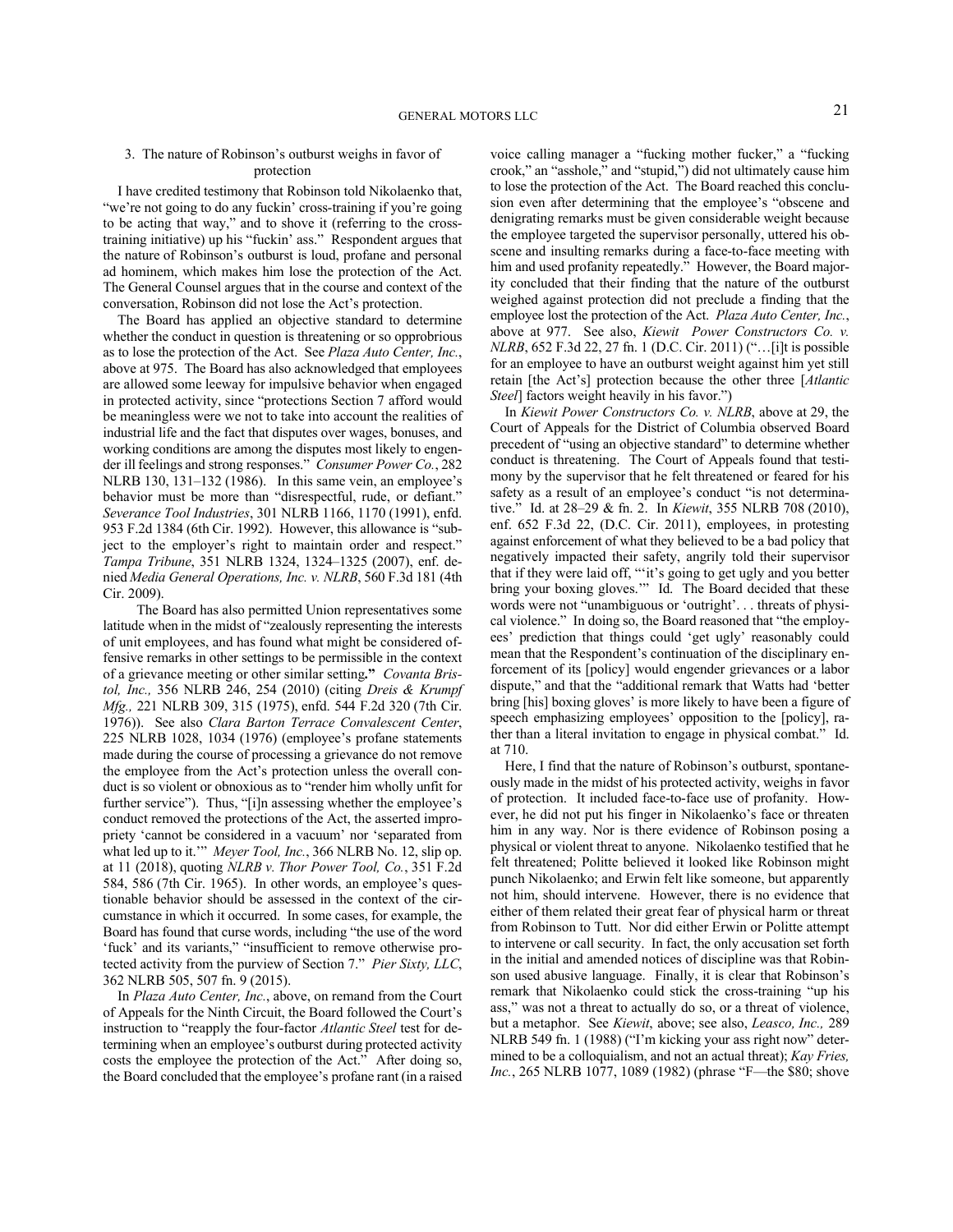the \$80 up your f—ing ass" understood to mean "keep it" rather than an actual threat, and therefore did not lose the Act's protection); *Southwestern Bell Telephone Co.*, 649 F.2d 974, 975–977 (5th Cir. 1982) (union steward's repeated statements that he would see the supervisor "fry" found to be ambiguous). Further, Robinson did not target Nikolaenko personally, i.e., he did not call him a profane name such as in the cases above (e.g., f—king mother—ker, f—king crook, asshole). Moreover, Robinson reacted in protest to what he honestly believed was a breach of an agreement, as well as Nikolaenko's threat to report him to labor relations if he (Robinson) directed his unit members to stop cross-training. Thus, I find that the nature of Robinson's outburst on April 11 did not cost him the protection of the Act.

Respondent relies on cases in which employees lost the protection of the Act for similar conduct as Robinson's. However, I find that they are distinguishable, and that the cases cited above where the employees did not lose the protection of the Act are more applicable. Respondent cites *DaimlerChrysler Corp.*, 344 NLRB 1324, where the Board found the employee's profanity (called supervisor "asshole," and said "bullshit" before walking away and returning in an "intimidating" fashion and saying "fuck this shit" and he did not "have to put up with this bullshit"), involving more than a single spontaneous outburst, cost him protection because it occurred in front of other employees, thereby heavily impacting the employer's interest in maintaining discipline and order. That was not the case here, and moreover, in *DaimlerChrysler*, three of the *four Atlantic Steel* factors weighed against favor of protection. Respondent also relies upon *Trus Joist MacMillan*, 341 NLRB 369 (2004) (employee called supervisor a "lying bastard" and accused him of being a "prostitute" for the plant manager), in which the Board majority found the employee lost protection where only one *Atlantic Steel* factor favored protection. There is no evidence here, as in *Trus Joist MacMillan*, that the employer's adverse actions occurred several days prior to the employee's premeditated outburst intended to embarrass a manager in front of others, thereby undermining his future effectiveness. Here, Robinson's outburst was a spontaneous, one occasion outburst, which did not occur in front of production employees. Respondent also relies on *Tampa Tribune v. NLRB*, 560 F.3d 181 (4th Cir. 2009), where the Court of Appeals denied enforcement of 351 NLRB 1324, above, and determined that the respondent lawfully disciplined an employee for a single occurrence of calling his supervisor a "fucking idiot." However, the underlying Board majority in that case found that "use of a single profane and derogatory reference" was not sufficiently opprobrious for the employee to lose the Act's protection. See *Tampa Tribune*, 351 NLRB 1324, 1325.

# 4. Robinson's conduct was provoked by an unfair labor practice

The fourth *Atlantic Steel* factor slightly favors protection. Although there is no evidence that Nikolaenko's refusal to provide overtime coverage was in fact an unfair labor practice, it provoked Robinson's behavior in that Robinson held an honest belief that such refusal constituted an unfair labor practice and breach of an agreement.

Since I have determined that all of the Atlantic Steel factors weight in favor of protection, I find that Robinson did not lose that protection of the Act on April 11, 2017. Therefore, Respondent violated the Act when it suspended Robinson for his outburst in the midst of his protected activity on April 11.

## *C. Robinson's Conduct on April 25, 2017 Lost the Protection of the Act*

All parties agree that the purpose of the 183 Meeting which Robinson attended on April 25, 2017, was for representatives of the Union and Management to meet and discuss subcontracting out work at the Fairfax Facility. (Tr. 39, 146, 190.) At the beginning of the meeting, Robinson asked management questions about having outside contractors come into the Fairfax Facility to perform work and how it would impact bargaining unit employees. He was also concerned and asked about his prior requests for information regarding the cost to the company of subcontracting out all work. (Tr. 46.) Robinson was clearly engaged in protected activity since the meeting was convened to talk about collective bargaining issues between management and the Union. I reject Respondent's argument that Robinson was never engaged in protected concerted activity because "he was engaged in a personal attack that is devoid of any purpose to enforce the parties' agreement, induce group action, or act on behalf of his constituent workers." (citing *Winston-Salem Journal v. NLRB*, 394 F.3d 207, 211 (4th Cir. 2005)). I have credited testimony that he addressed Stevens repeatedly as "Yes Master," and acted in a subservient manner. Consequently, the next question is whether or not Robinson's behavior during the meeting lost the protection of the Act (that he initially enjoyed) pursuant to the *Atlantic Steel* test.

1. The place of confrontation weighs in favor of protection

The place of discussion weighs in favor of protection. The asserted outburst took place in a closed-door meeting attended only by representatives of the Union and Management whose sole purpose was to discuss terms and conditions of employment within the context of collective bargaining, i.e., subcontracting out work and how it would affect unit members. Therefore, there was no disruption to the workplace, or interference with Respondent's ability to manage its production workers. *Datwyler Rubber & Plastic*, 350 NLRB at 670 (outburst occurred during an employee meeting, where employees were free to raise workplace issues and in a location that might not disrupt employee's work process); *Datwyler Rubber & Plastic*, above at 675 (loud voices would not cause a loss of protection when the meeting is only for specific people to attend).

# 2. The subject matter of discussion weighs in favor of protection.

The subject matter of discussion weighs in favor of protection. Robinson's conversation with others relates to "terms and conditions of employment," as previously discussed, which means the subject matter of his conversation did not cost him "the protection of the Act because it serves the Act's goal of protecting the exercise of Section 7 rights." *Plaza Auto Ctr., Inc.,* above at 978.

# 3. The nature of the outburst weighs against protection.

In context, I find in this particular instance, that the nature of the outburst weighs against protection. Robinson, in the midst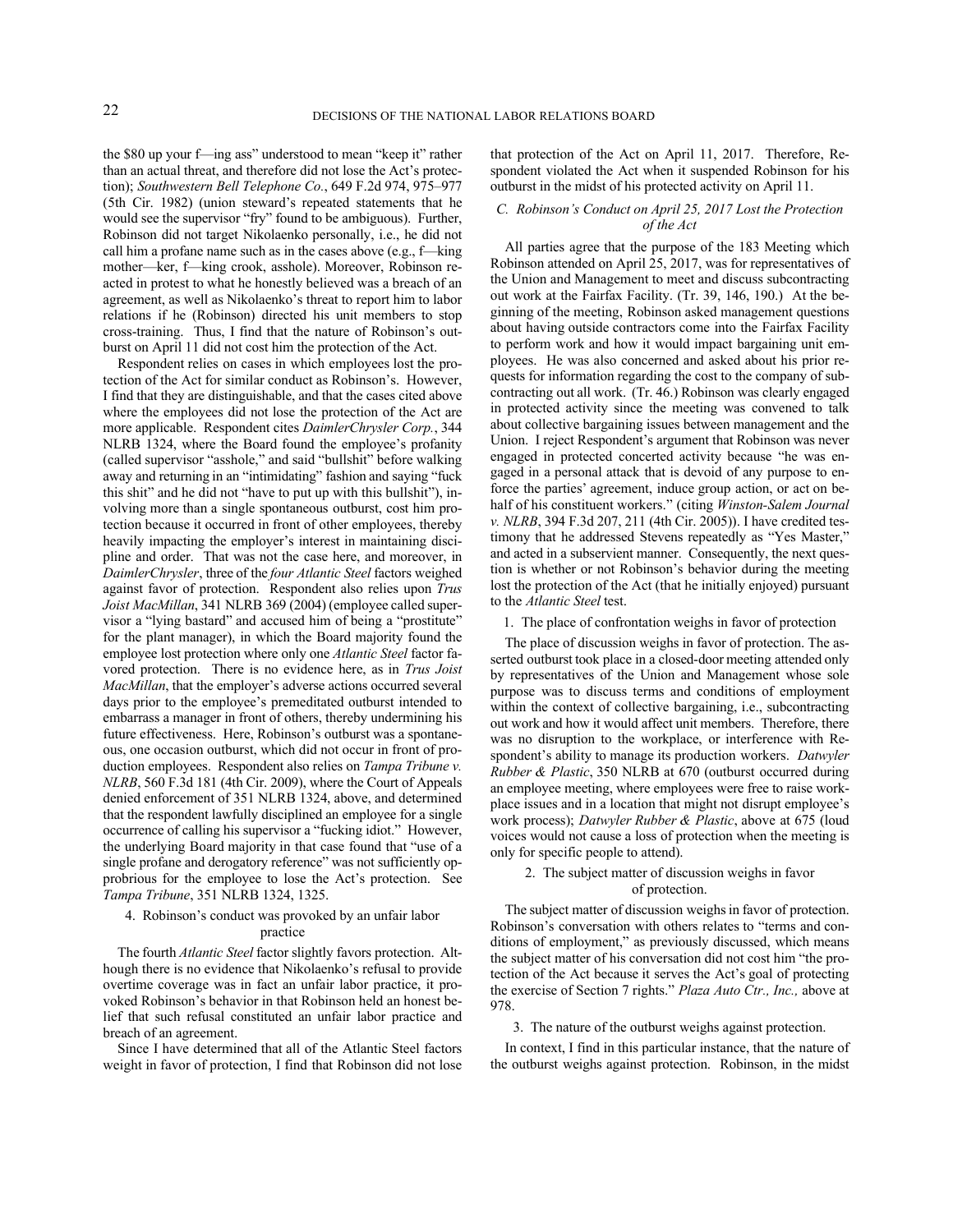of this meeting, repeatedly addressed Stevens as "Master," using slave vernacular, and insinuating that Stevens wanted him (Robinson) to be subservient or treat him like a slave master. I find that he diverted from his union representational purpose and disagreement with management's subcontracting out of work, to intentionally engage in a more serious personal attack against Stevens for trying to get him to refrain from yelling at Tutt. There is no evidence that Stevens or other management officials' interaction incited such a response. It is true that the Board has permitted Union representatives leeway with certain outbursts when in the midst of "zealously representing the interests of unit employees," but I do not find that Robinson was in the midst of doing so when he drifted into his prolonged side tirade against Stevens. *Covanta Bristol, Inc.*, above at 254

In *Winston-Salem Journal*, 341 NLRB 124, 125–127 (2004), enfd. denied 394 F.3d 207 (4th Cir. 2005), a supervisor, at a crew meeting, told the employees that their teamwork needed improvement. The charging party, a union chairperson, interrupted him by saying that he did not treat all the employees equally (based on what he believed to be past unfavorable treatment), called him a racist, and accused the employer of maintaining a racist place to work. In its analysis, the Board found that the third factor weighed in the charging party's favor because, although he interrupted the supervisor and called him a racist, as "this conduct was not so inflammatory as to lose the protection of the Act." Id. Although the Court of Appeals disagreed with the Board, I find the Board's case is distinguishable. Robinson's comments arose from his personal animosity of Stevens, and unfounded belief that Stevens treated him or wanted him to submit to him like a slave. He was not representing that Stevens or Respondent had engaged in unfair treatment of his constituents.

Respondent argues that Robinson's behavior created a racially hostile environment, relying on cases where racially hostile outbursts lost the protection of the Act. His examples included *Avondale Industries*, 333 NLRB 622, 637 (2001) (an employee was lawfully discharged after calling a foreman a "Klansman"). In *Avondale Industries,* the administrative law judge, affirmed by the Board, noted that the employee's "unfounded assertion that [her supervisor] was a Klansman raised an issue of racial prejudice that could potentially embroil other African-American employees in her ongoing personal dispute." Id. Here, there were no non-union representative employees present whom he could have potentially embroiled in his issues with Stevens; however, his dispute and views were personal, without evidence that they were shared by his fellow union representatives in attendance. Moreover, Robinson did not like Stevens, and his demeanor towards him was a personal attack which had the effect, even from an objective view, of negatively impacting other meeting attendees such that he was unfit at that time to carry out his union duties. Thus, I find that this factor moderately weighs against protection.

## 4. Robinson's conduct was not provoked by an unfair labor practice

Robinson's outburst occurred because Stevens interrupted him to try to get him to calm down and refrain from yelling at Tutt. The General Counsel contends that "Robinson was upset about what he believed was a breach of the collective bargaining agreement and a potential unfair labor practice." Although Robinson was demanding general information on the spot, his initial information request was made only a couple of days prior to the meeting. Further, there is no allegation or evidence to support that Respondent engaged in an unfair labor practice by insisting that Robinson narrow his requests for information. Thus, Robinson's outburst was not provoked by an unfair labor practice.

Since two of the four factors, including the nature of the outburst, weigh against favor of protection, I find that in this instance, Robinson lost the protection of the Act. Consequently, I find that Respondent did not violate the Act when it issued Robinson discipline stemming from this conduct on April 25. This allegation is therefore dismissed.

# *D. Respondent Lawfully Suspended Robinson for Engaging in Conduct on October 6, 2017 that Lost the Protection of the Act*

Respondent attended an October 17, 2017 "Manpower Meeting," which was a regularly scheduled meeting between Union and management representatives to discuss manpower moves. (Tr. 60, 129.) His attendance at the meeting and certain of the subsequent conversations during the meeting were protected concerted activity in furtherance of his duties as a committeeperson. As the meeting began, Robinson asked about the UL jobs a new classification of jobs created by the Respondent which would directly impact bargaining unit work and manpower. Robinson disagreed with members of management about the UL jobs and he indicated that he was going to escalate the issues to the union chairman. Thus, Robinson engaged in protected activity during the meeting. However, I find below that he lost this protection during the course of the meeting.

1. The place of confrontation weighs in favor of protection

The October 6 manpower meeting occurred in the same conference room as the April 25 paragraph 183 meeting between management and the Union. (Tr. 156–157.) As previously stated, this type of closed-door meeting, held outside the confines of the production floor and without unit employees, should find favor of protection of the Act. *Datwyler Rubber & Plastics, Inc.*, above (favored protection where discussion took place away from customary work area); *Noble Metal Processing, Inc.,* 346 NLRB 795, 800 (2006) (favored protection where outburst occurred during meeting held away from work area causing no disruption to the work process).

### 2. The subject matter of discussion weighs in favor of protection

The skilled trades manpower meeting is a weekly meeting convened to discuss job openings and moving workers from shift to shift to cover needed spots in the plant. (Tr. 156.) The meeting on October 6 was particularly important because the team had not been able to finish the needed manpower moves in previous weeks and October 6 was the last opportunity to complete the moves before the plant moved from three shifts to two. (Tr. 157, 225, 237.) The subject matter of the manpower meeting is related to the CBA and Robinson's duties as union committeeperson. This is in favor of the protection. 360 NLRB at 978. However, what is questionable is whether or not Robinson's decision to threaten Stevens, or disrupt the meeting by playing disruptive, offensive music did.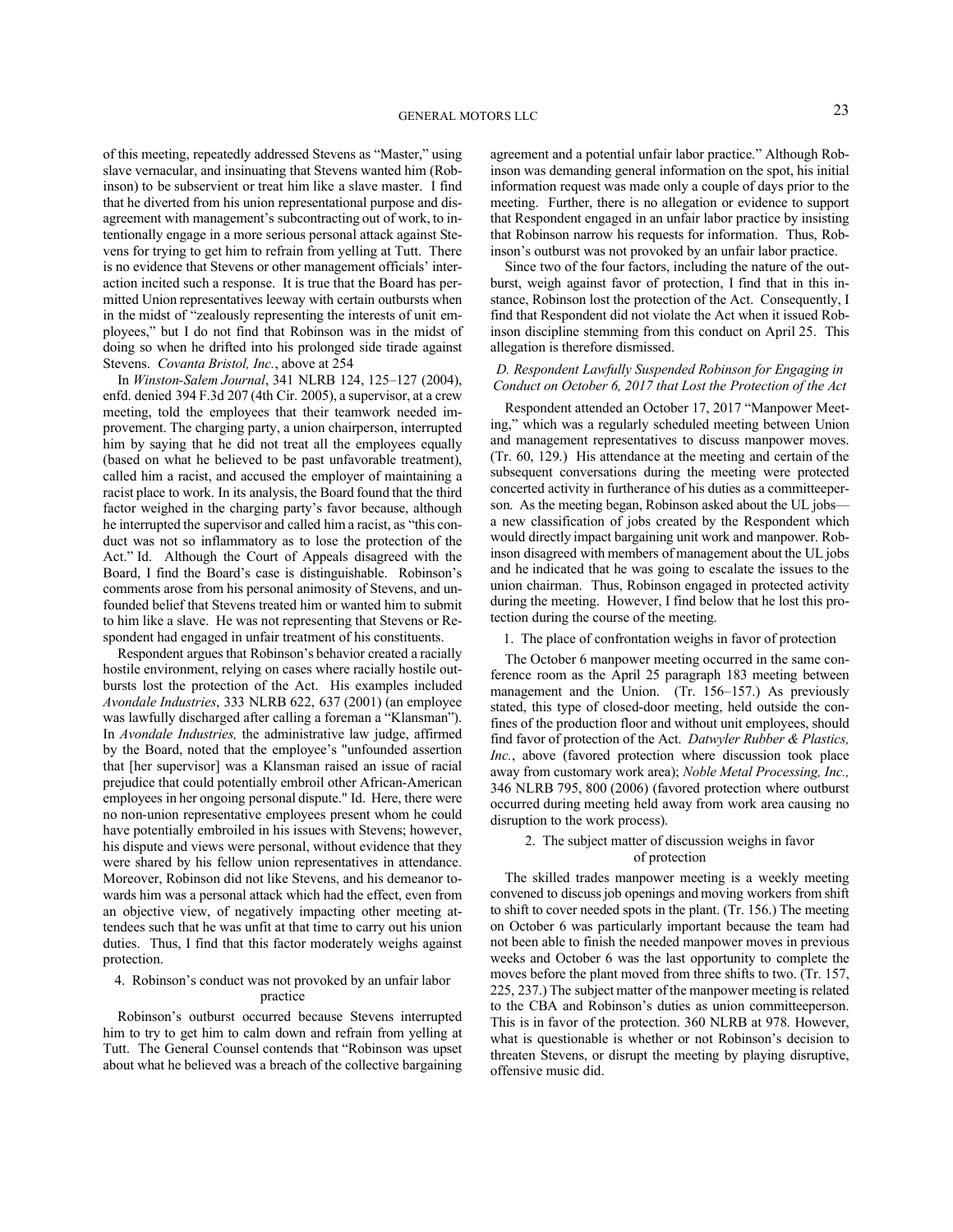### 3. The nature of the outburst weighs against favor of protection

I have credited testimony that Robinson told Stevens that he would "mess" him up. However, I do not find that this comment alone constituted a physical or violent threat towards Stevens. Steven's accusation of a physical threat is belied by everyone's demeanor at the table. Robinson's conduct while making this statement was not in any way physically menacing or aggressive. 360 NLRB at 976. In fact, Stevens was not sitting at the conference table with the others, but on the other side of it from Robinson against a wall. Although Stevens emailed labor relations immediately after, he did not leave the room or call security for this reason, nor did anyone at the table intervene. Moreover, I find that Robinson's statement is similar to that found not to have constituted a threat in *Kiewit*, 355 NLRB 708 ("it's going to get ugly and you better bring your boxing gloves" not "unambiguous or outright…threats of physical violence.") The absence of an actual physical threat weighs in favor of protection of the Act. *Severance Tool Industries*, 301 NLRB 1166, 1170 (1991), enfd. 953 F.2d 1384 (6th Cir. 1992). Therefore, I do not find that Robinson's statement alone was sufficient to favor loss of protection. However, in considering the entire meeting I must find that the nature of Robinson's overall behavior weighs heavily against protection of the Act.

I have also believed that Robinson intentionally played loud music on his cell phone, with offensive lyrics, in an attempt to disrupt the meeting for the sole purpose to get Stevens to leave. In evaluating this factor, the Board has considered whether the employer provoked the employee's outburst. See *Plaza Auto Center, Inc*., above at 979. Although Stevens attempted to get Robinson to stop asking the same questions and move along with the process, I do not find that Stevens' actions rose to a level where they reasonably provoked Robinson to begin playing loud, profane, and offensive music for over 15 minutes during a meeting in which he was acting on behalf of his constituents as Miller attempted to do. While the type of language in the songs may have been commonly used on the work floor, and Miller testified that he told managers not to "fuck" up the manpower moves before he left the meeting, there is no evidence that profane language was routinely used (or played) during the manpower or other meetings between management and the Union. In fact, there was uncontroverted testimony that other union officials never acted in this manner. Evidence of this is reflected in how Miller attempted to work with management through the music playing and Robinson's rants until Robinson decided to get up and leave. It is simply a stretch in this case to believe that Robinson's behavior related to his duties as committeeperson or his role in the manpower meeting. *See Carrier Corp.*, 331 NLRB 126 fn. 1 (2000) (ALJ determined that employee interrupting meeting and insisting on discussing unrelated topic was not engaged in concerted activity).

Therefore, I find that Robinson's comment to "mess" Stevens up, playing the offensive music, and using profanity on his way out of the meeting, when taken together, were sufficiently opprobrious to weigh against protection of the Act.

# 4. Robinson's conduct was not provoked by an unfair labor practice

The fourth factor of *Atlantic Steel* does not favor protection. The General Counsel has provided no evidence that Robinson's conduct on October 6, 2017, was provoked by an unfair labor practice on behalf of the Company. The General Counsel argues that "Robinson was concerned that the Respondent was potentially violating the current Collective Bargaining Agreement in how it was planning to move manpower in response to a new classification of job and became upset at what he believed was a breach of an agreement and a potential unfair labor practice." However, there is no evidence except Robinson's self-serving testimony that Respondent had committed an unfair labor practice.

In summary, two of the four *Atlantic Steel* factors weigh in favor of protection, but the nature of the outburst weighs heavily against protection, as well as the fourth factor. Therefore, I find that Respondent did not violate the Act when it suspended Robinson for his conduct during the October 6 manpower meeting. Consequently, this allegation is also dismissed.

# *E. The Wright Line Analysis is not Applicable*

Respondent argues that the Board's *Wright Line<sup>28</sup>* mixed motive standard is applicable in this case since it suspended Robinson on three occasions for reasons unrelated to his protected activity. However, as I have found, Robinson's suspensions were issued for conduct related to his protected activity. Thus, I find that *Wright Line* is not applicable here. However, alternatively, I find that under Wright Line, I would reach the same conclusions regarding the allegations. Under *Wright Line*, the General Counsel must make a prima facie showing sufficient to support the inference that protected conduct was a "motivating factor" in the employer's adverse action. If this prima facie case is established, the burden shifts to the employer to demonstrate that the same action would have taken place even in the absence of the protected conduct. *Mesker Door*, 357 NLRB 591, 592 fn. 5 (2011); *Donaldson Bros. Ready Mix, Inc*., 341 NLRB 958, 961 (2004).

# *F. Respondent's Affirmative Defense That Deferral Is Warranted is Without Merit*

I have considered all of Respondent's affirmative defenses set forth in its answer to the consolidated complaint. Included in those defenses, was Respondent's argument that the disputes contained in the complaint are preempted by the parties' collective-bargaining agreement, and should be deferred to the grievance and arbitration procedure. However, Respondent did not raise any arguments or support for this contention in its brief in an attempt to show that deferment is warranted under Board law. Therefore, I find this defense is without merit.

#### CONCLUSIONS OF LAW

1. By suspending Charging Party Charles Robinson for conduct while engaged in protected, concerted activity on April 11, 2017, the Respondent General Motors, LLC has engaged in

<sup>28</sup> *Wright Line*, 251 NLRB 1083 (1980), enfd. 662 F.2d 899 (1st Cir. 1981), cert. denied 455 U.S. 989 (1982).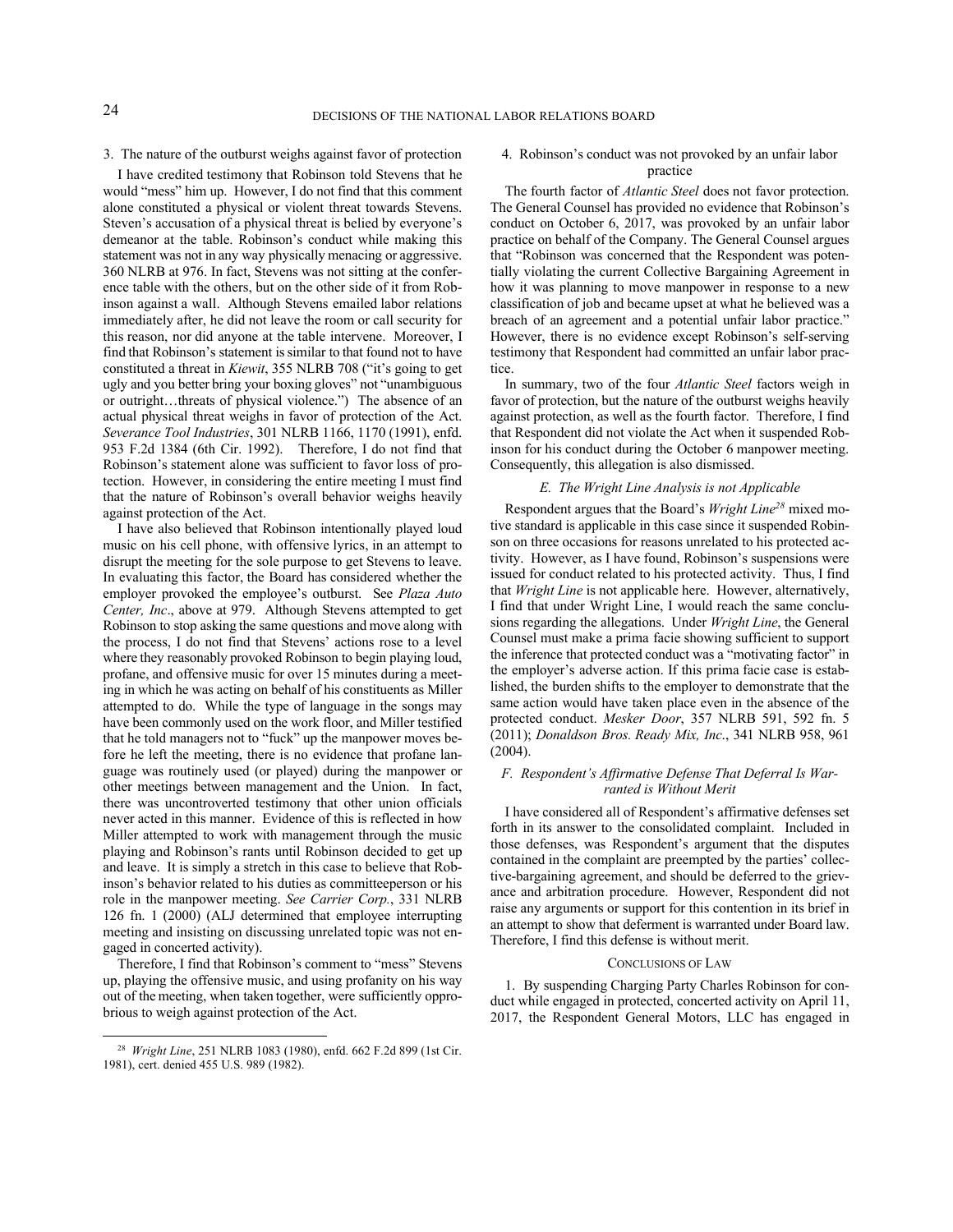unfair labor practices affecting commerce within the meaning of Section 2(6) and (7) of the Act.

2. By suspending Charging Party Charles Robinson for conduct while engaged in protected, concerted activity on April 11, 2017, the Respondent General Motors, LLC violated Section  $8(a)(3)$  and  $(1)$  of the Act.

3. By suspending Charging Party Robinson for conduct on April 25 and October 6, 2017, Respondent did not violate the Act.

4. The complaint allegations are dismissed insofar as they allege violations of the Act not specifically found.

#### **REMEDY**

Having found that the Respondent has engaged in certain unfair labor practices, I shall order it to cease and desist therefrom and to take certain affirmative action designed to effectuate the policies of the Act.

Specifically, Respondent shall make Charging Party Charles Robinson whole for any losses, earnings, and other benefits that he suffered as a result of the unlawful discipline imposed on him on August 24, 2017, or otherwise imposed on him for conduct on April 11, 2017. Backpay shall be computed in accordance with *F. W. Woolworth Co*., 90 NLRB 289 (1950), with interest at the rate prescribed in *New Horizons*, 283 NLRB 1173 (1987), compounded daily as prescribed in *Kentucky River Medical Center,* 356 NLRB 6 (2010).

Further, Respondent shall file a report with the Social Security Administration allocating backpay to the appropriate calendar quarters. Respondent shall also compensate the Charging Party Charles Robinson for the adverse tax consequences, if any, of receiving one or more lump-sum backpay awards covering periods longer than 1 year, *Latino Express, Inc.,* 359 NLRB 518 (2012).

On these findings of fact and conclusions of law and on the entire record, I issue the following recommended<sup>29</sup>

# ORDER

The Respondent, General Motors, LLC, Kansas City, Kansas, its officers, agents, successors, and assigns, shall

1. Cease and desist from

(a) Disciplining or otherwise discriminating against any employee for engaging in conduct protected by the Act.

(b) In any like or related manner interfering with, restraining, or coercing employees in the exercise of the rights guaranteed them by Section 7 of the Act.

2. Take the following affirmative action necessary to effectuate the policies of the Act.

(a) Make Charging Party Charles Robinson whole for any loss of earnings and other benefits suffered as a result of the discrimination against him in the manner set forth in the remedy section of the decision.

(b) Within 14 days from the date of the Board's Order, remove from its files any reference to the unlawful discipline issued to Charging Party Charles Robinson on April 24, 2017, or otherwise in connection with conduct on April 11, 2017, and within 3 days thereafter notify him in writing that this has been done and that the discipline will not be used against him in any way.

(c) Preserve and, within 14 days of a request, or such additional time as the Regional Director may allow for good cause shown, provide at a reasonable place designated by the Board or its agents, all payroll records, social security payment records, timecards, personnel records and reports, and all other records, including an electronic copy of such records if stored in electronic form, necessary to analyze the amount of backpay due under the terms of this Order.

(d) Within 14 days after service by the Region, post at its Fairfax Facility in Kansas City, Kansas copies of the attached notice marked "Appendix." <sup>30</sup> Copies of the notice, on forms provided by the Regional Director for Region 14, after being signed by the Respondent's authorized representative, shall be posted by the Respondent and maintained for 60 consecutive days in conspicuous places including all places where notices to employees are customarily posted. In addition to physical posting of paper notices, the notices shall be distributed electronically, such as by email, posting on an intranet or an internet site, and/or other electronic means, if the Respondent customarily communicates with its employees by such means. Reasonable steps shall be taken by the Respondent to ensure that the notices are not altered, defaced, or covered by any other material. In the event that, during the pendency of these proceedings, the Respondent has gone out of business or closed the facility involved in these proceedings, the Respondent shall duplicate and mail, at its own expense, a copy of the notice to all current employees and former employees employed by the Respondent at any time since April 11, 2017.

(e) Within 21 days after service by the Region, file with the Regional Director a sworn certification of a responsible official on a form provided by the Region attesting to the steps that the Respondent has taken to comply.

IT IS FURTHER ORDERED that the complaint is dismissed insofar as it alleges violations of the Act not specifically found.

Dated, Washington, D.C. September 18, 2018

### APPENDIX

NOTICE TO EMPLOYEES POSTED BY ORDER OF THE NATIONAL LABOR RELATIONS BOARD An Agency of the United States Government

The National Labor Relations Board has found that we violated Federal labor law and has ordered us to post and obey this notice.

# FEDERAL LAW GIVES YOU THE RIGHT TO

Form, join, or assist a union

<sup>29</sup> If no exceptions are filed as provided by Sec. 102.46 of the Board's Rules and Regulations, the findings, conclusions, and recommended Order shall, as provided in Sec. 102.48 of the Rules, be adopted by the Board and all objections to them shall be deemed waived for all purposes.

<sup>30</sup> If this Order is enforced by a judgment of a United States court of appeals, the words in the notice reading "Posted by Order of the National Labor Relations Board" shall read "Posted Pursuant to a Judgment of the United States Court of Appeals Enforcing an Order of the National Labor Relations Board."